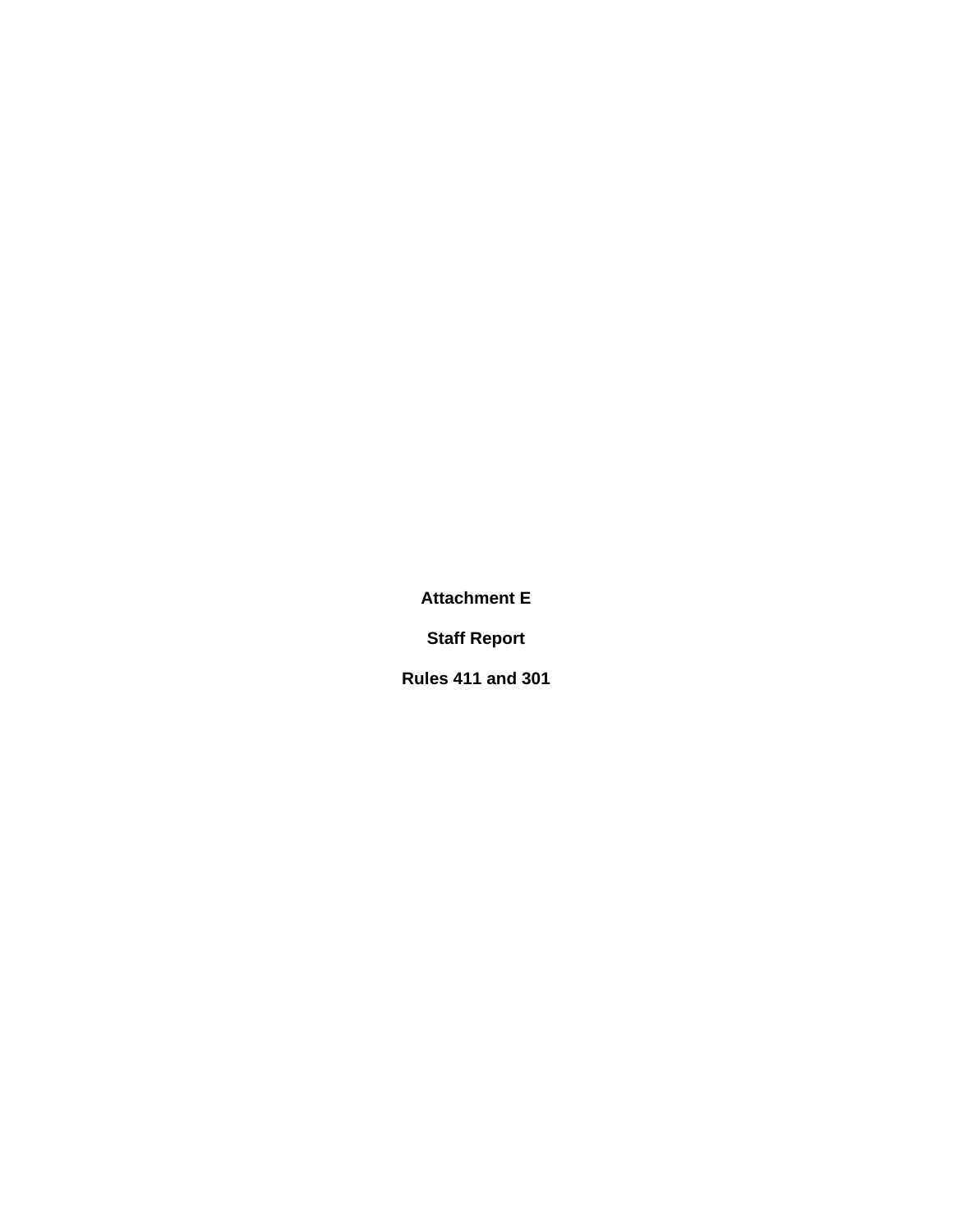### **SACRAMENTO METROPOLITAN AIR QUALITY MANAGEMENT DISTRICT**

**STAFF REPORT** 

**Rule 411, NOx from Boilers, Process Heaters and Steam Generators**

**Rule 301 – Permit Fees – Stationary Source** 

| <b>Prepared by:</b> | Ali Mohamad<br><b>Associate Air Quality Engineer</b>   |
|---------------------|--------------------------------------------------------|
| <b>Reviewed by:</b> | Kevin J. Williams, Ph.D.<br><b>Program Coordinator</b> |
|                     | Aleta Kennard<br><b>Program Supervisor</b>             |
| Approved by:        | <b>Brigette Tollstrup</b><br><b>Division Manager</b>   |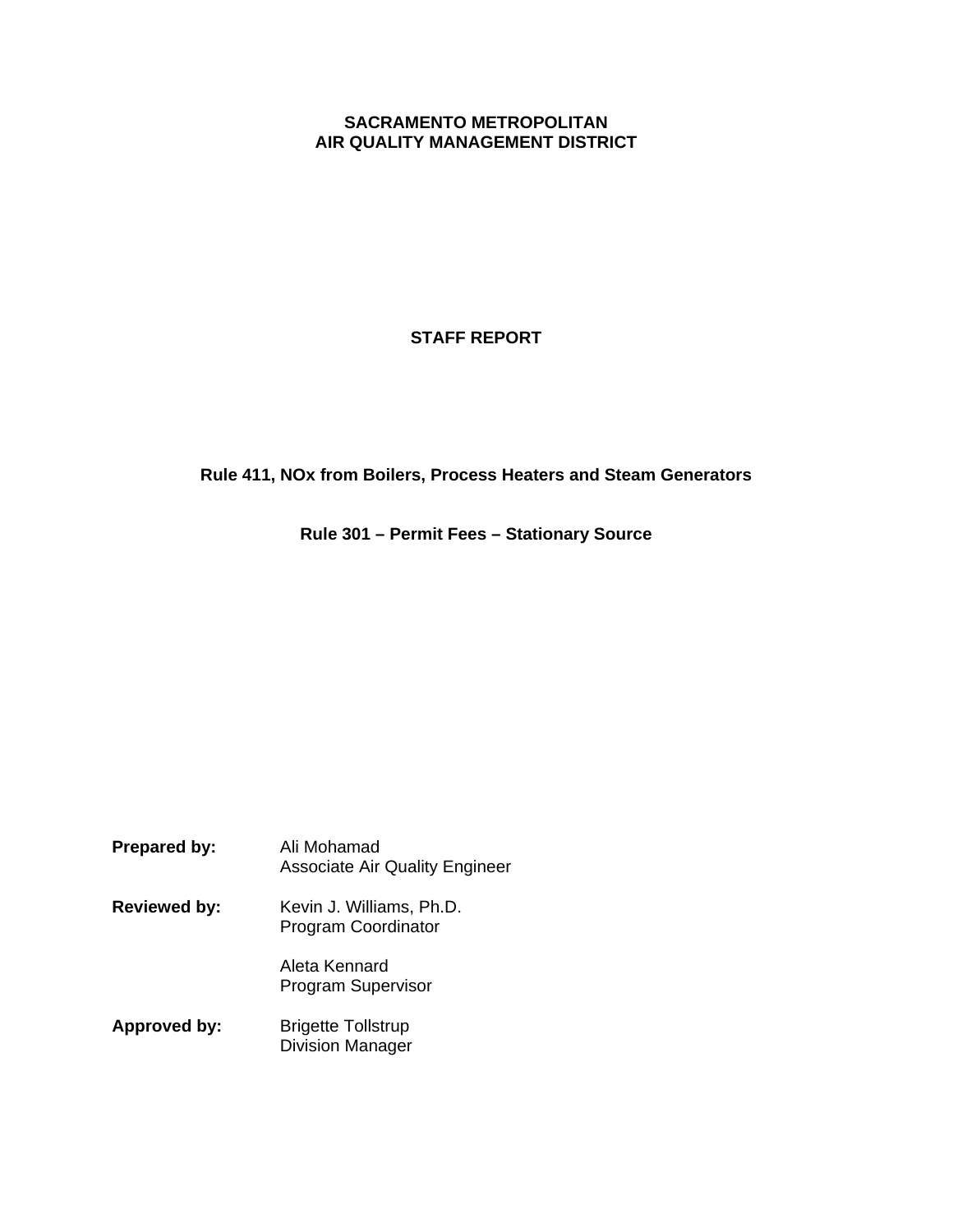### **BACKGROUND**

 $\overline{a}$ 

The District is currently designated as a "serious" nonattainment area for the state ozone standard. Ozone is a strong irritant that attacks the respiratory system, leading to the damage of lung tissues. Ozone is a secondary pollutant formed from the reaction of volatile organic compounds (VOCs) and nitrogen oxides (NOx). Since NOx is a precursor to ozone, one of the strategies to control ozone is to reduce NOx emissions from existing stationary sources. The District is currently designated as a nonattainment area for the state and federal<sup>1</sup> PM10 standard and has been designated nonattainment for the state PM2.5 standard. Since NOx is a precursor to PM10 and PM2.5, one of the strategies to control particulate emissions is to reduce NOx emissions.

**Rule 411:** This rule was first adopted on February 2, 1995 and approved by EPA into the SIP on February 9, 1996. The Rule was created in response to the requirement of the Federal Clean Air Act Amendments of 1990 that the District submit NOx Reasonably Available Control Technology (RACT) rules for stationary sources. Rule 411 also fulfilled the requirement of Health and Safety Code section 40919(a)(3) that required the District to implement Best Available Retrofit Control Technology (BARCT) for all existing permitted stationary sources. The RACT/BARCT document produced by the California Air Resources Board (CARB) and the "California Clean Air Act Guidance for Determination of Reasonably Available Control Technology and Best Available Retrofit Control Technology" both provided technical guidance and direction for the development of Rule 411. This rule was included in the District's plans for ozone and particulate matter, with the Triennial Report for ozone approved on April 28, 2005 and the Senate Bill 656 implementation schedule approved on July 28, 2005. Rule 411 applies to new and existing units (e.g., boilers, steam generators, process heater).

The proposed amendments to Rule 411 will:

- 1. Lower rule applicability from 5 million Btu per hour (mmBtu/hr) input to one mmBtu/hr input,
- 2. Set NOx emission levels for new and existing units rated at 1 mmBtu/hr to less than 5 mmBtu/hr,
- 3. Lower the NOx emissions limit for new and existing units rated at or above 5 mmBtu/hr input,
- 4. Require all new units to meet the proposed NOx limits regardless of their fuel usage level, and
- 5. For existing units, establish exemptions from the NOx limits at specified annual fuel usages.

Low NOx emission requirements for boilers, in some cases including small boilers, have been adopted by the following districts:

<sup>1</sup> Based on 1998-2000 monitoring data, EPA made a finding (February 15, 2002 Federal Register, Volume 67, Number 32 Page 7082 et.seq) that Sacramento County attained the federal ambient PM10 standard by the applicable December 31, 2000 attainment deadline. Note that this EPA finding did not redesignate the Sacramento district to attainment.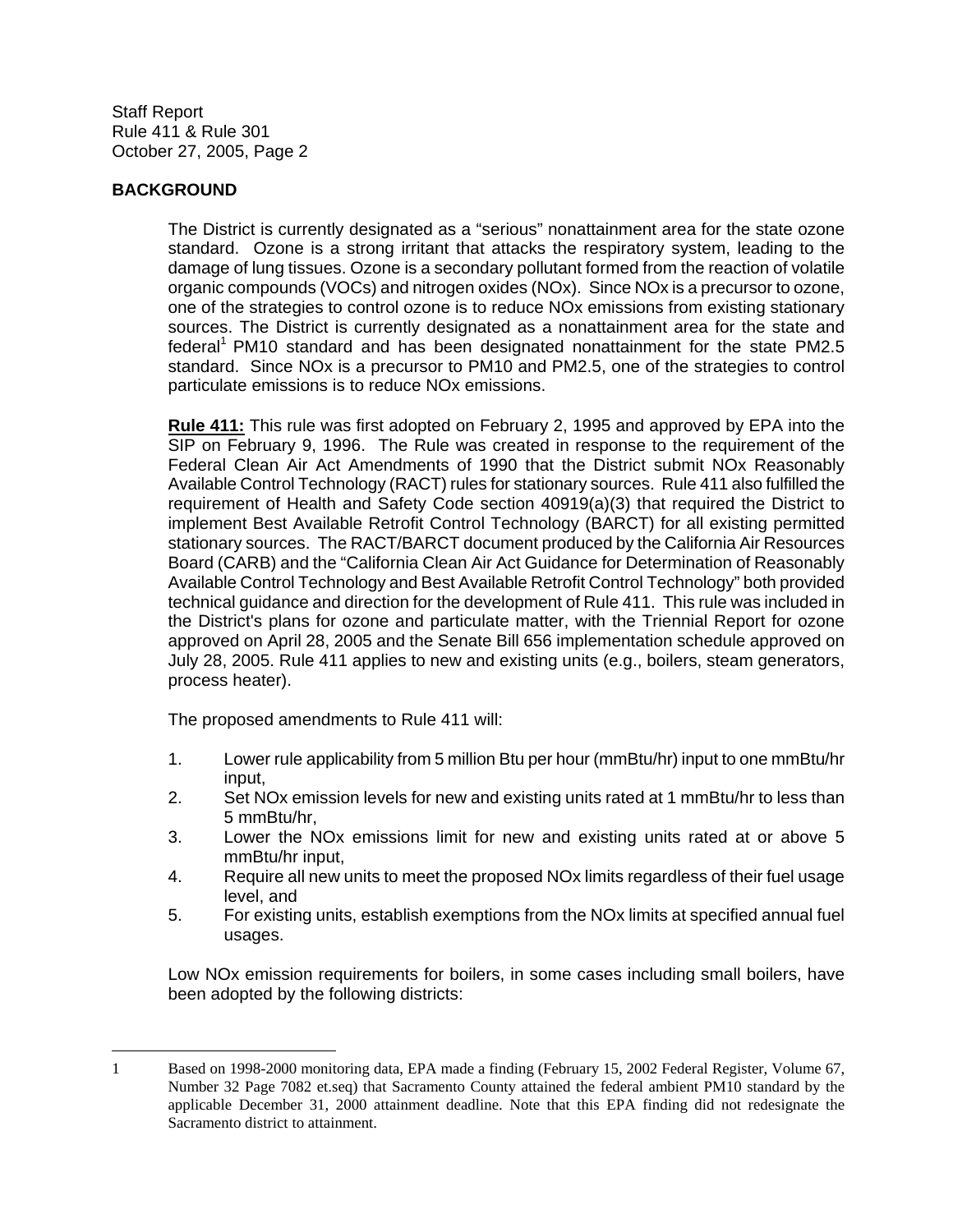| <b>District</b>                                                                             | Rule(s)<br><b>Number</b>                | <b>Applicability</b><br>mmBtu/hr Input                                                                                        | <b>NOx Limit</b><br>ppmvd |
|---------------------------------------------------------------------------------------------|-----------------------------------------|-------------------------------------------------------------------------------------------------------------------------------|---------------------------|
| South Coast Air<br><b>Quality Management</b><br>District (SCAQMD)                           | Rules 1146, 1146.1,<br>and 1146.2       | >=75,000 Btu/hr<br>input(See Applicability<br>section in Appendix B<br>for specific applicability<br>limit for each rule)     | 30                        |
| Ventura County Air<br><b>Pollution Control</b><br>District (VCAPCD)                         | Rules<br>74.15.1,<br>74.11.1, and 74.15 | >=75,000 Btu/hr input<br>(See<br>Applicability<br>section in Appendix B<br>for specific applicability<br>limit for each rule) | 30                        |
| San Joaquin Valley<br><b>Unified Air Pollution</b><br><b>Control District</b><br>(SJVUAPCD) | <b>Rule 3046</b>                        | $>= 5$                                                                                                                        | $9 - 15$                  |
| Santa Barbara Air<br><b>Pollution Control</b><br>District (SBPCD)                           | Rule 360, 342                           | >=75,000 Btu/hr input<br>(See<br>Applicability<br>section in Appendix B<br>for specific applicability<br>limit for each rule) | 30                        |
| <b>Butte County Air</b><br><b>Pollution Controlled</b><br><b>District</b>                   | <b>Rule 250</b>                         | $>=1$                                                                                                                         | 70                        |

**Rule 301:** This rule sets the permit fees required of stationary sources. The proposed change to this rule does not set new fees. It is only intended to clarify that for initial compliance with Rule 411, owners and operators of small units (i.e., boilers, steam generators and process heaters) that are rated below 5 mmBtu/hr input are only required to pay a \$284 fee (same as permit renewal fee) per unit if they have to replace or modify their units in order to comply with the requirements in Rule 411. Future modifications or additions of new units to the stationary source will be subject to the initial fee listed under Section 308.3 of Rule 301.

## **LEGAL MANDATES**

 $\overline{a}$ 

**Federal Mandate:** The District is designated severe nonattainment for the federal one-hour  $\alpha$ zone standard<sup>2</sup> and serious for the 8-hour ozone standard by the United States Environmental Protection Agency (EPA). Section 182 (c) of the federal Clean Air Act Amendments of 1990 requires all ozone nonattainment areas classified as "serious" and above to submit a State Implementation Plan revision by November 15, 1994 which

<sup>2</sup> Although the federal 1-hour ozone standard was revoked for our area on June 15, 2005, "anti-backsliding" regulations (40 CFR 51.905) provide that requirements that arose from the 1-hour nonattainment designation remain in effect.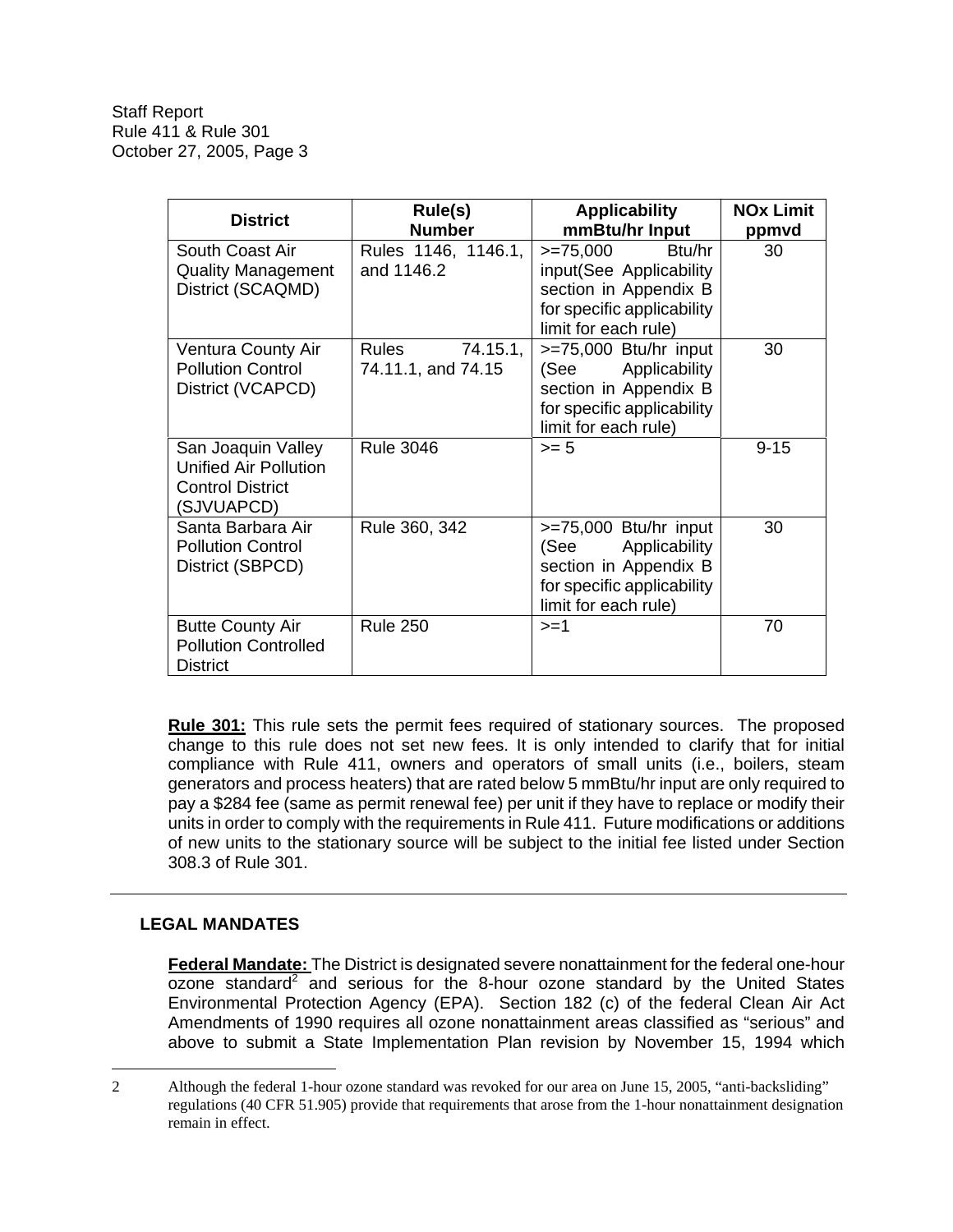> describes, in part, how the area will achieve the National Ambient Air Quality Standard for ozone and achieve actual VOC emission reductions of at least three percent per year (with NOx emission reductions being substituted for some of the required VOC emissions reductions) averaged over each consecutive 3-year period beginning November 1996. Section 182(d) requires the District to submit for adoption the proposed control measures in the District's State Implementation Plan (SIP). Section 172 (c)(1) requires the District to adopt Reasonable Available Control Technology for major stationary sources.

> The 1994 Sacramento Area Regional Ozone Attainment Plan lists boiler NOx as one of the stationary source control measures for reducing NOx (1994 Attainment Plan, Appendix D-23). The original boiler rule satisfied the 1994 SIP commitment. These amendments may be needed to achieve the new 8-hour ozone standard by the 2013 deadline.

#### **State Mandates:**

 Rule 411: The District is designated serious nonattainment for the state ozone standard. The California Clean Air Act requires areas designated as serious nonattainment for ozone to adopt control measures required in Sections 40913, 40914, and 40919 of the California Health and Safety Code. California Health and Safety Code Section 40913 requires districts to develop a plan to achieve California's ambient air quality standard by the earliest practicable date. The proposed amendments will help the District attain standards by the earliest possible date.

 Rule 301: California Health and Safety Code Section 42311 of the California Health and Safety Code allows the District's board to adopt by regulation a schedule of annual fees for the evaluation, issuance, and renewal of permits to recover the cost of District programs related to stationary sources. The fees assessed under this section cannot exceed, for any fiscal year, the annual cost for District programs for the immediately preceding fiscal year with an adjustment not greater than the change in the annual California Consumer Price Index (CPI) as determined pursuant to Section 2212 of the Revenue and Taxation Code, for the preceding year. The proposed fees will not exceed the cost of implementing the requirements of this rule.

 The District is required to hold two public hearing on any new proposed fees. The proposed changes to Rule 301 do not set new fees for sources affected by Rule 411 amendments. The amendments are only intended to clarify what fees will be required for modifying or replacing existing small units and therefore, the District does not need to conduct two public hearings in order to adopt the proposed changes to this rule.

**All Feasible Measures Requirements:** Health and Safety Code Section 40914 requires each district plan to demonstrate that the plan includes "every feasible measure." Districts must adopt the most effective control measures to reduce NOx emissions from boilers, steam generators, and process heaters. Staff evaluated the standards in the rule against similar requirements contained in the ARB feasible measure document titled "Identification of Achievable Performance Standards and Emerging Technologies for Stationary Sources", March 1998 and requirements recently adopted by SJVUAPCD, VCAPCD, SCAQMD, and VCAPCD, and SBAPCD. The results are summarized in Attachment B. Based on the findings in Attachment B, the proposed amendments to the rule are intended to satisfy the all feasible measures requirements.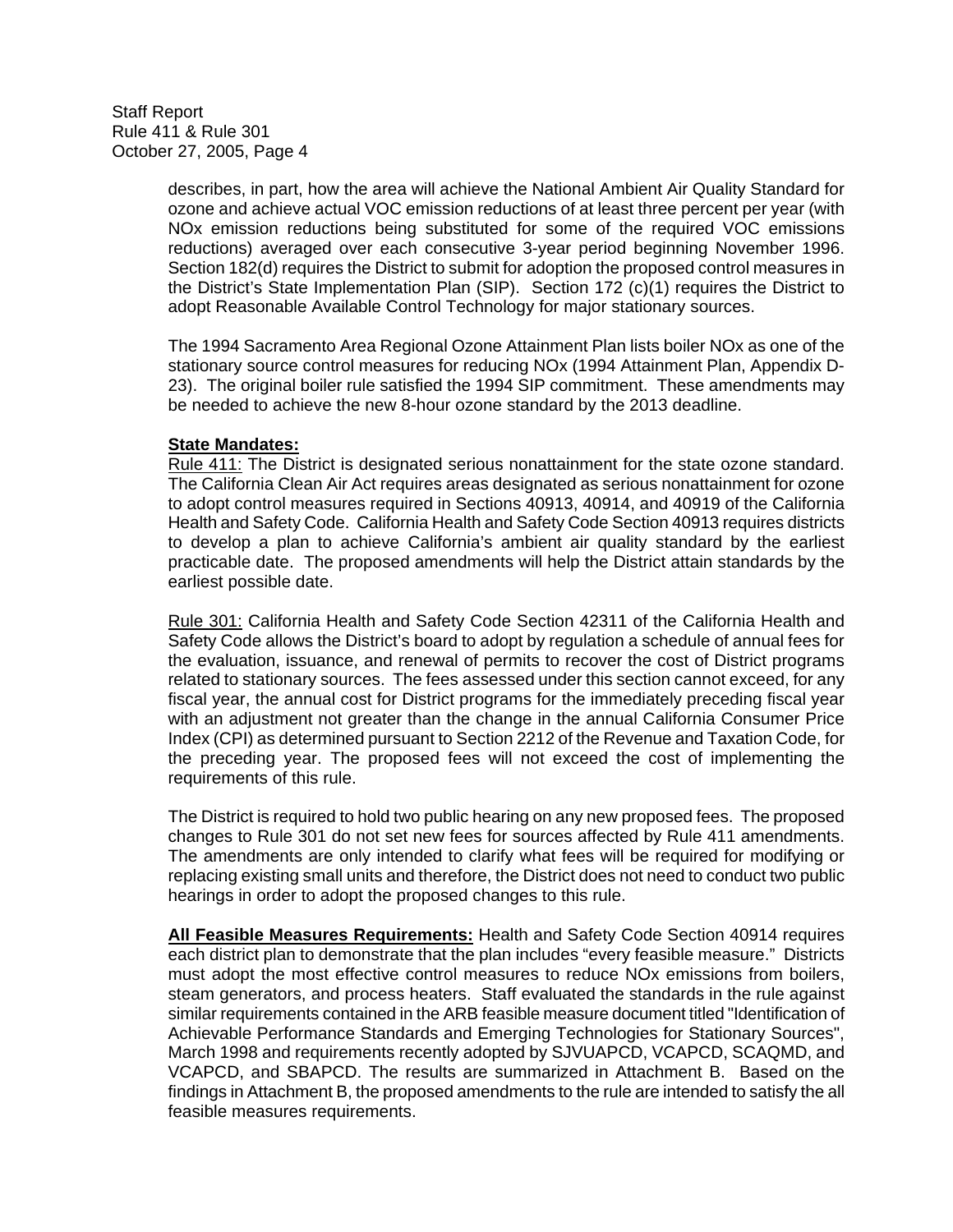> **Best Available Retrofit Requirements:** Section 40919 requires districts with serious nonattainment for ozone to adopt Best Available Retrofit Control Technology (BARCT) for all existing sources. BARCT means an emission limitation that is based on the maximum degree of reduction achievable, taking into account environmental, energy, and economic impacts by each class or category of sources (CHSC Section 40406). Staff has found that the proposed NOx requirements meet the BARCT requirement and therefore the proposed rule meets the requirements of CHSC Section 40919.

> **Transport Mitigation Emission Control Requirements**: Districts within the areas of origin of transported air pollutants, as identified in section 70500(c), shall include sufficient emission control measures in their attainment plans for ozone adopted pursuant to Part 3, Chapter 10 (commencing with Section 40910) of Division 26 of the Health and Safety Code, to mitigate the impact of pollution sources within their jurisdictions on ozone concentrations in downwind areas commensurate with the level of contribution. An upwind district shall comply with the transport mitigation planning and implementation requirements set forth in this section regardless of its attainment status, unless the upwind district complies with the requirements of section 70601. At a minimum, the attainment/transport mitigation plans for districts within the air basins or areas specified below shall conform to the following requirements:

- (1) Broader Sacramento Area (as defined in section 70500(b)(3)) shall:
	- (A) require the adoption and implementation of all feasible measures as expeditiously as practicable.
	- (B) require the adoption and implementation of best available retrofit control technology, as defined in Health and Safety Code section 40406, on all existing stationary sources of ozone precursor emissions as expeditiously as practicable.
	- (C) require the implementation, by December 31, 2004, of a stationary source permitting program designed to achieve no net increase in the emissions of ozone precursors from new or modified stationary sources that emit or have the potential to emit 10 tons or greater per year of an ozone precursor.
	- (D) include measures sufficient to attain the state ambient air quality standard for ozone by the earliest practicable date within the Upper Sacramento Valley and that portion of the Mountain Counties Air Basin north of the Calaveras-Tuolumne County border and south of the Sierra-Plumas County border, except as provided in Health and Safety Code section 41503(d), during air pollution episodes which the state board has determined meet the following conditions:
		- (i) are likely to produce a violation of the state ozone standard in the Upper Sacramento Valley or that portion of the Mountain Counties Air Basin north of the Calaveras-Tuolumne County border and south of the Sierra-Plumas County border; and
		- (ii) are dominated by overwhelming pollutant transport from the Broader Sacramento Area; and
		- (iii) are not measurably affected by emissions of ozone precursors from sources located within the Upper Sacramento Valley or that portion of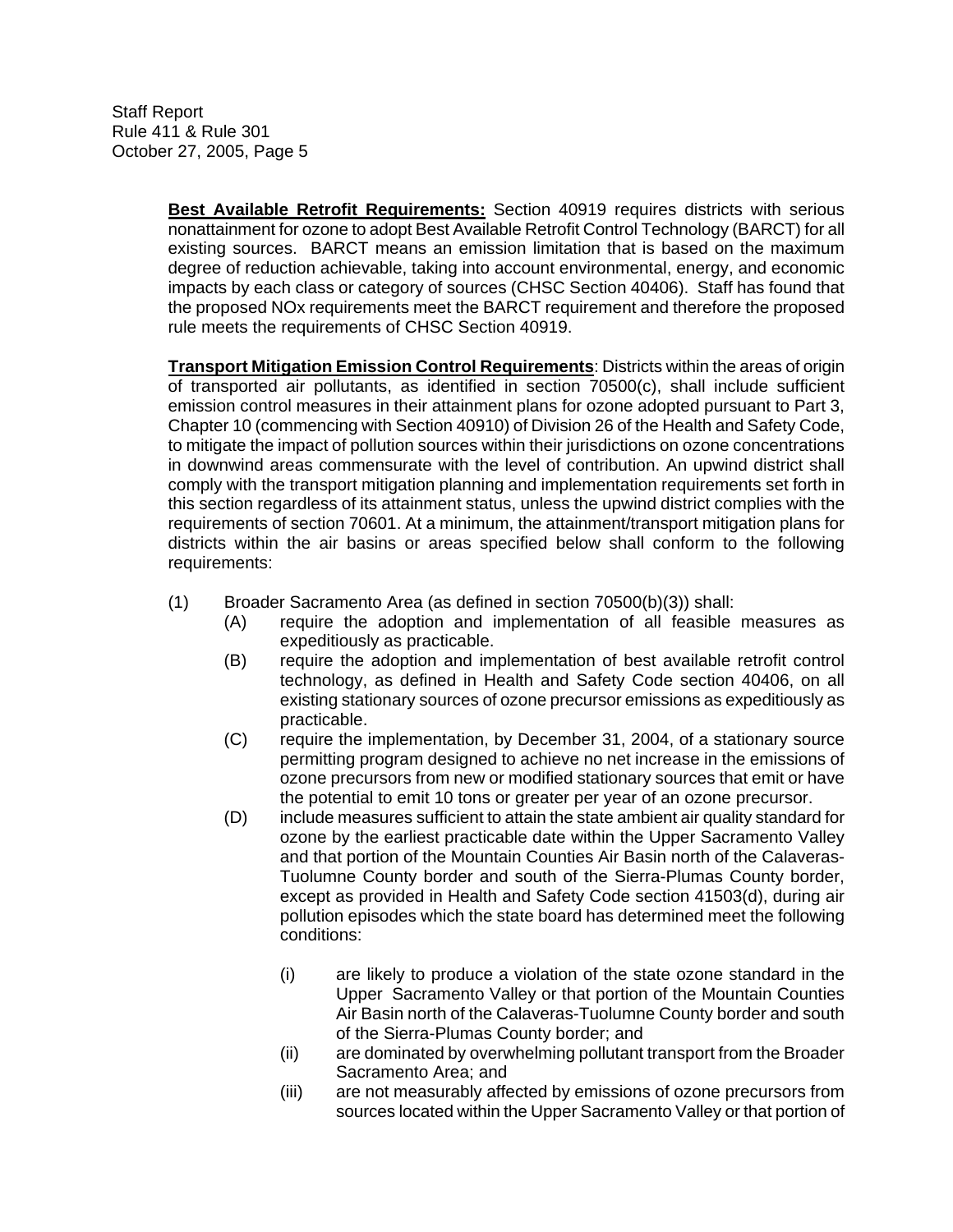> the Mountain Counties Air Basin north of the Calaveras-Tuolumne County border and south of the Sierra-Plumas County border.

The proposed changes to Rule 411 are based on the all feasible control measures and BARCT requirements and therefore comply with this section.

**Senate Bill (SB) 656:** Senate Bill (SB656, Sher, 2003) requires ARB to adopt a list of feasible and most effective control measures to make progress towards state and federal PM10 and PM2.5 standards. Districts are then required to adopt an implementation schedule for measures by July 31, 2005. Because NOx contributes to particulate matter problems in certain areas, the measures included on ARB's draft list include SJVUAPCD Rule 4306 and SCAQMD Rules 1146.1 and 1146.2. Sacramento County has been designated nonattainment for both the state PM10 and PM2.5 standards. An ARB report<sup>3</sup> "Characterization of Ambient PM10 and PM2.5 In California", estimates that 37 percent of wintertime PM2.5 concentrations in the Sacramento area are due to nitrates from motor vehicles and other combustion sources. The District's SB 656 program was adopted by the District's Board on July 28, 2005.

#### **SUMMARY OF REQUIREMENTS**

Rule 411: This rule currently applies to institutional, commercial, and industrial boilers, steam generators and process heaters (units) rated at five mmBtu/hr heat input or greater which are fired on gaseous, non-gaseous, or biomass fuels. The proposed amendments will lower the applicability level to one mmBtu/hr input and will require more stringent NOx emission limits for existing and new units. Units rated between 1 and 5 mmBtu/hr input are used to supply steam or hot water for use in space heating, food processing and manufacturing of chemical products. Process heaters are used in food processing (e.g., drying of fruits and vegetables), and manufacturing processes.

NOx Control Methods: Various control technologies presently exist for controlling the boiler emissions. These include Low-NOx burners, Flue Gas Recirculation systems, Selective Catalytic Reduction and Selective Non-Catalytic Reduction.

1. Low NOx Burners: Low NOx burners utilize one or a combination of control technologies (e.g., low excess air, fuel and/or air staging) in the design of the burner to reduce NOx emissions. Low excess air reduces the amount of oxygen available for combustion and thus reducing the number of oxygen atoms available to react with nitrogen to form NOx. Fuel staging, which is applicable to gas only, is done by burning part of the fuel at high excess air (low temperature) in a primary combustion zone. The remaining fuel is injected through another set of orifices or a gas gun into a secondary zone where combustion is complete at relatively low excess air. Since the inert products of combustion from the primary zone pass through the secondary zone, temperatures and NOx are reduced. In air staging, fuel is mixed with part of the air in a fuel rich primary combustion zone at low temperatures and without excess oxygen. Any remaining fuel burns completely with the remaining combustion

 $\overline{a}$ 

<sup>3</sup> http://www.arb.ca.gov/pm/pmcharacteristics2001.pdf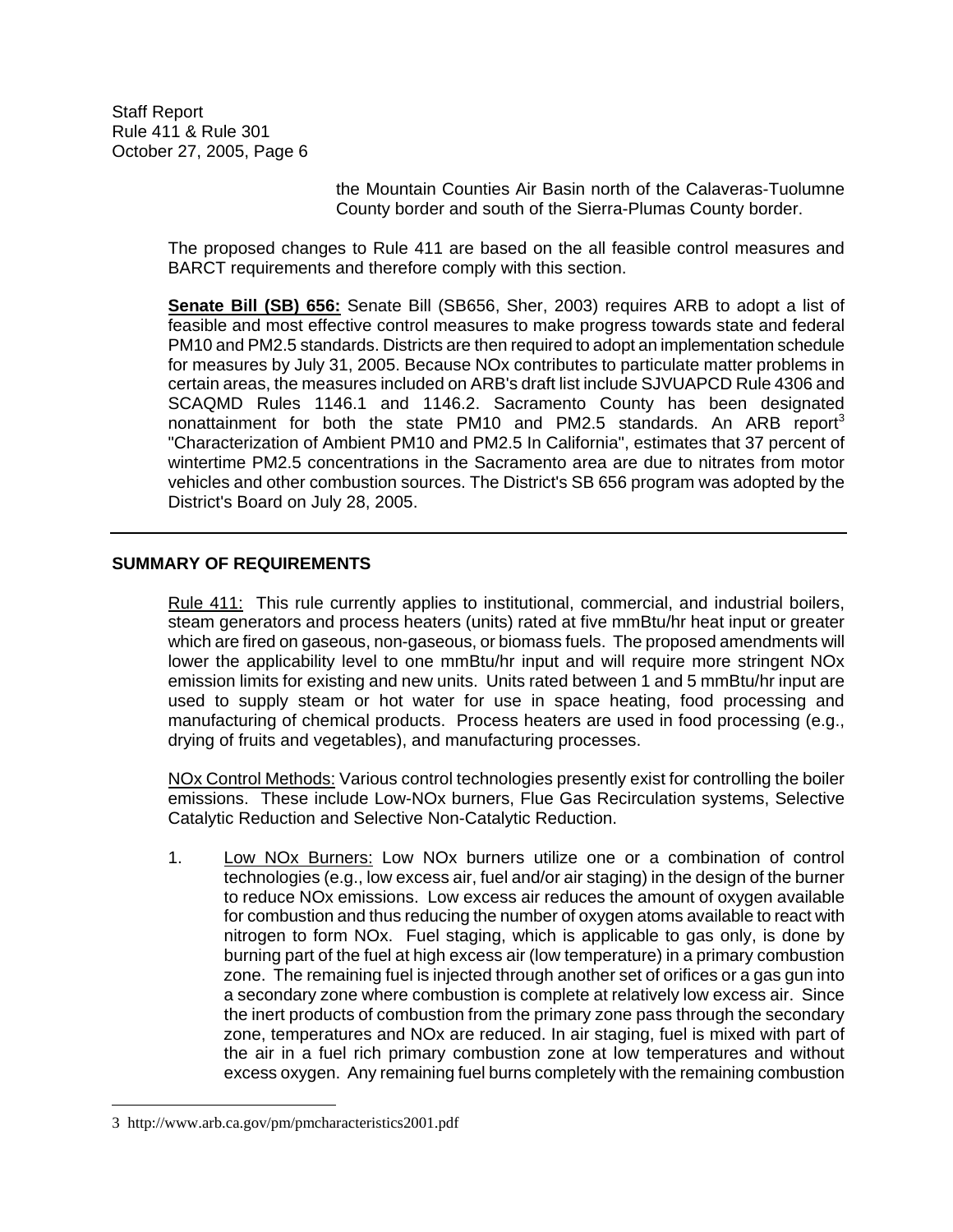> air in the secondary combustion zone through which the inert products of combustion pass. Temperatures and NOx are reduced. NOx control efficiency for a Low NOx burner can range from 10 to 50%.

- 2. Flue Gas Recirculation Systems: Flue gas recirculation for NOx control consists of extracting a portion of the flue gas from the economizer outlet and returning it to the furnace, admitting the flue gas through the furnace windbox. Flue gas recirculation lowers the bulk furnace gas temperature and reduces oxygen concentration in the combustion zone.
- 3. Selective Catalytic Reduction: Selective catalytic reduction refers to a process that chemically reduces NOx with ammonia (NH3) from anhydrous ammonia or urea over a heterogeneous catalyst in the presence of oxygen. The process is termed selective because the reducing agent NH3 preferentially attacks NOx rather than O2.
- 4. Selective Noncatalytic Reduction: NH3 is injected into the hot flue gas by means of either air or steam carrier gas at a point in the flue specifically selected to provide optimum reaction temperature and residence time. In the temperature range of 1600 degrees Fahrenheit to 2200 degrees Fahrenheit, the reaction occurs through the injection of NH3 alone. NOx reductions of up to 90 percent have been demonstrated on oil field steam generators where favorable process conditions exist.

Proposed Emission Limits: The following table summarizes the current and proposed NOx emission limits for gaseous fuels in the rule.

| <b>Unit Size/Description</b><br>(mmBtu/hr Input) | <b>NOx Limits</b><br>(ppmvd @ 3% O2) |          |
|--------------------------------------------------|--------------------------------------|----------|
|                                                  | Existing                             | Proposed |
| $>= 1 - 5$                                       |                                      | 30       |
| $\overline{\phantom{0}}$ = 5 - <= 20             | 30                                   | 15       |
| >20                                              | 30                                   | 9        |
| <b>Load Following Units</b>                      | 30                                   | 15       |
| Units Fired on natural gas and Landfill gas      | 30                                   | 15       |
| <b>Reforming Furnaces</b><br>30<br>30            |                                      |          |

Exemptions from Rule Requirements: The rule currently provides for an exemption from the existing NOx emission limits if the fuel usage for the unit is limited below 90,000 therms per year. The proposed amendments will provide four exemption levels from the new proposed limits depending on the unit size rating. Those exemption levels are listed in the table below:

| <b>Unit Size</b><br>(mmBtu/hr Input) | <b>Exemption Level</b><br>(therms/yr) |  |
|--------------------------------------|---------------------------------------|--|
| $1 - 2.5$                            | 40,000                                |  |
| $2.5 - 5$                            | 70,000                                |  |
| $>= 5 - < 100$                       | 200,000                               |  |
| $>=100$                              | 300,000                               |  |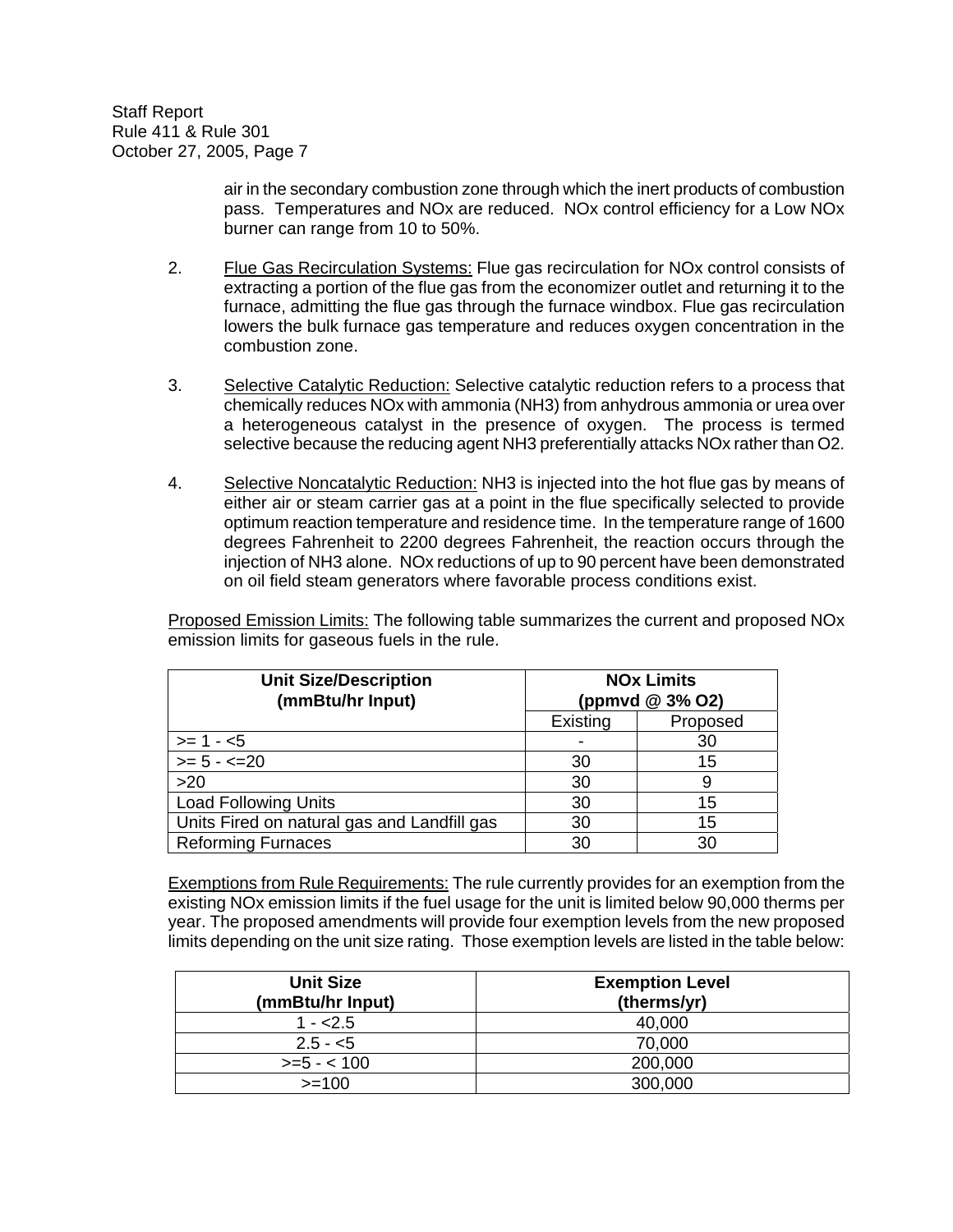> Sources can elect to take a fuel usage limit in lieu of complying with the proposed NOx limits. Sources electing to take the low fuel usage exemption are required to install a nonresetting hour or fuel meter and tune the equipment at least annually. For those units taking the new low fuel usage exemption, any requirements that are currently in place will stay in place.

> **Rule 301:** This rule sets a schedule of initial and annual fees for the evaluation, issuance, and renewal of permits to recover the cost of District programs related to stationary sources. The amendments to this rule are intended to clarify that small units rated below 5 mmBtu/hr input will only be charged a permit fee of \$284 which is equal to the annual permit renewal fee in Schedule 308.3. The amendments will apply for initial compliance with the NOx limits proposed in Rule 411. Further modifications to permit will be subject to the initial fee schedule in Section 308.3.

#### **SUMMARY OF CHANGES**

**Rule 411:** The following are the main rule changes. Detailed listings of all of the changes are included in Attachment C to the staff report.

- 1. Lower rule applicability from 5 mmBtu/hr input to one mmBtu/hr input,
- 2. Set NOx emission levels for new and existing units rated at 1 mmBtu/hr to less than 5 mmBtu/hr,
- 3. Lower the NOx emissions limit for new and existing units rated at or above 5 mmBtu/hr input,
- 4. Require all new units to meet the proposed NOx limits regardless of their fuel usage level, and
- 5. For existing units, establish exemptions from the NOx limits at specified annual fuel usages.

**Rule 301:** Staff is proposing to add new Section 302.2 to collect fees equivalent to the renewal fee in Section 308.3 for replacement or modification of small units rated below 5 mmBtu/hr input that are subject to the requirements in Rule 411.

#### **EMISSIONS IMPACT**

**Rule 411:** Staff identified 554 units (this includes 473 permitted units and 41 unpermitted units identified through the most recent boiler survey, plus 40 unpermitted units subsequently identified) with heat input of one mmBtu/hr or greater in the District's records. The proposed rule amendments will affect all units rated at or above 1 mmBtu per hour input and will also exempt from the NOx emission limits units below specific annual fuel usages.

There are 132 permitted boilers that are rated at or above 5 mmBtu/hr. The total estimated NOx emissions from these boilers are 56.1 tons per year. There are 5 boilers in this size range that already comply with the proposed emission standards (based on information in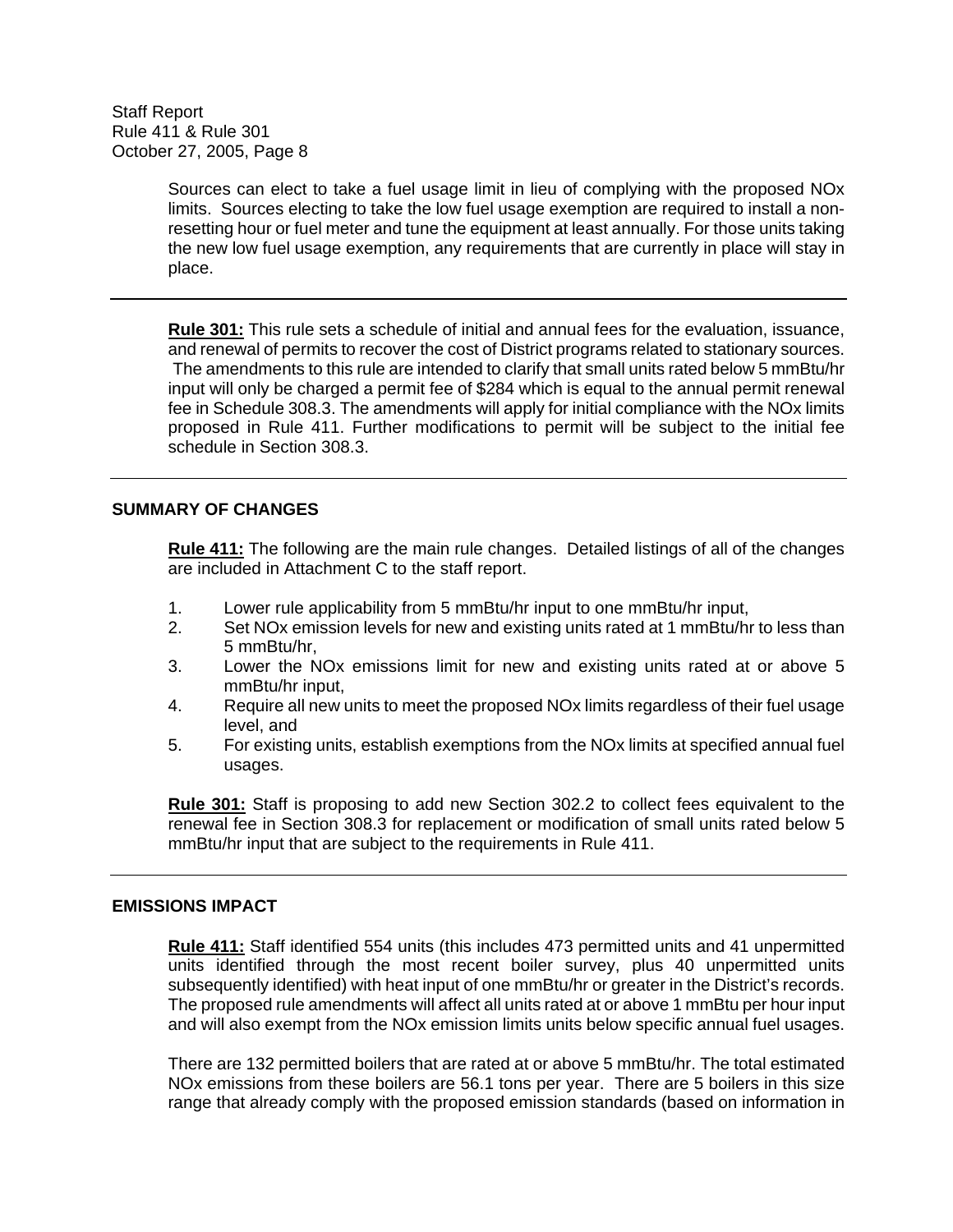> the Permit to Operate and manufacturer's data). It is anticipated that an additional 36 of the permitted boilers will have to comply with the proposed emission standards. The remaining 91 boilers have fuel usages below the exemption level in the rule. Based on fuel usage data collected by the District, Staff estimates that the proposed amendments will result in approximately 41% overall reduction in NOx emissions from these units, or 22.9 tons per year of NOx reductions<sup>4</sup> from the 5 mmBtu/hr or greater units.

> There are 310 permitted units that have a size rated from  $1 - \le 5$  mmBtu/hr. The total estimated NOx emissions from these boilers are 37.8 tons per year. Seventy-four boilers in this size range already comply with the proposed emissions limit (based on information in the Permit to Operate and manufacturer's data). It is anticipated that an additional 35 boilers will have to comply with the proposed emission standards. The remaining 201 boilers are expected to be exempt from the proposed emission standards because they have fuel usages below those proposed in the rule. Staff estimates that the proposed amendments will result in approximately 28% overall reduction in NOx emissions from these units, or 10.6 tons per year reductions in NOx emissions from the 1-<5 mmBtu/hr units (based on surveyed fuel usage data).

> There are 112 additional units for which sufficient fuel usage data are not available. All but two of these units are rated below 5 mmBtu/hr input. There are 28 of these boilers that are under construction. Of these 28 boilers, 27 of them comply with the proposed limits.

> There may be additional boilers in the District that have not been permitted because either they never applied for a permit to operate from the District, or were exempt from permitting requirements when they were originally installed and did not apply for a permit to operate when the exemption level was lowered by the District in 1991. Regardless of the circumstances, operating a boiler greater than or equal to one mmBtu/hr input without a permit is a violation of District rules. The potential NOx emission reductions from these units have not been calculated since no information is available to Staff at this time that identifies the annual fuel usage for these units.

> The total estimated NOx emission reductions anticipated from this rule is 33.5 tons per year. The NOx emission reductions will increase as additional boilers are identified.

**Rule 301:** This rule is an administrative rule and does not impact emissions.

## **COST IMPACT**

 $\overline{a}$ 

Section 40703 of the California Health and Safety code requires that the District consider and make public its finding relating to the cost effectiveness of implementing an emission control measure.

<sup>4</sup> Staff assumed that owners or operators of all units that currently have annual fuel usages less than the exemption levels will choose to limit their annual fuel usage in order to be exempt from the proposed requirements. NOx reductions may be higher if the owners or operators of these units elect to retrofit their units so that they are not limited to a lower annual fuel usage limit.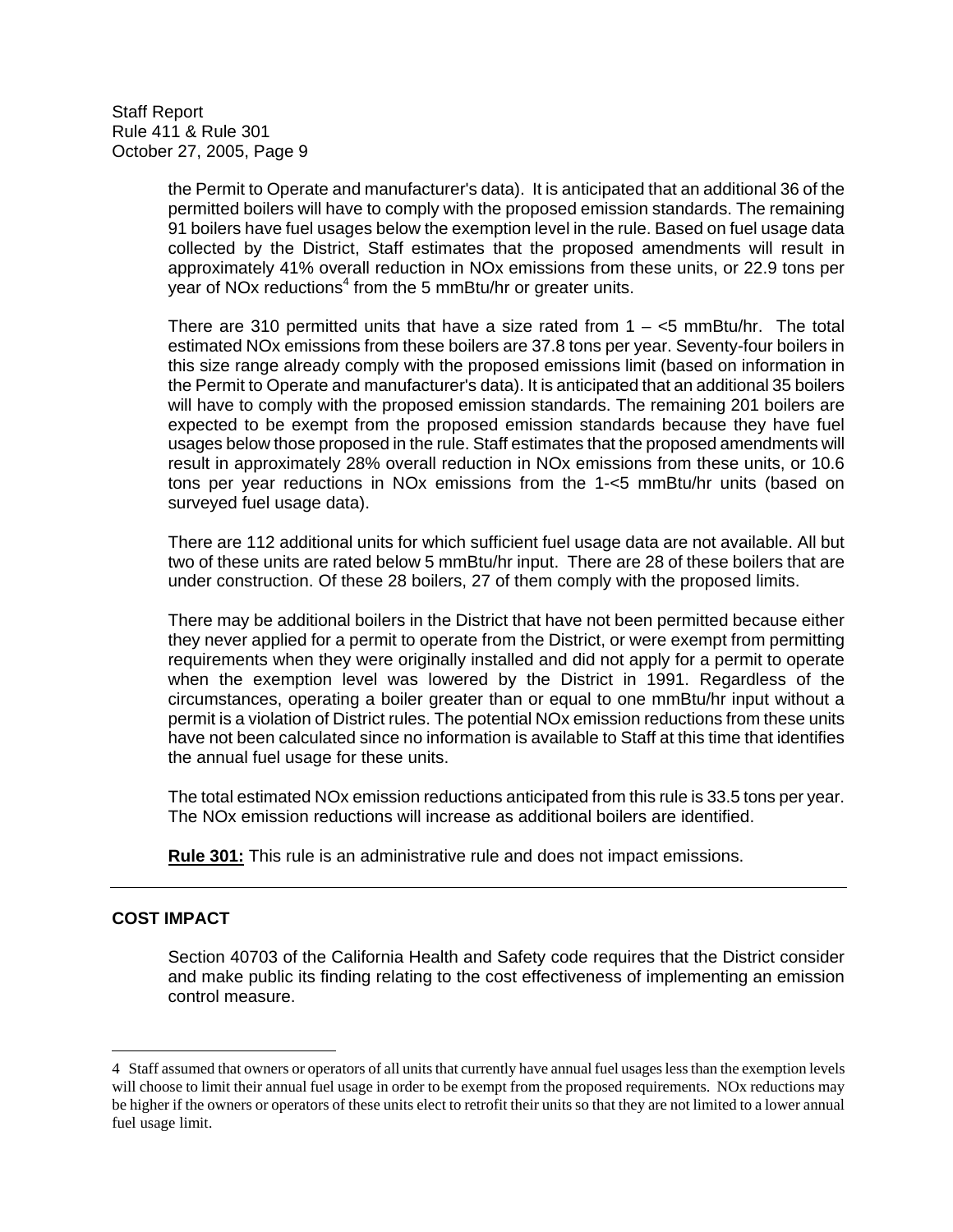> Cost to Businesses: The rule amendments proposed here will require retrofitting or replacing existing units to meet the proposed NOx emission limits. The amendments will also require units installed after the amendments of the rule to meet the NOx limits in the rule. Staff analyzed the cost impact for:

- 1. Cost of retrofitting or replacing the existing unit,
- 2. Cost differential of installing new compliant units;
- 3. Cost for initial source testing and source test monitoring,
- 4. Cost for fuel meter and equipment tuning if it is exempt based on annual fuel usage, and
- 5. Authority to Construct and Permit to Operate modification fee.

#### **Boilers 1 – <5 mmBtu/hr**

Exempt Units: There are one time capital costs for boilers that choose to limit their fuel usage rather than retrofit to comply with the proposed emission limits. These costs are associated with installing a fuel meter and modifying their permit to add the fuel limitation. The estimated cost for installing a fuel meter is \$1,500 and the permit modification cost is \$567. Sources would also have the option of using a non-resetting hour meter rather than a fuel meter which is estimated to cost \$400 (Staff used the cost of the fuel meter rather than the cost of the hour meter when calculating the cost impacts). There is, in addition, a \$600 per year cost for performing the annual tune-up if electing not to comply with the 3% O2 limit. Staff assumed that sources will elect the tune up option over the 3% O2 option.

Non-exempt Units: There are three categories of cost impacts for these boilers.

**First Category:** The first category is those units that potentially already comply with the proposed NOx limit of 30 ppm. These units would have a one time cost for demonstrating that they meet the 30 ppm NOx limit, and possibly a permit modification fee of \$567. NOx emissions can be verified by performing a source test or by using a portable analyzer. The cost of a source test by an independent contractor is estimated to be \$1,500, plus a district fee of \$1,134 for the source test observation and report evaluation. Alternatively, NOx emissions can be verified by a boiler service technician, using a portable analyzer, at a cost of about \$500. Sources with several units may achieve a cost savings by purchasing and using their own portable analyzer. The cost of the analyzer varies from \$2,800 to \$5,800, depending on the manufacturer and the number of attachments. The annualized costs for units in this category were calculated assuming that sources will elect to have a boiler service technician verify NOx emissions with a portable analyzer.

**Second Category:** The second category is those units that will need to be retrofitted to meet the 30 ppm limit. Some of these units may not be retrofitted because of equipment age and design and will have to be replaced with new units. In estimating the total cost effectiveness it was assumed that all of the boilers in this size range that need to be retrofitted would be replaced as a worst case scenario since the number of units that can be retrofitted is unknown. The estimated cost for a new unit including installation ranges from \$36,000 - \$80,000. There is also a permit fee of \$284 if the unit is replaced. Units in this category would incur a one time cost for demonstrating compliance with the 30 ppm NOx limit, either with a source test or a portable analyzer. The options and costs for verifying NOx emissions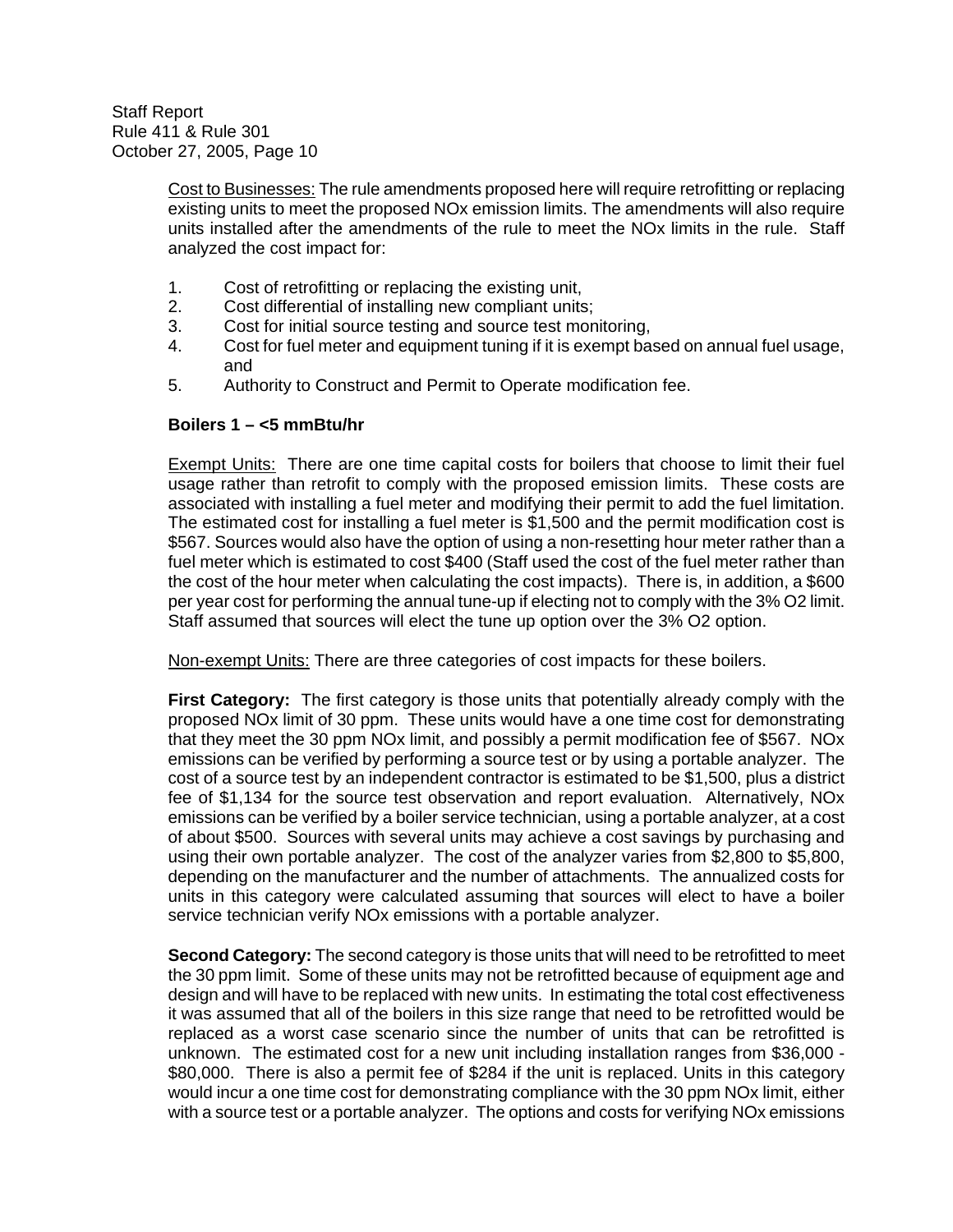> are identical to those presented previously for the first category. The annualized costs for units in the second category were calculated assuming that sources will elect to have a boiler service technician verify NOx emissions with a portable analyzer, at a cost of \$500.

> **Third Category:** The third category is the new units that will be installed after adoption of the rule. Any new units that are added after adoption of the rule will be required to meet the 30 ppm limit regardless of their fuel usages. The cost impacts from these units will be the incremental cost between installing a compliant unit and a non-compliant unit. There are no additional installation or permit costs due to complying with the proposed rule. The estimated incremental equipment costs range from \$18,000-\$40,000. Units in this category would incur a one time cost for demonstrating compliance with the 30 ppm NOx limit, either with a source test or a portable analyzer. The options and costs for verifying NOx emissions are identical to those presented previously for the first and second categories. The annualized costs for units in the third category were calculated assuming that sources will elect to have a boiler service technician verify NOx emissions with a portable analyzer, at a cost of \$500.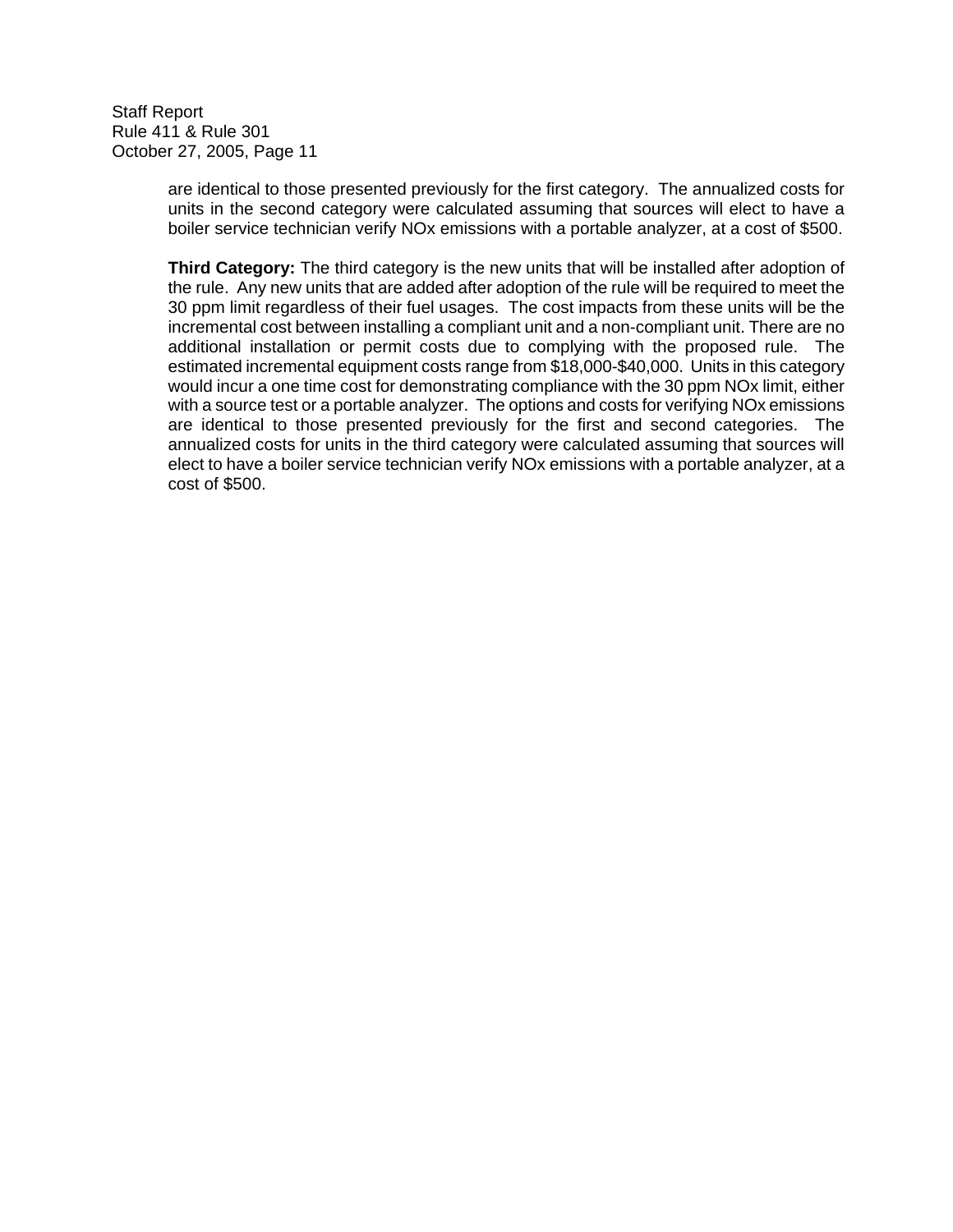|                               | <b>Costs</b>                                        | <b>Annualized Cost</b>         |                   |
|-------------------------------|-----------------------------------------------------|--------------------------------|-------------------|
|                               | Fuel meter                                          | $$400 - $1,500$                |                   |
| <b>Exempt Units</b>           | <b>Permit Modification</b>                          | \$567                          | $$706 - $827$     |
|                               | Annual Tune-up                                      | \$600                          |                   |
|                               | <b>Permit Modification</b>                          | \$567                          |                   |
|                               | Source Testing Or                                   | \$2,634                        |                   |
| <b>Already Complies</b>       | Portable Analyzer                                   | $$2,800 - $5,800$ <sup>5</sup> |                   |
| with proposed limit           | (Purchase/Use)                                      |                                | \$117             |
|                               | <b>Or Service Technician</b><br>w/portable analyzer | $$500^5$                       |                   |
|                               | Equipment/Installation                              | Retrofit:<br>\$28,000          |                   |
|                               | Costs                                               | \$56,000                       |                   |
|                               |                                                     | Replace:<br>\$36,000           | Retrofit          |
|                               |                                                     | \$80,000                       |                   |
| Retrofit/Replace to           | <b>Permit Modification</b>                          | $$284 - $567$                  | $$3,191 - $6,266$ |
| comply with<br>proposed limit | Source Testing Or                                   | \$2,634                        | Replace:          |
|                               | Portable Analyzer                                   | $$2,800 - $5,800^5$            |                   |
|                               | (Purchase/Use)                                      |                                | \$4,039 - \$8,870 |
|                               | <b>Or Service Technician</b><br>w/portable analyzer | $$500^5$                       |                   |
|                               | Incremental Costs for                               |                                |                   |
| <b>New Boilers</b>            | Equipment                                           | $$18,140 - $40,141$            |                   |
|                               | Source Testing Or                                   | \$2,634                        |                   |
|                               | Portable Analyzer<br>(Purchase/Use)                 | $$2,800 - $5,800^5$            | $$2,047 - $4,462$ |
|                               | <b>Or Service Technician</b><br>w/portable analyzer | \$5005                         |                   |

## **Summary of costs for 1-<5 mmBtu/hr boilers**

### **Boilers 5 mmBtu/hr and greater**

 $\overline{a}$ 

**Exempt Units: There are three categories of exempt equipment.** 

**First Category:** The first category is the boilers that have in place a 90,000-therm limitation from the current version of the rule. These boilers would already have a fuel/hour meter and are already required to meet the annual tune-up or the 3% O2 requirements. There are no additional costs for these boilers from the proposed amendments to the rule.

<sup>5</sup> NOx emissions can be verified using a portable analyzer instead of a source test. The annualized cost was calculated assuming that the verification will be performed by a boiler service technician using a portable analyzer. Sources with multiple units may achieve a cost savings by purchasing and using their own portable analyzer, the cost of which varies depending on the analyzer manufacturer and options. There may be some cost recovery for District staff time for reviewing portable analyzer.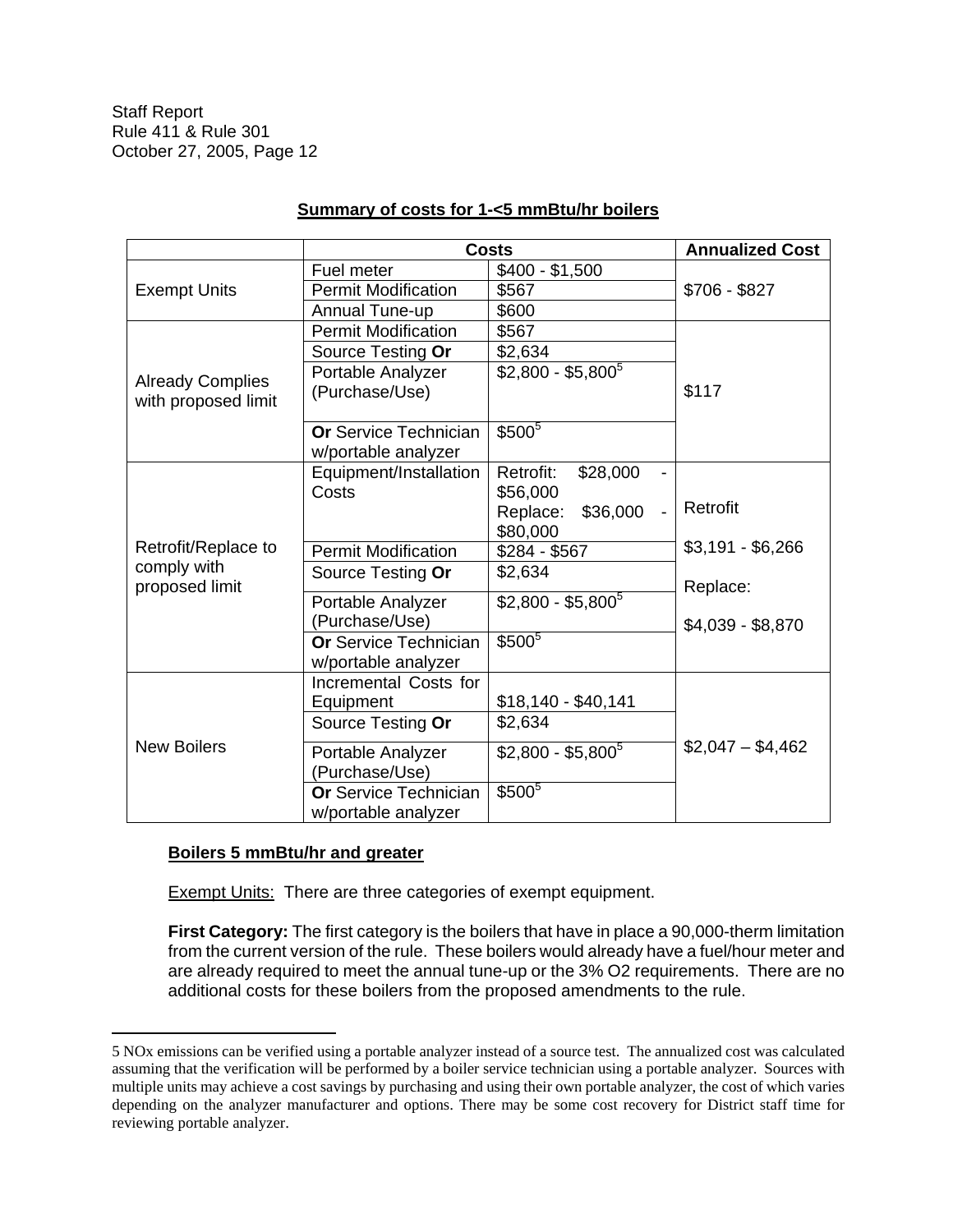> **Second Category:** The second category is the boilers that are not currently exempt but already have a fuel/hour meter. For these boilers there is the one time permit modification cost of \$567. There is, in addition, a \$600 per year cost for performing the annual tune-up if electing not to comply with the 3% O2 limit. Staff assumed that all exempt units will be tuned annually.

> **Third Category:** The third category is the boilers that are not currently exempt and do not have a fuel/hour meter. There are one time costs for installing a fuel meter and modifying their permit to add the fuel limitation. The estimated average cost for a fuel meter is \$1,500 and the permit modification cost is \$567. Sources would also have the option of using a nonresetting hour meter rather than a fuel meter which is estimated to be \$400 (Staff used the cost of the fuel meter rather than the cost of the hour meter when calculating the cost impacts). There is, in addition, a \$600 per year cost for performing the annual tune-up if electing not to comply with the 3% O2 limit. (Staff assumed these units will be tuned annually)

Non-exempt Units: There are three categories of cost impacts for these boilers.

**First Category:** The first category is the boilers that already comply with the proposed limits. These boilers would already be subject to existing source testing requirements. The lowering of the annual source testing requirement from units rated at 25 mmBtu/hr to 20 mmBtu/hr will only affect 2 units. These 2 units would have an independent source test cost of \$1,500 and a source test observation and report evaluation fee of \$1,134 yearly rather than every other year.

**Second Category:** The second category is the boilers that will need to retrofit to meet the proposed limits. The estimated cost for equipment and installation ranges from \$65,000 - \$442,000 for most facilities based on cost information submitted by boiler manufacturers. There is however, one facility in the District with multiple boilers each rated at 100 mmBtu/hr input that submitted actual cost estimates which were provided to them by a boiler manufacturer that will have higher costs than that those supplied to the District. The estimated capital cost for that facility was around \$488,000 per boiler. Another facility with a 32 mmBtu/hr thermal heater also submitted cost data for retrofitting their existing unit. The retrofit cost for that unit was \$380,000. Staff revised the cost estimate to include the actual costs submitted by these two facilities. In addition to the cost discussed above, there is also a permit modification cost of \$567.

**Third Category:** The third category is the new boilers that will be installed after adoption of the rule. Any new boilers that are added after adoption of the rule will be required to meet the proposed limit regardless of their fuel usage. The cost impacts from these boilers will be the incremental cost between installing a compliant unit and a non-compliant unit. There are no additional installation permit costs or source testing cost due to complying with the proposed rule because they are already required. The incremental equipment cost ranges from \$10,000 to \$125,000.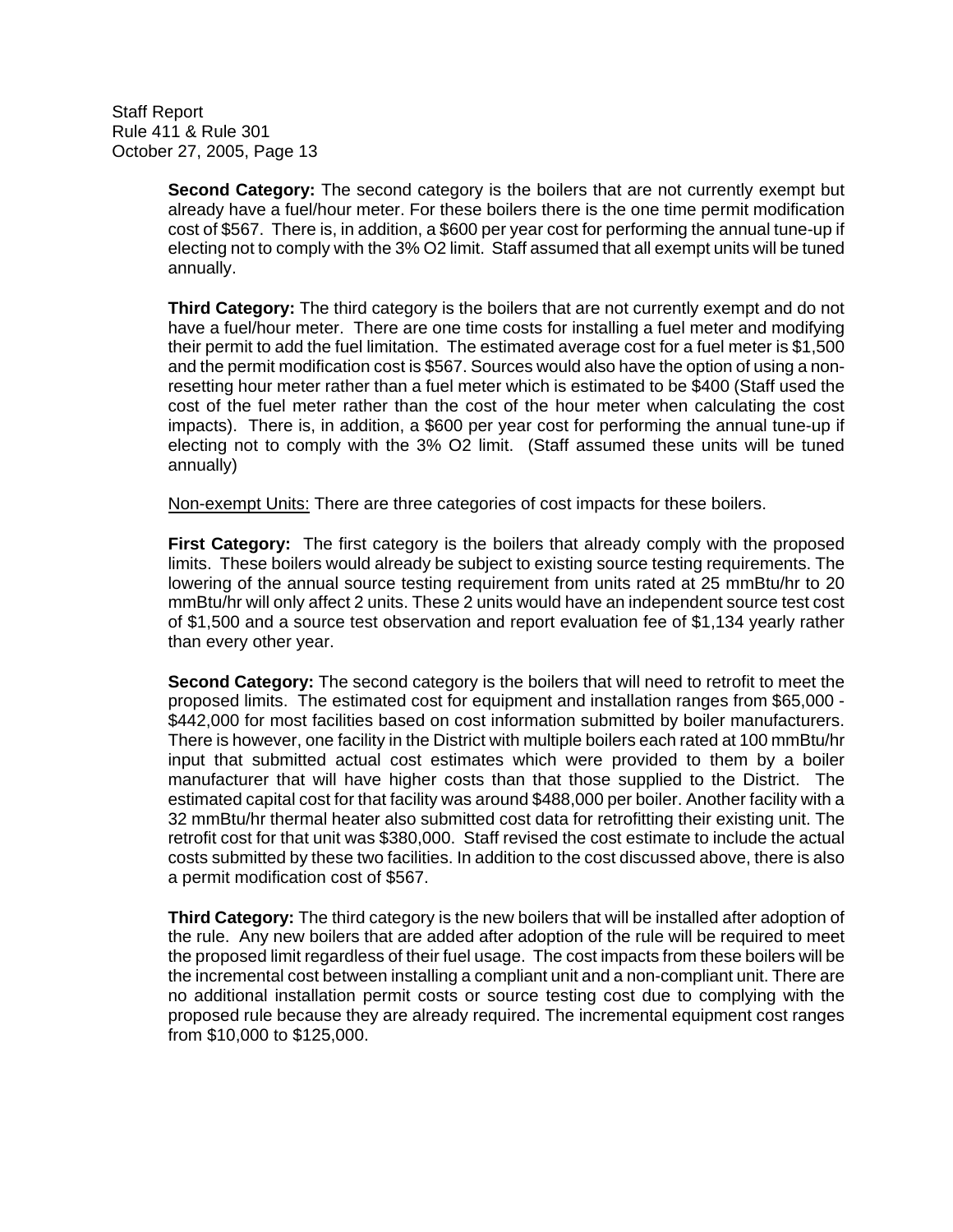|                                                      |                                                               | <b>Costs</b> |                           | <b>Annualized Cost</b> |
|------------------------------------------------------|---------------------------------------------------------------|--------------|---------------------------|------------------------|
| <b>Currently Exempt</b><br>Units                     | Requirements already in place                                 |              | \$0                       | \$0                    |
| <b>Exempt Units (with</b>                            | Fuel meter (in place)                                         |              | $\overline{30}$           |                        |
| hour/fuel meter in                                   | <b>Permit Modification</b>                                    |              | \$567                     | \$662                  |
| place)                                               | Annual Tune-up                                                |              | \$600                     |                        |
| <b>Exempt Units (with</b>                            | Fuel meter (in place)                                         |              | $$400 - $1,500$           |                        |
| no hour/fuel meter                                   | <b>Permit Modification</b>                                    |              | \$567                     | $$706 - $827$          |
| in place)                                            | Annual Tune-up                                                |              | \$600                     |                        |
|                                                      | Independent<br>Source<br>currently required                   | Test         | \$0                       |                        |
|                                                      | Source Test, Monitoring<br>and                                |              | \$2,634                   |                        |
| <b>Already Complies</b><br>with proposed limit       | Evaluation currently required for                             |              |                           | $$0 - $289$            |
|                                                      | units rated at or above 25<br>mmBtu/hr. Annual testing is now |              |                           |                        |
|                                                      | required for units rated at or                                |              |                           |                        |
|                                                      | above 20 mmBtu/hr input.                                      |              |                           |                        |
|                                                      | Equipment/Installatio                                         | Retrofit     | $$65,000 -$<br>\$442,000  | \$7,199 - \$48,591     |
| Retrofit/Replace to<br>comply with<br>proposed limit | n Costs                                                       | Replace      | $$135,000 -$<br>\$750,000 | \$14,885 - \$82,843    |
|                                                      | <b>Permit Modification</b>                                    | Retrofit     | \$567                     |                        |
|                                                      |                                                               | Replace      | $$567 - $4,533$           |                        |
| <b>Incremental Costs for Equipment</b>               |                                                               | $$10,000 -$  |                           |                        |
|                                                      |                                                               |              | \$125,000                 | $$1,098 - $13,724$     |
| <b>New Boilers</b>                                   | Independent Source Test                                       |              | 0                         |                        |
|                                                      | <b>Test</b><br>Source<br>Monitoring/Evaluation                |              | 0                         |                        |

## **Summary of costs for 5 mmBtu/hr boilers and greater**

**Overall Rule Cost Effectiveness:** The prior sections summarized the costs and reported the cost effectiveness for retrofitting and replacing existing boilers. The overall rule cost effectiveness includes the costs imposed on both exempt and non-exempt units and includes both small and large boilers. This analysis is based on the data for permitted and unpermitted boilers described in the emissions impact section. The analysis does not include potential cost for other unpermitted boilers/process heaters that may exist nor for those boilers/process heaters for which the District does not have fuel usage data.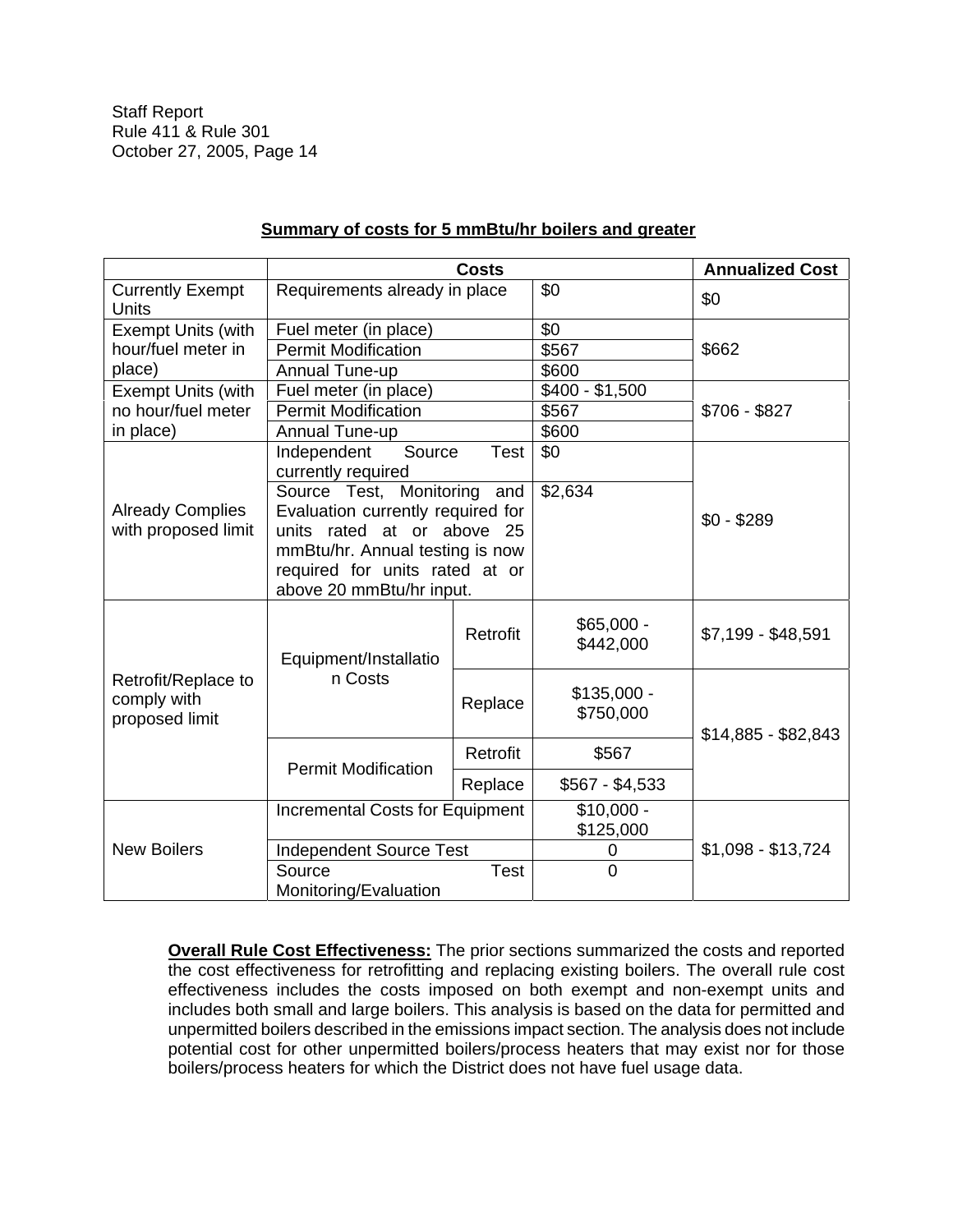> The total lifetime cost for existing boilers/process heaters is \$13.9 million (\$6.2 million for small units 1-<5 mmBtu/hr + \$7.7 million for units >= 5mmBtu/hr). Financing for the capital costs is expected to result in total annualized costs of \$929,753 (\$411,878 for small units 1- <5 mmBtu/hr + \$517,875 for units >= 5mmBtu/hr). The total emission benefits are 33.5 tons per year or 67,000 pounds per year (10.6 tons/year for small units 1-<5 mmBtu/hr + 22.9 tons/year for units >= 5 mmBtu/hr). The overall cost effectiveness for the proposed rule amendments is be estimated to be \$13.90/lb-NOx. To put these costs into perspective with costs imposed by other regulations, it is useful to compare the cost effectiveness for other rules. At the high end of the range, the cost effectiveness of the gasoline dispensing regulations (Rule 449, Transfer of Gasoline into Vehicle Fuel Tanks; 12/17/1991 rule amendments) was \$17/lb-VOC in today's dollars. At the low end of the range was Rule 452, Can Coating (8/21/1990 rule amendments), at a cost of \$1/lb-VOC in today's dollars. Therefore, the cost effectiveness of this rule is near the upper end of the range of costs imposed on other businesses.

Rule 301: The cost impact is discussed under Rule 411 cost impacts.

**Cost to the District:** The cost to the District consists of the additional staff time needed to evaluate the applications for Authority to Construct and Permit to Operate for retrofitting the existing units and the time needed to observe and later evaluate the initial source tests. Staff estimates the proposed amendments will result in additional need for one FTE (one full time equivalent) in the Permitting section and 0.65 in the Field Operations Section. The permitting impact should be limited in time until all permits are processed (12 months after date of amending this rule).

#### **SOCIOECONOMIC IMPACT**

CHSC Section 40728.5 requires a district to perform an assessment of the socioeconomic impacts before adopting, amending, or repealing a rule that will significantly affect air quality or emission limitations. The District Board is required to actively consider the socioeconomic impacts of the proposal and make a good faith effort to minimize adverse socioeconomic impacts.

CHSC Section 40728.5 defines "socioeconomic impact" to mean the following:

- 1. The type of industry or business, including small business, affected by the proposed rule or rule amendments.
- 2. The impact of the proposed rule or rule amendments on employment and the economy of the region.
- 3. The range of probable costs, including costs to industry or business, including small business.
- 4. The availability and cost-effectiveness of alternatives to the proposed rule or rule amendments.
- 5. The emission reduction potential of the rule or regulation.
- 6. The necessity of adopting, amending, or repealing the rule or regulation to attain state and federal ambient air standards.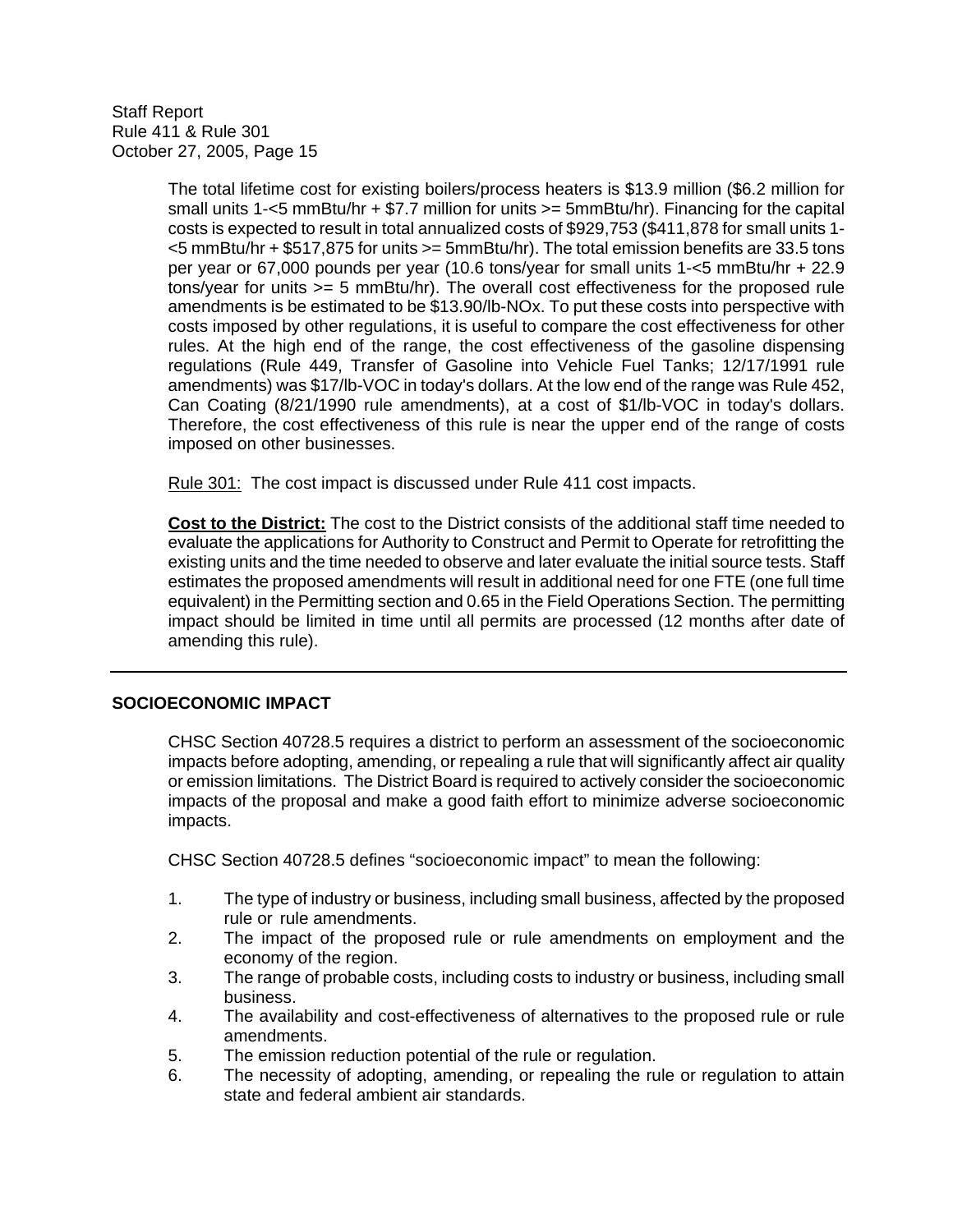> **Type of industry or business, including small business, affected by the rule amendments:** Rule 411 applies to boilers, steam generators and process heaters. These units are used by large and small businesses. Examples of large businesses are major sources such as chemical production plants, food processors, hospitals, hotels, colleges, and office buildings. Examples of small businesses are drycleaners, motels, and small bakeries. Some of the public schools also have units between 1 and 5 mmBtu/hr input although most schools appear to be exempt. In addition, some of public schools have replaced their existing units with furnaces and water heaters that are rated below one mmBtu/hr input.

> **Impact of Rule 411 amendments on employment and the economy in the District:**  Approximately 554 units will be subject to the rule. Based on current information, Staff estimated that 71 permitted units will require retrofit or replacement. Another 292 units are expected to qualify for an exemption due to low annual fuel usage. Some sources in the District (e.g., schools, hospitals, hotels) have multiple units. Most of the schools will be exempt from the rule requirements because of low fuel usage. Staff has learned recently that some the larger school districts have many boilers that were either exempt from permitting requirements at the time of installation or were installed without a permit from the District. The initial cost to public schools will be the cost of the fuel meter and the permit modification cost. In addition, there will be annual tune-up cost for each boiler at a cost of \$600/boiler.

> The lifetime cost for compliance with the rule amendments is estimated to be \$13.9 million. This includes the costs for retrofitting/replacing existing units, fuel meters, testing, and permit modifications. Most of the work for retrofitting/replacing and testing the units will be performed by manufacturers that are located outside the District. Some of the supporting work, however, may be performed by local businesses.

> Businesses affected by the new regulations may respond in a variety of ways when faced with new regulatory costs. Some businesses may absorb the cost, pass their costs onto their customers, reduce their workforce or shutdown their operations. Some affected businesses may pursue alternative compliance under Rule 107 instead of retrofitting or replacing their existing units. One facility in the District indicated the proposed regulations may limit their future expansion since the monies will be diverted to pay for retrofitting their boilers. None of the businesses have indicated to staff that they will shutdown their operations as a result of this rule.

> A socioeconomic impact analysis was performed by SJVUAPCD for the amendments to their boiler NOx regulations. The analysis included the following economic sectors: crude oil/natural gas production and pipeline industries; oil refining industry; food production industries, government; and other industries. The analysis document stated that industry groups seeing more than a 10% cost impact to profits would be most likely to experience serious economic effects, from possible layoffs to possible plant closures. The food production and crude oil industries both had more than 10% cost impact to their profits. The job loss in the food production sector was estimated to range from  $0.3\%$  to 1% (9 – 25 induced job losses), while the job loss in the crude oil sector was expected to range from 0% to 18%. Staff estimates that the impact of Rule 411 on food production sector employment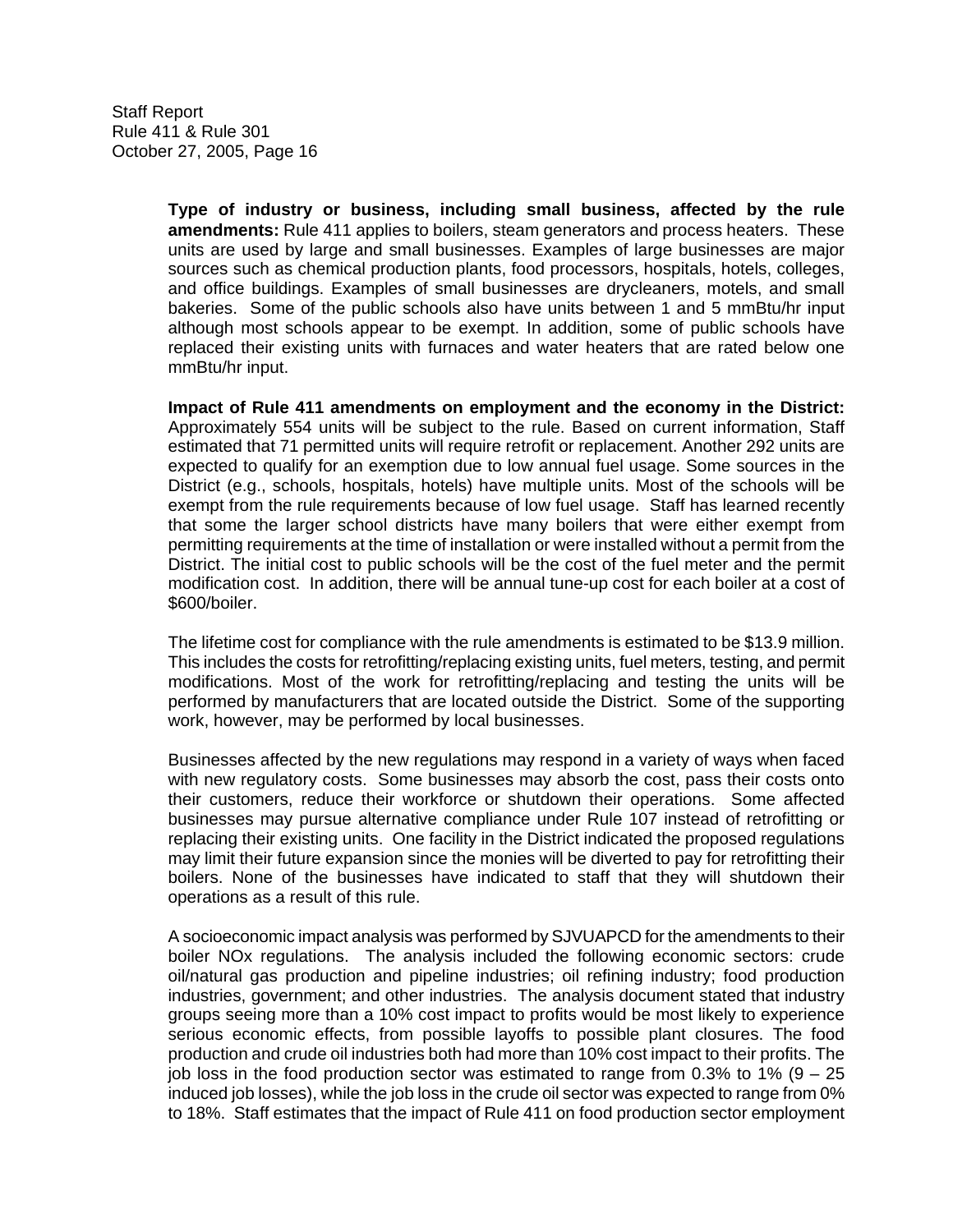> within the District will be similar to that estimated by SJVUAPCD. There are no crude oil businesses within the District.

> **Range of probable costs of Rule 411 amendments:** The ranges of annualized costs for units identified within the District are listed in the table below. The costs for units rated below 5 mmBtu/hr input are based on the cost of replacing the units with new ones. The costs for units at or above 5 mmBtu/hr input are based on retrofitting the units with low NOx technologies.

| <b>Unit Size Range</b><br>(mmBtu/hr Input) | <b>Annualized Cost Range</b><br>(\$/year) |
|--------------------------------------------|-------------------------------------------|
| $1 - 5$                                    | $$4,039 - $8,870$                         |
| $5 - < 10$                                 | $$7,199 - $8,516$                         |
| $10 - 50$                                  | \$8,845 - \$13,787                        |
| $50 - 100$                                 | $$14,885 - $27,182$                       |
| $>=100$                                    | \$48,591 - \$53,642                       |

**Availability and cost-effectiveness of alternatives to the Rule 411 amendments:** One alternative to the proposed rule changes is not to adopt the proposed amendments. The NOx emission reductions will assist the District in meeting federal and state ozone and state PM10 and PM2.5 air quality attainment goals.

Another alternative to this rule is to require SCR in addition to the proposed requirements. Staff performed incremental cost effectiveness analysis for this control option and does not recommend this option at this time due to the high costs. (See next section "Incremental Cost Effectiveness Analysis").

Another alternative is to set lower annual fuel usage for exemption levels. Setting of lower exemption levels will result in higher cost and consequently will adversely impact sources in the District.

Another alternative is to set higher exemption level. Setting higher exemption levels will result in more sources qualifying for exemptions from the rule and this will lower the emission reduction benefits from the rule.

**The emission reduction potential of Rule 411 amendments:** The proposed amendments will achieve a minimum emission reduction of 33.5 tons per year of NOx (See discussion under Emissions Impact).

**The necessity of adopting, amending, or repealing the rule or regulation to attain state and federal ambient air standards:** The proposed amendments to Rule 411 are necessary to comply with all feasible measures requirements and provide additional NOx emission reductions that contribute to attainment of both the state and federal ozone and state particulate matter standards.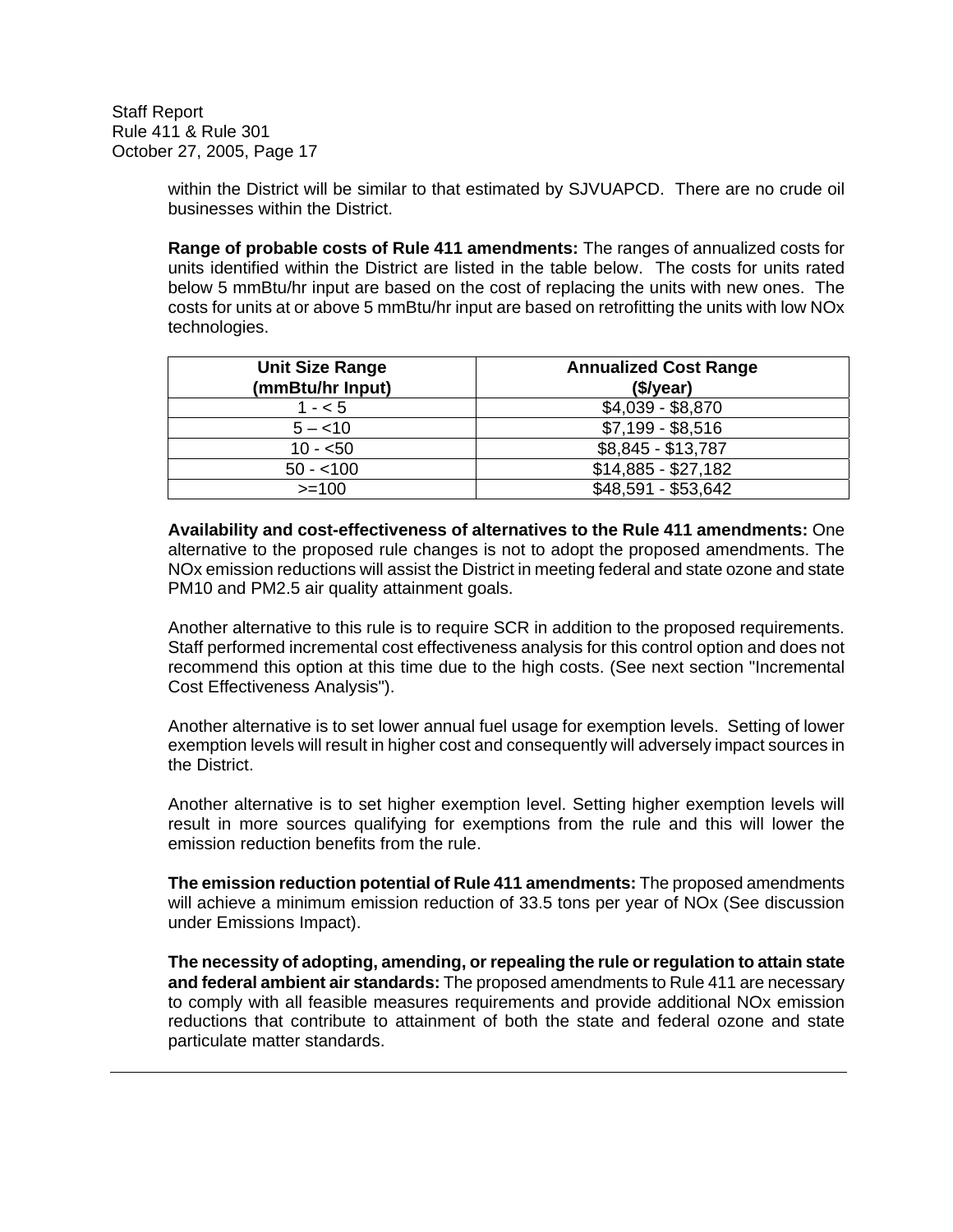### **INCREMENTAL COST EFFECTIVENESS ANALYSIS**

Pursuant to Health and Safety Code Section 40920.6(a)(3), the District is required to perform incremental cost effectiveness analysis for requirements for Best Available Retrofit Control Technology (BARCT). The District is required to identify one or more potential control options that achieve the emission reduction objectives for the regulation, determine the costeffectiveness for each option, and calculate the incremental cost-effectiveness for each option.

The incremental cost effectiveness analysis performed for this rule is based on the Discounted Cash Flow cost analysis method to compute the present value of the proposed rule's costs over a 15-year period (the assumed equipment lifetime), using a 7% interest rate (based on a U.S. Treasury Security maturing in 10 years plus two percent.) The incremental cost effectiveness analysis was performed for the following:

- 1. Proposed NOx emission limits;
- 2. Air pollution control equipment (i.e., SCR); and
- 3. Proposed NOx emission limits and air pollution control equipment.

Since there are many different size units affected by the proposed regulations and the cost variation, Staff performed an incremental cost effectiveness analysis for a 31.5 mmBtu/hr input boiler since actual air pollution control data was available from the South Coast Air Quality Management District BACT determination clearinghouse. The costs for retrofitting the boiler and the air pollution control equipment are based on actual cost data from boilers that have been retrofitted with SCR systems in the South Coast Air Quality Management District. Staff also evaluated the alternative control options for different sizes and found that alternatives to the proposed control option are not cost effective. An example of the incremental cost effectiveness analyses is summarized in the table below.

| <b>Control Option</b>                                                   | <b>Present Value of</b><br><b>Control Cost</b><br>(\$) | <b>Total NOx Emission</b><br><b>Reductions</b><br>(Tons) |
|-------------------------------------------------------------------------|--------------------------------------------------------|----------------------------------------------------------|
| Meeting proposed NOx<br>emission limits                                 | \$157,500.00                                           | 3.52                                                     |
| <b>Adding APC Control Equipment</b><br>(SCR)                            | \$282,173.64                                           | 4.53                                                     |
| Meeting proposed NO <sub>x</sub> limits<br>and adding control equipment | \$439,673.64                                           | 4.88                                                     |

The incremental cost effectiveness was performed for the following control options:

- 1. Proposed NOx limits vs. air pollution control equipment
- 2. Use of control equipment vs. air pollution control equipment and proposed NOx limits.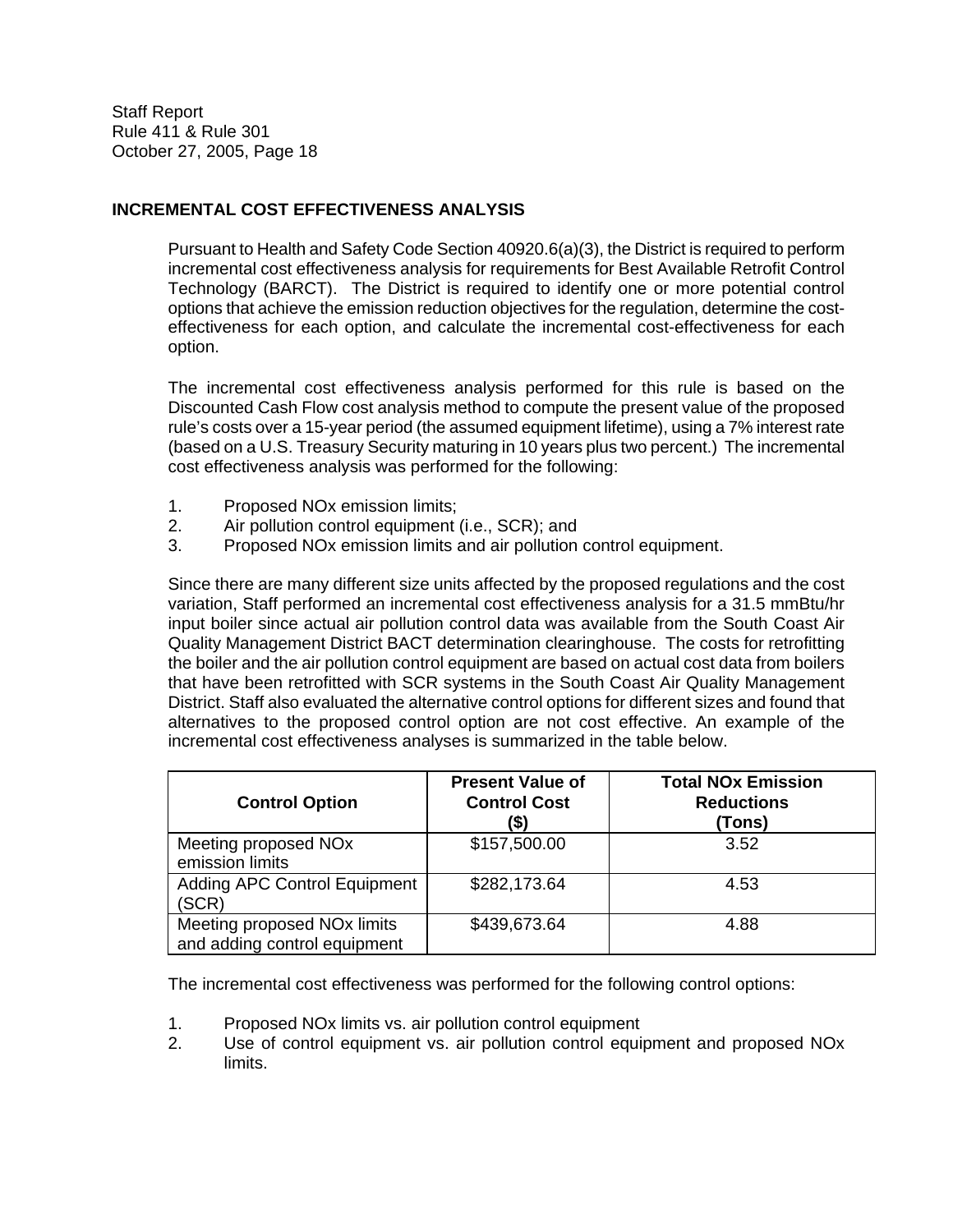The following equation was used to calculate the incremental cost:

$$
IC / E(\$ / ton) = \left(\frac{PV_{option2} - PV_{option1}}{TER_{option2} - TER_{option1}}\right)
$$

 $Where:IC$ 

E = Emissions reductions (tons) PVoption 2 = Present value of control costs for option 2 (\$/yr) PVoption 1 = Present value of control costs for option 1 (\$/yr) TERoption2 = Total emission reductions for option2 over a 10-year period (tons) TERoption1 = Total emissions reductions for option 1 over a 10-year period (tons)

The following table lists the incremental costs of these control options:

| <b>Option</b>                                                                                                              | <b>IC/E</b><br>(\$/ton) | IC/E<br>(\$/lb.) |
|----------------------------------------------------------------------------------------------------------------------------|-------------------------|------------------|
| Incremental cost between meeting the limit and just<br>adding control equipment                                            | \$123,852.60            | 61.93            |
| Incremental control between just adding control<br>equipment and both meeting these limits and adding<br>control equipment | \$415,282.06            | \$207.64         |

## **OTHER FACTORS:**

**Technological Feasibility:** Staff evaluated the technological feasibility of the proposed NOx limits by consulting with boiler and burner manufacturers. Based on the information received, Staff has determined that the technology exists for achieving the proposed NOx levels. In some cases depending on the boiler and burner manufacturers and the boiler type (forced draft or atmospheric), it may be difficult to retrofit an existing unit and may require replacing the entire boiler.

**Enforceability:** Source testing (initial testing for small units, biennial for units rated at 5-<20 mmBtu/hr input, and annual for units rated at 20 mmBtu/hr input or greater), and tune-up requirements and fuel usage meters and permit modifications for low usage units have been included in the rule for enforceability.

**Public Acceptability:** The rule has a future compliance timeline to allow time for affected businesses to purchase new equipment or retrofit their existing equipment. These compliance timelines were extended in response to public comments. The costs and cost effectiveness of this proposed rule are in the range of costs from prior rule requirements.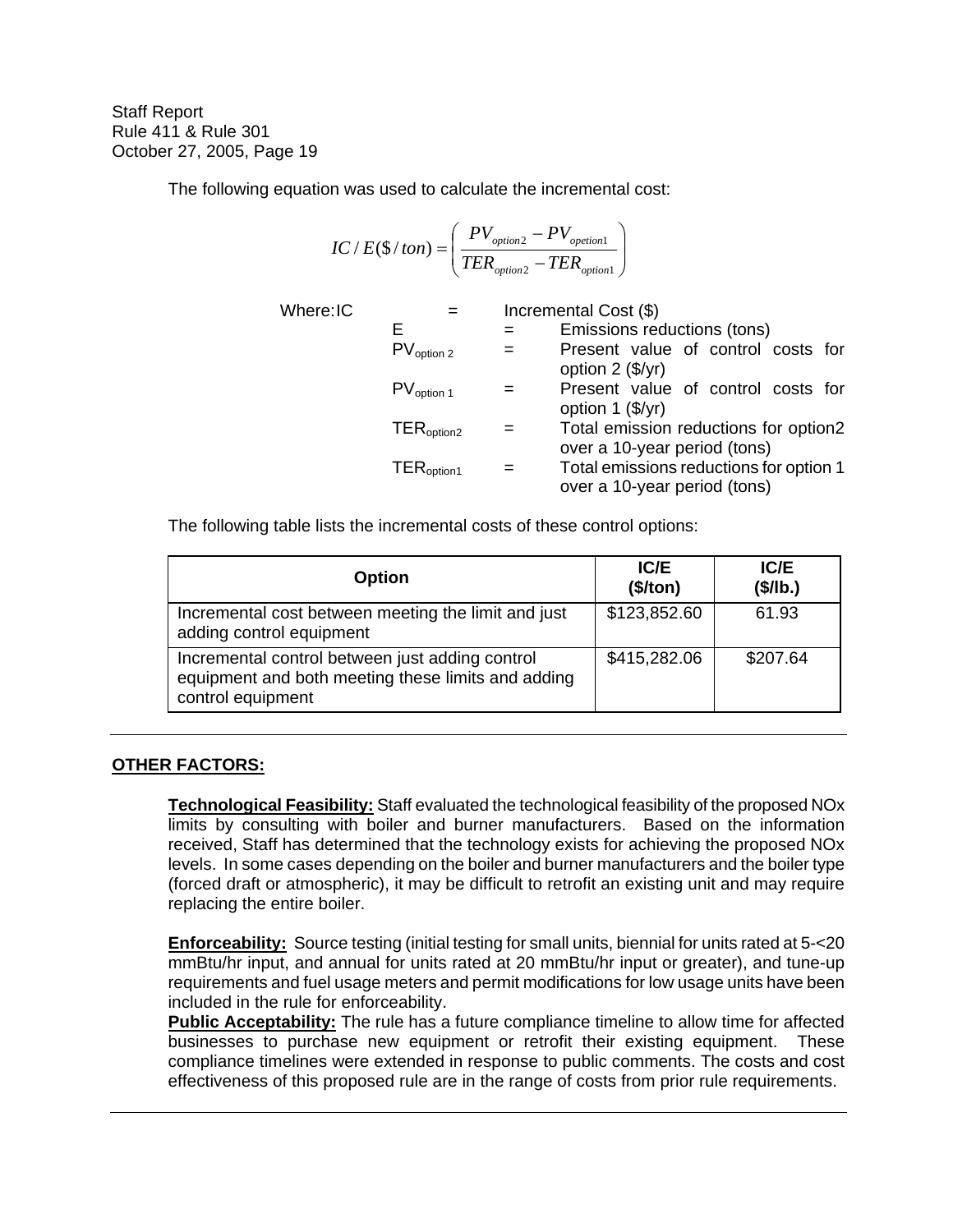#### **SECTION 40727.2(a) ANALYSIS OF RULE 411**

Section 40727.2(a) of the Health and Safety Code mandates that the District prepare a written analysis of the Rule proposed for amendment. Section 40727.2(a) also allows the District to put this analysis in a matrix form. The matrix analysis of Rule 411 is presented as Attachment A at the end of this document.

#### **PUBLIC COMMENTS**

Staff held a public workshop to discuss the amendments to Rule 411 on December 1, 2004. Staff received several comments at the workshop and written comments after the public workshop. Staff made changes to the staff report to address these comments where possible. A list of all comments and their responses are listed as Attachment E to the staff report.

#### **ENVIRONMENTAL REVIEW AND COMPLIANCE**

The amendments to Rule 411 do not create new requirements that may have an adverse effect on the environment. Pursuant to state CEQA Guidelines, the District's Environmental Coordinator finds that the adoption of the proposed rule is exempt from CEQA (Class 8 Categorical Exemption, Action by Regulatory Agencies for Protection of the Environment; §15308 State CEQA Guidelines).

California Public Resources Code (Section 21159) requires an environmental analysis of the reasonably foreseeable methods of compliance. The proposed amendments to Rule 411 will not increase emissions and will not cause any significant adverse effects on the environment; therefore the Environmental Coordinator has concluded that no environmental impacts will be caused by compliance with the proposed rule.

Rule 301 is a fee rule. Public Resources Code section 21080(b)(8) and section 15273 of the state CEQA Guidelines provide that the adoption or amendments of fee rules are not subject to CEQA. To claim this exemption, the District must find that the amendment is for the purpose of meeting operating expenses. The purpose of the fees specified in Rule 301 is to recover the cost of administering the permit program; therefore, the Environmental Coordinator finds that the adoption of the proposed amendments to Rule 301 is exempt from CEQA.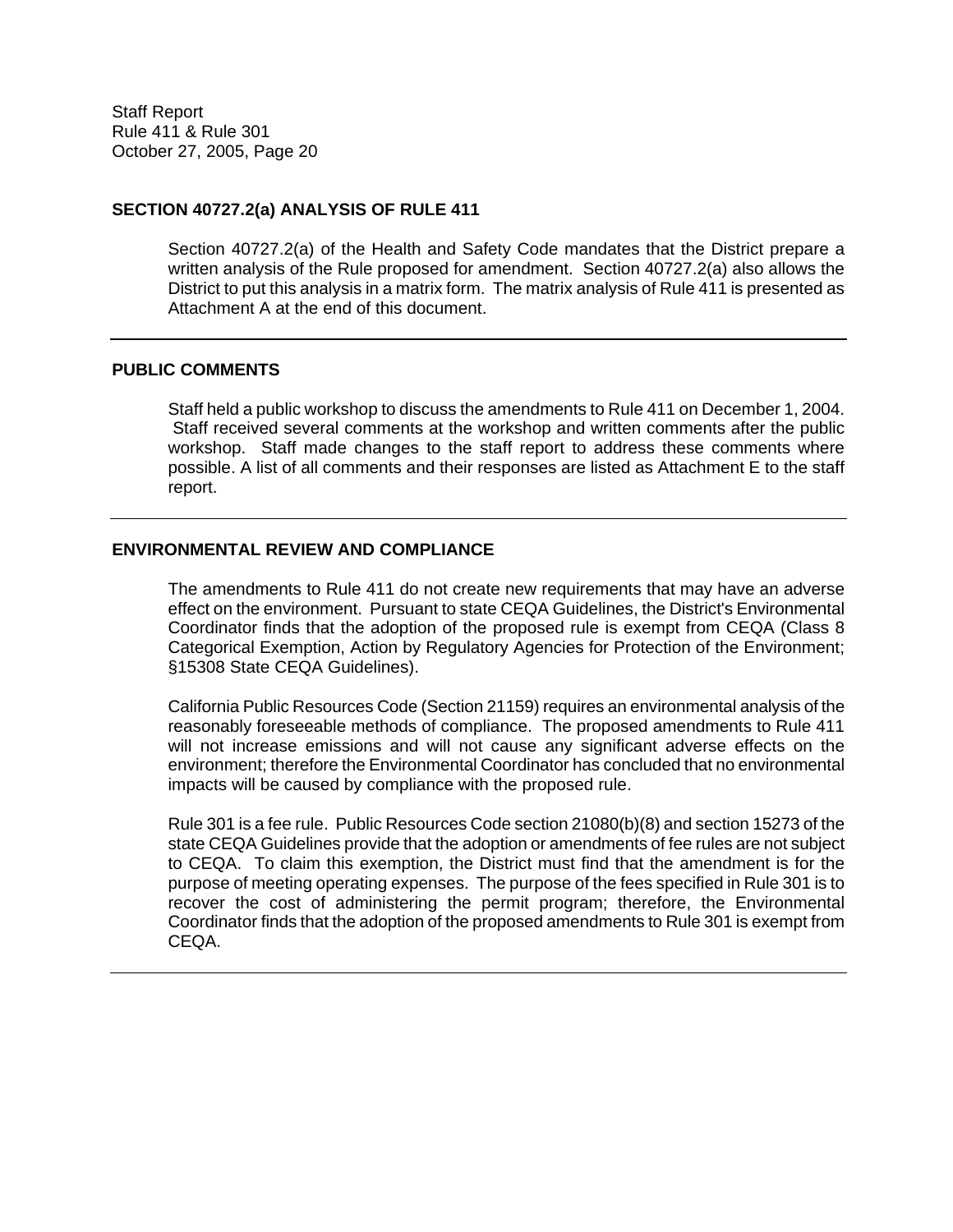#### **FINDINGS**

The California Health and Safety Code, Division 26, Air Resources, require local Districts to comply with a rule adoption protocol as set forth in Section 40727 of the Code. This section has been revised through legislative mandate to contain six findings that the District must make when developing, amending, or repealing a rule. These findings, effective January 1, 1992, and their definitions are listed in the table below.

#### **Rule 411:**

| <b>FINDING</b>                                                                                                                                                                                                                                                                                                 | <b>FINDING DETERMINATION</b>                                                                                                                                                                                                                                                                                                                                                                                                                                                           |
|----------------------------------------------------------------------------------------------------------------------------------------------------------------------------------------------------------------------------------------------------------------------------------------------------------------|----------------------------------------------------------------------------------------------------------------------------------------------------------------------------------------------------------------------------------------------------------------------------------------------------------------------------------------------------------------------------------------------------------------------------------------------------------------------------------------|
| Authority: The District must find that a provision of law or<br>of a state or federal regulation permits or requires the<br>District to adopt, amend, or repeal the rule.                                                                                                                                      | California Health and Safety Code, Sections 40000,<br>40001, 40702, 40716, 40961, and 41010. (Health and<br>Safety Code Section 40727(b)(2)).                                                                                                                                                                                                                                                                                                                                          |
| Necessity: The District must find that the rulemaking<br>demonstrates a need exists for the rule, or for its<br>amendment or repeal.                                                                                                                                                                           | It is necessary for the District to adopt this amended<br>rule in order to achieve additional NO <sub>x</sub> emission<br>reductions from the boilers. The additional NO <sub>x</sub><br>reductions will assist the District in its effort to attaining<br>air quality standards and to comply with state all<br>feasible measures requirements (Health and Safety<br>Code 40914 and California Code of Regulations,<br>Section 40601). (Health and Safety Code Section<br>40727(b)(1) |
| Clarity: The District must find that the rule is written or<br>displayed so that its meaning can be easily understood by<br>the persons directly affected by it.                                                                                                                                               | There is no indication at this time that this rule is not<br>written in such a manner that the person affected by<br>the amendments can easily understand them. (Health<br>and Safety Code Section (40727(b)(3))                                                                                                                                                                                                                                                                       |
| Consistency: The rule is in harmony with, and not in<br>conflict with or contradictory to, existing statues, court<br>decisions, or state or federal regulations.                                                                                                                                              | The District has found the requirements of this rule are<br>consistent with the state and federal guidelines.<br>(Health and Safety Code Section 40727(b)(1))                                                                                                                                                                                                                                                                                                                          |
| Non-Duplication: The District must find that either: 1) The<br>rule does not impose the same requirements as an existing<br>state or federal regulation; or (2) that the duplicative<br>requirements are necessary or proper to execute the<br>powers and duties granted to, and imposed upon the<br>District. | The rule imposes similar requirements as which<br>duplicate existing state BARCT/RACT and federal<br>regulations (40 CFR Part 60 Subpart Db). The rule,<br>however, imposes more stringent requirements than<br>those adopted by existing state and federal<br>regulations.                                                                                                                                                                                                            |
| <b>Reference:</b> The District must refer to any statue, court<br>decision, or other provision of law that the District<br>implements, interprets, or makes specific by adopting,<br>amending or repealing the rule.                                                                                           | California Clean Air Act of 1988 (California Health and<br>Safety Code Section 40914); California Health and<br>Safety Code Sections 40910, 40913, 40914,<br>40919(a)(3); Section 70500(c); Sections 70500,<br>70600, and 70601 of Title 17 of the California Code of<br>Regulations; Sections 182(c), 182(d), and 182(f) of the<br>Federal Clean Air Act Amendments of 1990.                                                                                                          |
| Additional Informational Requirements: In complying with<br>HSC Section 40727.2, the District must identify all federal<br>requirements and District rules that apply to the same<br>equipment or source type as the proposed rule or<br>amendments.                                                           | The matrix attached (Attachment A) contains a<br>comparison of other requirements that apply to boilers.                                                                                                                                                                                                                                                                                                                                                                               |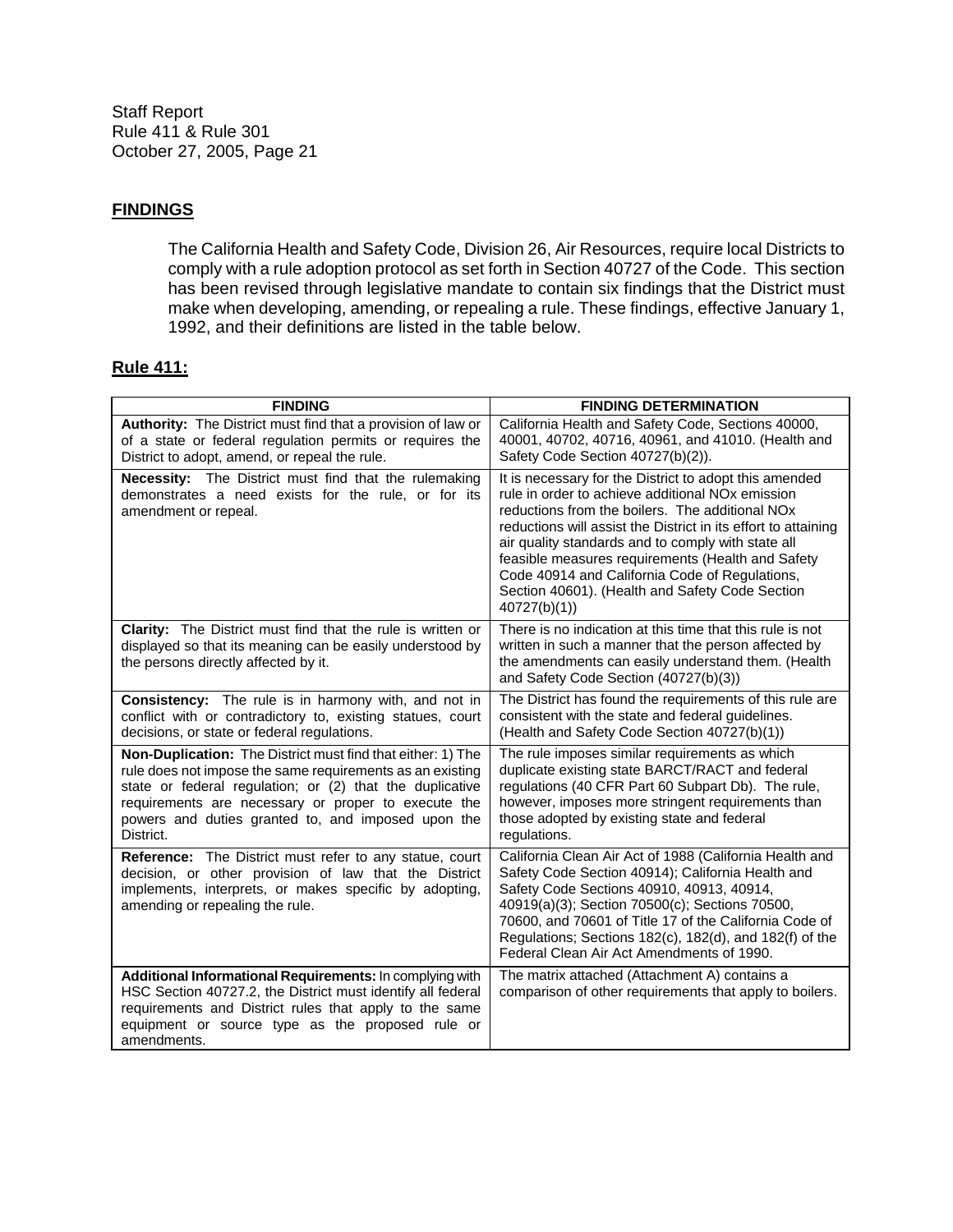# **Rule 301:**

| <b>FINDING</b>                                                                                                                                                                                                                                                                                                        | <b>FINDING DETERMINATION</b>                                                                                                                                                                                                    |
|-----------------------------------------------------------------------------------------------------------------------------------------------------------------------------------------------------------------------------------------------------------------------------------------------------------------------|---------------------------------------------------------------------------------------------------------------------------------------------------------------------------------------------------------------------------------|
| <b>Authority:</b> The District must find that a provision of law or<br>of a state or federal regulation permits or requires the                                                                                                                                                                                       | The District is authorized to adopt rules and regulations by<br>Health and Safety Code Sections 40001, 40702, 41010 and                                                                                                         |
| District to adopt, amend, or repeal the rule.                                                                                                                                                                                                                                                                         | 42311. (Health and Safety Code Section 40727(b)(2)).                                                                                                                                                                            |
| <b>Necessity:</b> The District must find that the rulemaking<br>demonstrates a need exists for the rule, or for its<br>amendment or repeal.                                                                                                                                                                           | The rule amendment is required in order to recoup costs of<br>the District's operation as described in California Health and<br>Safety Code 41080. (Health and Safety Code Section<br>40727(b)(1)                               |
| <b>Clarity:</b> The District must find that the rule is written or<br>displayed so that its meaning can be easily understood by<br>the persons directly affected by it.                                                                                                                                               | The District has reviewed the rule and determined that it is<br>clear. In addition, there is no evidence that the persons<br>affected by the rule can not understand the rule. (Health<br>and Safety Code Section (40727(b)(3)) |
| <b>Consistency:</b> The rule is in harmony with, and not in<br>conflict with or contradictory to, existing statues, court<br>decisions, or state or federal regulations.                                                                                                                                              | The proposed rule does not conflict with and is not<br>contradictory to existing statues, court decisions, or state or<br>federal regulations. (Health and Safety Code Section<br>40727(b)(4)                                   |
| <b>Non-Duplication:</b> The District must find that either: 1)<br>The rule does not impose the same requirements as an<br>existing state or federal regulation; or (2) that the<br>duplicative requirements are necessary or proper to<br>execute the powers and duties granted to, and imposed<br>upon the District. | The District has found this rule amendment does not<br>duplicate any existing state or federal regulations. It is an<br>administrative change only. (Health and Safety Code<br>Section 40727(b)(5)).                            |
| <b>Reference:</b> The District must refer to any statue, court<br>decision, or other provision of law that the District<br>implements, interprets, or makes specific by adopting,<br>amending or repealing the rule.                                                                                                  | Health and Safety Code Sections 41080, 41512(a),<br>41512.7(b), 42311, and 42371. (Health and Safety Code<br>Section 40727(b)(6)).                                                                                              |
| Additional Informational Requirements: In complying<br>with HSC Section 40727.2, the District must identify all<br>federal requirements and District rules that apply to the<br>same equipment or source type as the proposed rule or<br>amendments.                                                                  | Rule 301 is a fee rule and does not affect emissions.<br>Therefore, a written analysis of federal regulations and<br>other District rules is not required. (Health and Safety Code<br>Section 40727.2(g)).                      |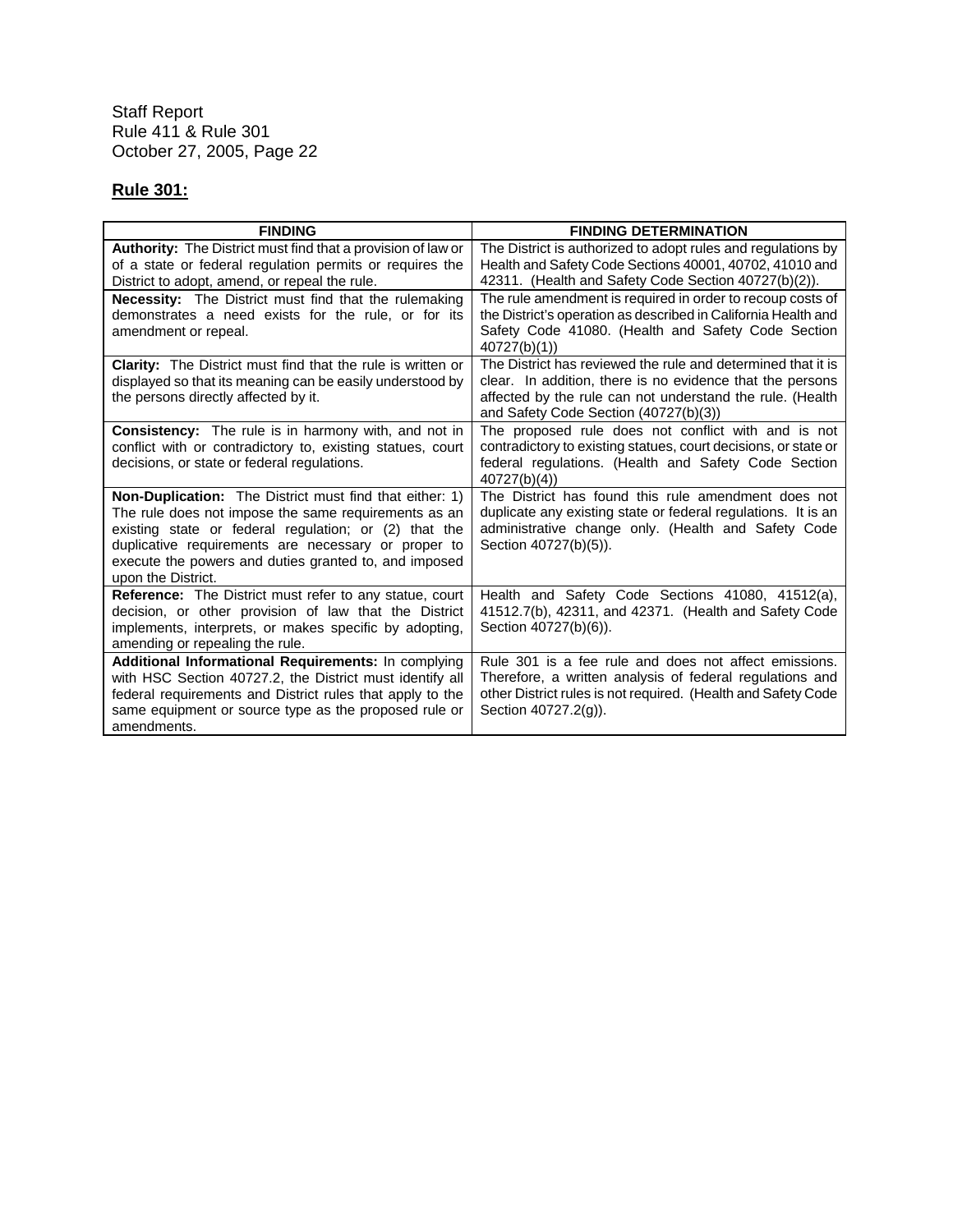### **Attachment A 40727.2 Matrix for Proposed Amendments to Rule 411, Boiler NOx**

|                           |                            |                                                                                                                                                                                                                                                                                                                                                                                                                                                                                                                                                                                                                                                          | <b>Comparative Requirements</b>                                                                                                                                                                                                                                                                                                           |                                                                                                                                                                                                                                                                                                                                                                                                                                                                                                                          |
|---------------------------|----------------------------|----------------------------------------------------------------------------------------------------------------------------------------------------------------------------------------------------------------------------------------------------------------------------------------------------------------------------------------------------------------------------------------------------------------------------------------------------------------------------------------------------------------------------------------------------------------------------------------------------------------------------------------------------------|-------------------------------------------------------------------------------------------------------------------------------------------------------------------------------------------------------------------------------------------------------------------------------------------------------------------------------------------|--------------------------------------------------------------------------------------------------------------------------------------------------------------------------------------------------------------------------------------------------------------------------------------------------------------------------------------------------------------------------------------------------------------------------------------------------------------------------------------------------------------------------|
| Elements of<br>Comparison | Specific<br>Provisions     | Proposed<br><b>Rule 411</b>                                                                                                                                                                                                                                                                                                                                                                                                                                                                                                                                                                                                                              | <b>Best Available Control</b><br>Technology (BACT)                                                                                                                                                                                                                                                                                        | 40CFR60<br>Subpart Db                                                                                                                                                                                                                                                                                                                                                                                                                                                                                                    |
| Exemptions                |                            | Annual heat input less than the levels specified<br>in Section 113 of the rule.                                                                                                                                                                                                                                                                                                                                                                                                                                                                                                                                                                          |                                                                                                                                                                                                                                                                                                                                           | Heat input capacity $\leq$ 29 megawatts                                                                                                                                                                                                                                                                                                                                                                                                                                                                                  |
| Averaging<br>Provisions   |                            |                                                                                                                                                                                                                                                                                                                                                                                                                                                                                                                                                                                                                                                          |                                                                                                                                                                                                                                                                                                                                           |                                                                                                                                                                                                                                                                                                                                                                                                                                                                                                                          |
| <b>Units</b>              |                            | ppmy                                                                                                                                                                                                                                                                                                                                                                                                                                                                                                                                                                                                                                                     | ppmy                                                                                                                                                                                                                                                                                                                                      | Lbs/mmBtu                                                                                                                                                                                                                                                                                                                                                                                                                                                                                                                |
| <b>Emissions Limits</b>   |                            | Gaseous Fuel Firing (BARCT): 1-<5 mmBtu/hr<br>input: <30 ppmv NOx 400 ppm CO over 15<br>min., @ 3% O2.<br>$=5 - 20$ mmBtu/hr input: <15 ppm NOx and<br><400 ppm CO over 15 min., @ 3% O2.<br>>20 mmBtu/hr input: <9 ppm NOx and <400<br>ppm CO over 15 min., @ 3% O2.<br>Nongaseous Fuel Firing<br>(BARCT):<br>1-5 mmBtu/hr input: <40 ppmv NOx, <400<br>ppmv CO over 15 min., @ 3% O2.<br>$=5-20$ mmBtu/hr input: <40 ppmv NOx,<br><400ppmv CO over 15 min., @ 3% O2.<br>>20 mmBtu/hr input: <20 ppmvd NOx, 400<br>ppmv Co over 15 min.,<br>Biomass Fuel Firing (BARCT): <70ppmv NOx<br>and <400ppmv CO, rolling 3 hr. avg., @ 12%<br>CO <sub>2</sub> . | <16.7 MMBTU/Hr:<br>$\leq$ 20 ppmv NOx and $\leq$ 50 ppmv<br>(firetube type) or <100 ppmv<br>(watertube type) CO, @ 3% O2<br>>16.7 MMBTU/Hr:<br><5 ppmv NOx and <50 ppmv<br>CO, @ 3% O2.<br><b>Biomass Fuel Firing:</b><br><70 ppmv NOx, rolling 3 hr.<br>Avg., @ 12% CO2. ≤173 ppmv<br>CO, rolling 3 hr. avg., @ 12%<br>CO <sub>2</sub> . | Natural Gas & Distillate Oil:<br>$\leq$ 0.10 lb-NOx/mmBtu/hr (low heat)<br><0.10 lb-NOx/mmBtu/hr (high heat)<br>Residual Oil:<br><0.30 lb-NOx/mmBtu/hr NOx(low heat)<br><0.40 lb-NOx/mmBtu/hr NOx(high heat)<br>Coal:<br>≤0.50 lb-NOx/mmBtu/hr NOx(Mass-<br>feed stoker)<br>≤0.60 lb-NOx/mmBtu/hr NOx (Spreader<br>stoker)<br><0.70 lb-NOx/mmBtu/hr<br>NOx(Pulverized Coal)<br><0.60 lb-NOx/mmBtu/hr NOx(Lignite)<br><0.80 lb-NOx/mmBtu/hr NOx(Lignite<br>mined in ND, SD, or MO and<br>combusted in a slag tap furnace) |
|                           | Compliance<br>alternatives | Limit fuel usage below the levels specified in<br>the rule and either tune the boiler at least once<br>per year or maintain O2 stack level of less than<br>3%; Install air pollution control equipment to<br>reduce NO <sub>x</sub> and Co emissions; apply for SEED<br>Credits                                                                                                                                                                                                                                                                                                                                                                          |                                                                                                                                                                                                                                                                                                                                           |                                                                                                                                                                                                                                                                                                                                                                                                                                                                                                                          |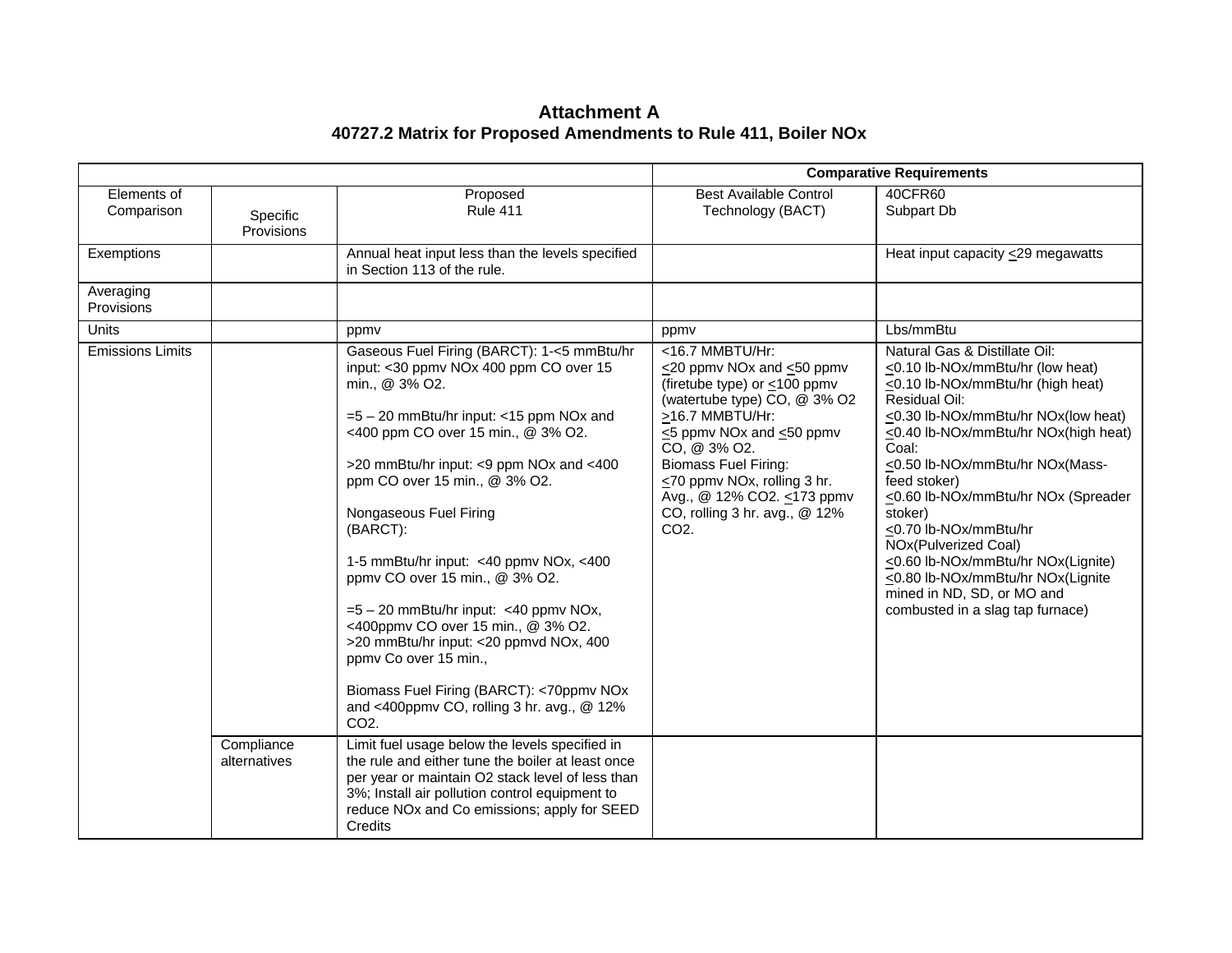### Staff Report Rule 411 & Rule 301 Attachment A 40727.2 Matrix for Proposed Amendments to Rule 411, Boiler NOx October 27, 2005, Page 2

|                                      |                        |                                                                                                                                                                                                                                                                                                                                                                                                                                                                               |                                                    | <b>Comparative Requirements</b>                                                                                                                                                                                                                                                                                                                                                                                                                                                                      |
|--------------------------------------|------------------------|-------------------------------------------------------------------------------------------------------------------------------------------------------------------------------------------------------------------------------------------------------------------------------------------------------------------------------------------------------------------------------------------------------------------------------------------------------------------------------|----------------------------------------------------|------------------------------------------------------------------------------------------------------------------------------------------------------------------------------------------------------------------------------------------------------------------------------------------------------------------------------------------------------------------------------------------------------------------------------------------------------------------------------------------------------|
| Elements of<br>Comparison            | Specific<br>Provisions | Proposed<br><b>Rule 411</b>                                                                                                                                                                                                                                                                                                                                                                                                                                                   | <b>Best Available Control</b><br>Technology (BACT) | 40CFR60<br>Subpart Db                                                                                                                                                                                                                                                                                                                                                                                                                                                                                |
| Operating<br>Parameters              |                        |                                                                                                                                                                                                                                                                                                                                                                                                                                                                               |                                                    | 30 day averaging (daily emission rates<br>averaged over 30 days)                                                                                                                                                                                                                                                                                                                                                                                                                                     |
| <b>Work Practice</b><br>Requirements |                        | none                                                                                                                                                                                                                                                                                                                                                                                                                                                                          |                                                    | none                                                                                                                                                                                                                                                                                                                                                                                                                                                                                                 |
| Monitoring/Record<br>s               | Recordkeeping          | Emergency Nongaseous Fuel Firing: record<br>cumulative annual hours of operation on each<br>non-gaseous fuel. Keep records of most recent<br>2 years and have available on request.<br>Low Fuel Usage\Removal From Service: record<br>HHV and cumulative gaseous and non-gaseous<br>fuel usage. Keep record of most recent 2 years<br>and have available on request.<br>CEMS System: one cycle of operation<br>(sampling, analyzing, and data recording) every<br>15 minutes. |                                                    | Owner/operator submit notification of<br>date of initial startup, submit<br>performance test data from initial<br>performance test and performance<br>evaluation of CEMS.<br>Affected facilities shall keep records for<br>each steam-generating unit operating<br>day. Submit excess emission reports<br>for any calendar quarter where there<br>are excess emissions or submit a report<br>stating the absence of excess<br>emissions. All records kept for two<br>years. Submit quarterly report. |
|                                      | Frequency              | Initial testing to verify compliance with proposed<br>NOx and CO emission limits; After this, unit<br>rated at >20 million BTU an hour: source test<br>annually.<br>Units rated at >5 million Btu an hour but <20<br>million BTU an hour: source test biennially.                                                                                                                                                                                                             |                                                    | Heat input capacity > 250 million Btu's:<br>Initial performance test; subsequent<br>performance test each calendar year or<br>every 400 hours.<br>Heat input capacity < 250 million Btu's:<br>Initial performance test; as requested<br>thereafter.                                                                                                                                                                                                                                                  |
| Monitoring/<br>Testing               | <b>Test Methods</b>    | All emission determination made in as-found<br>operating condition, except no determination<br>during startup, shutdown, or malfunction.<br>Test methods:<br>-Oxide of Nitrogen: ARB Method 100 or EPA<br>Method 7E<br>-Carbon Monoxide: ARB Method 100 or EPA                                                                                                                                                                                                                |                                                    | Emission standards apply at all times<br>except during startup, shutdown, or<br>malfunction.<br>Test methods:<br>-NOx: Continuous system<br>-NO <sub>x</sub> with duct burners used in<br>combined cycle systems: Method 20                                                                                                                                                                                                                                                                          |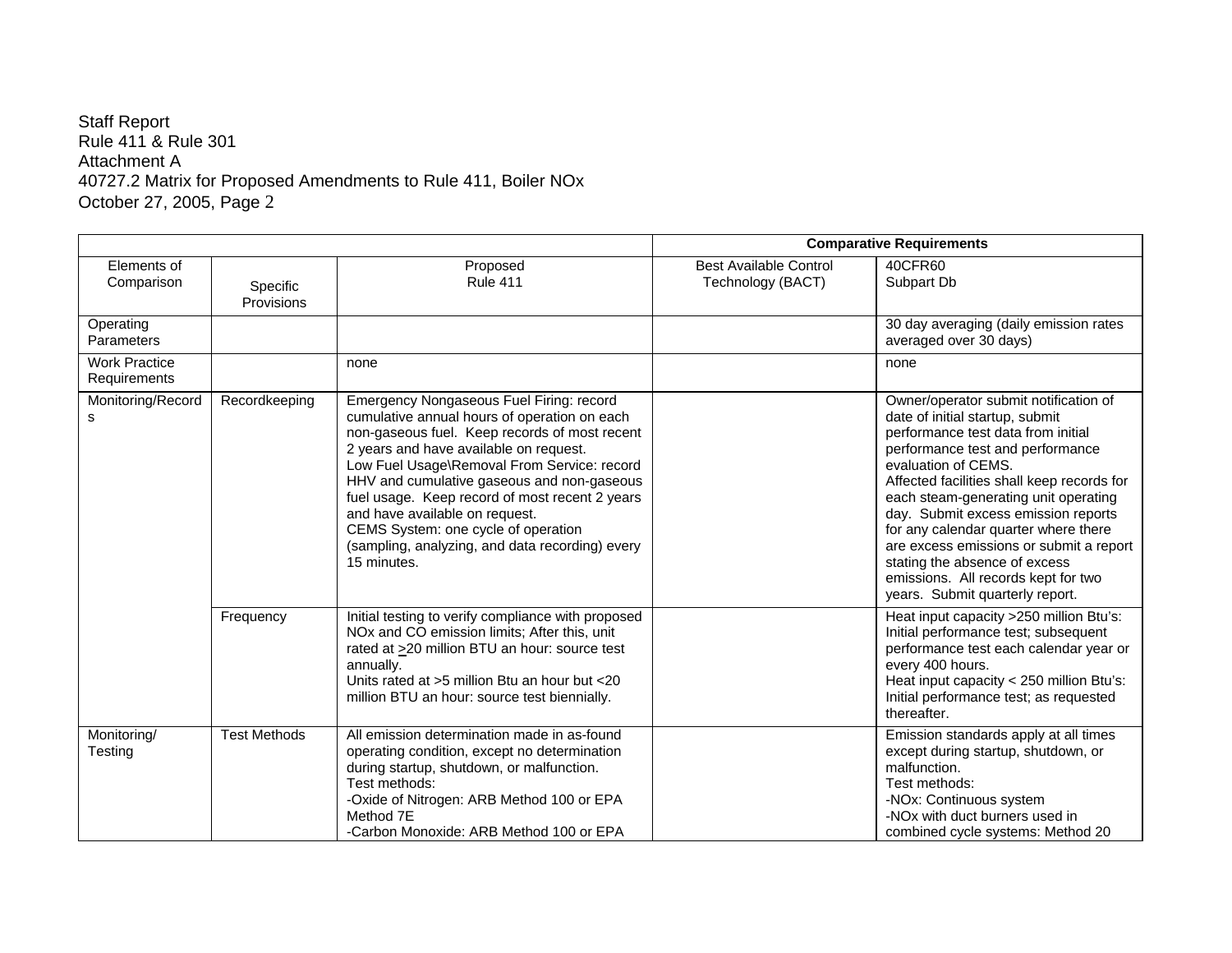Staff Report Rule 411 & Rule 301 Attachment A 40727.2 Matrix for Proposed Amendments to Rule 411, Boiler NOx October 27, 2005, Page 3

|                           |                        |                                                                                                                            |                                             | <b>Comparative Requirements</b>                                                                |
|---------------------------|------------------------|----------------------------------------------------------------------------------------------------------------------------|---------------------------------------------|------------------------------------------------------------------------------------------------|
| Elements of<br>Comparison | Specific<br>Provisions | Proposed<br><b>Rule 411</b>                                                                                                | Best Available Control<br>Technology (BACT) | 40CFR60<br>Subpart Db                                                                          |
|                           |                        | Method 10<br>-Stack Gas Oxygen: ARB Method 100 or EPA<br>method 3A<br>-Carbon Dioxide: ARB Method 100 or EPA<br>Method 3A. |                                             | -NOx for facilities with heat input<br>capacity > 250 million Btu/hour:<br>Method 7, 7A or 7E. |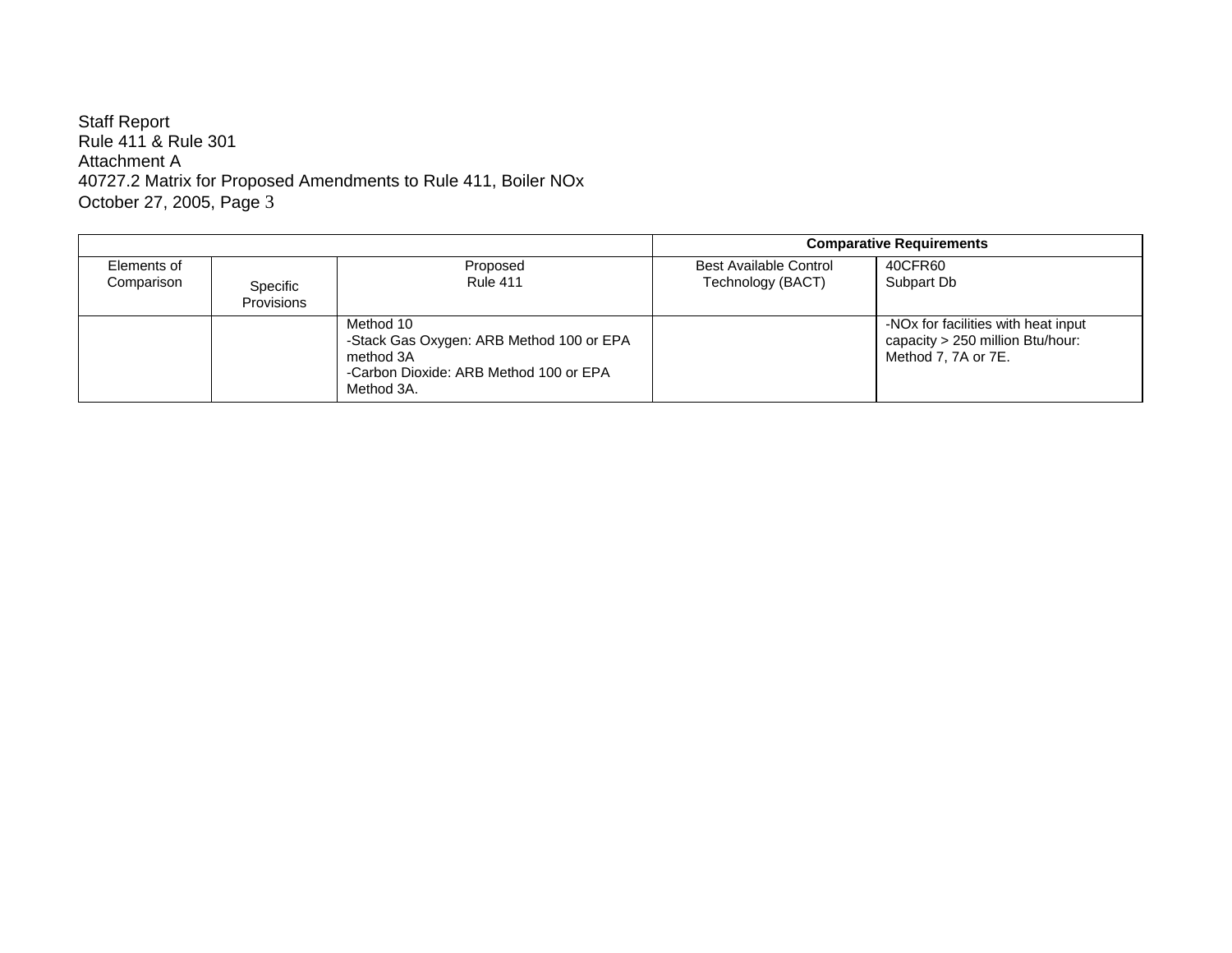#### **Attachment B**

## **All Feasible Measures Requirements Rule 411, Boiler NOx**

The following is a comparison with the proposed requirements in Rule 411 and those adopted by other districts. The table below lists these requirements:

|                      | <b>Proposed SMAQMD</b>       | <b>VCAPCD</b>                                             | <b>SCAQMD</b>                                            | <b>SJVUAPCD</b>          | <b>SBAPCD</b>                       |
|----------------------|------------------------------|-----------------------------------------------------------|----------------------------------------------------------|--------------------------|-------------------------------------|
|                      | <b>Rule 411</b>              | (Rule 74.11.1, 9/14/1999)                                 | (Rule 1146.2; 1/9/1998);                                 | (Rule 4306, 9/18/2003)   | (Rule 360.                          |
|                      |                              | (Rule 74.15.1, 6/13/2000)                                 | (Rule 1146.1; 5/13/1994);                                |                          | 10/17/2002)                         |
|                      |                              | Rule 74.15, 11/8/1994)                                    | (Rule 1146; 6/16/2000)                                   |                          | (Rule 342, 4/17/1997)               |
| <b>Applicability</b> | New and existing units rated | Rule 74.11.1                                              | <b>Rule 1146.2</b>                                       | New and existing units > | <b>Rule 360</b>                     |
|                      | at or above one mmBtu/hr     |                                                           |                                                          | 5 mmBtu/hr input         |                                     |
|                      | input.                       | New units rated at or above                               | January 2000 - Type 2 units                              |                          | New units $>=75,000$                |
|                      |                              | 75,000 Btu/hr input and $\leq$ 2                          | (units rated >400,000 Btu/hr                             |                          | therms $-2$ mmBtu/hr                |
|                      |                              | mmBtu/hr input                                            | input and $\leq 2$ mmBtu/hr<br>input) manufactured after |                          | input installed after<br>10/17/2003 |
|                      |                              | <b>Rule 74.15</b>                                         | January 2000                                             |                          |                                     |
|                      |                              | New and existing units rated at or                        |                                                          |                          | <b>Rule 342</b>                     |
|                      |                              | above 5 mmBtu/hr input                                    | January 2001 - Type 1 units                              |                          |                                     |
|                      |                              |                                                           | (units rated $>=75,000$ Btu/hr                           |                          | Units rated at or above             |
|                      |                              | <b>Rule 74.15.1</b>                                       | input and $\leq$ =400,000 Btu/hr                         |                          | 5 mmBtu/hr input                    |
|                      |                              |                                                           | input) manufactured after                                |                          |                                     |
|                      |                              | New and existing units rated at or                        | January 2001                                             |                          |                                     |
|                      |                              | above 1 mmBtu/hr input and less<br>than 5 mmBtu/hr input. | July 2002 - Units rated $> 1$                            |                          |                                     |
|                      |                              |                                                           | mmBtu/hr input and $\leq$ 2                              |                          |                                     |
|                      |                              |                                                           | mmBtu/hr input manufactured                              |                          |                                     |
|                      |                              |                                                           | prior to January 1992                                    |                          |                                     |
|                      |                              |                                                           |                                                          |                          |                                     |
|                      |                              |                                                           | January $2005 -$ Units rated                             |                          |                                     |
|                      |                              |                                                           | $>1$ mmBtu/hr input and $<= 2$                           |                          |                                     |
|                      |                              |                                                           | mmBtu/hr input manufactured                              |                          |                                     |
|                      |                              |                                                           | between 1992 and 1999                                    |                          |                                     |
|                      |                              |                                                           |                                                          |                          |                                     |
|                      |                              |                                                           | January 2006 - Units rated                               |                          |                                     |
|                      |                              |                                                           | >400,000 Btu/hr input and $\le$ =                        |                          |                                     |
|                      |                              |                                                           | mmBtu/hr<br>input                                        |                          |                                     |
|                      |                              |                                                           | manufactured prior to January                            |                          |                                     |
|                      |                              |                                                           | 2000                                                     |                          |                                     |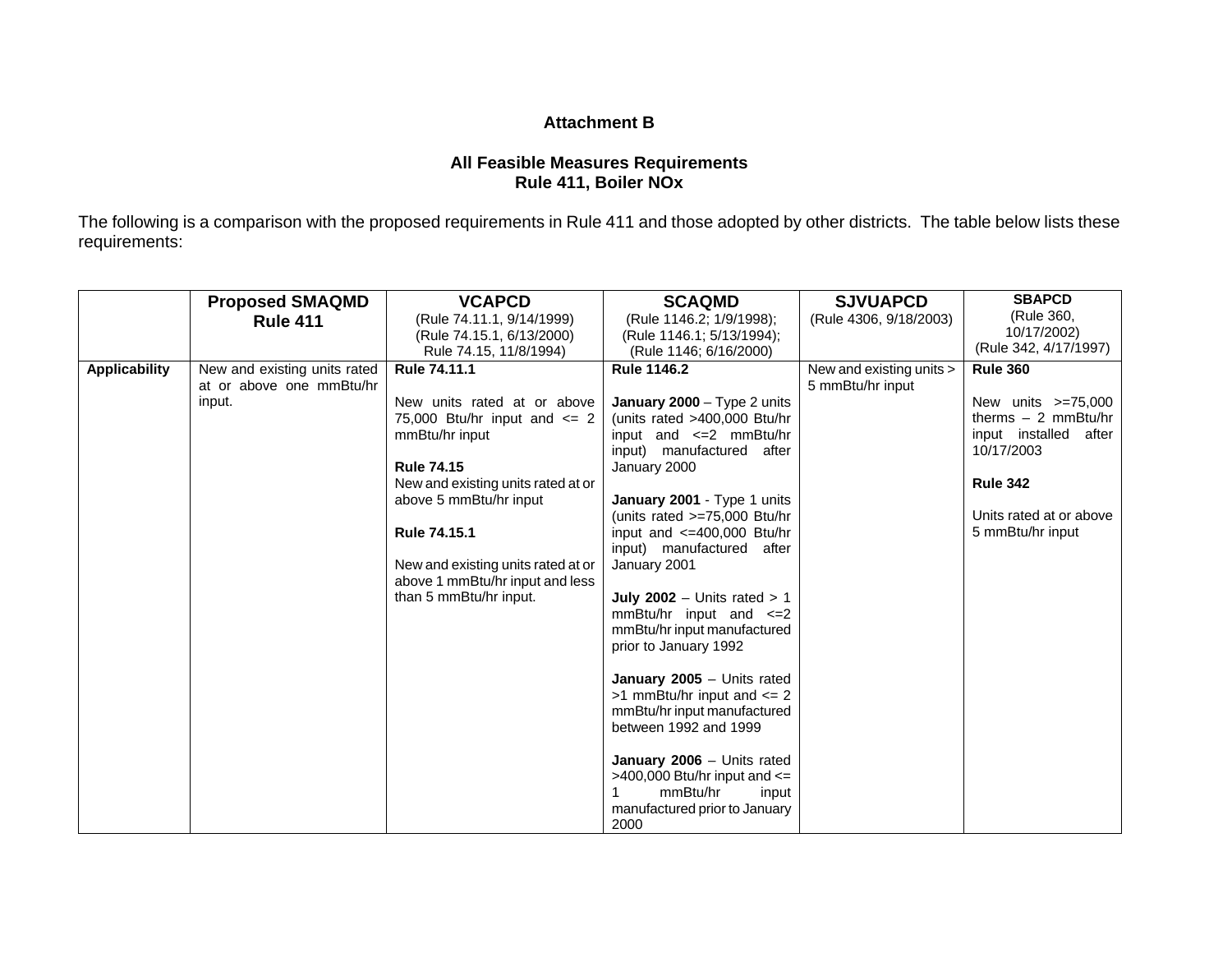|                                                     | <b>Proposed SMAQMD</b>                       | <b>VCAPCD</b>                                                                                                                                                                                                             | <b>SCAQMD</b>                                                               | <b>SJVUAPCD</b>                                   | <b>SBAPCD</b>                                      |
|-----------------------------------------------------|----------------------------------------------|---------------------------------------------------------------------------------------------------------------------------------------------------------------------------------------------------------------------------|-----------------------------------------------------------------------------|---------------------------------------------------|----------------------------------------------------|
|                                                     | <b>Rule 411</b>                              | (Rule 74.11.1, 9/14/1999)                                                                                                                                                                                                 | (Rule 1146.2; 1/9/1998);                                                    | (Rule 4306, 9/18/2003)                            | (Rule 360,                                         |
|                                                     |                                              | (Rule 74.15.1, 6/13/2000)                                                                                                                                                                                                 | (Rule 1146.1; 5/13/1994);                                                   |                                                   | 10/17/2002)                                        |
|                                                     |                                              | Rule 74.15, 11/8/1994)                                                                                                                                                                                                    | (Rule 1146; 6/16/2000)                                                      |                                                   | (Rule 342, 4/17/1997)                              |
|                                                     |                                              |                                                                                                                                                                                                                           |                                                                             |                                                   |                                                    |
|                                                     |                                              |                                                                                                                                                                                                                           | <b>Rule 1146.1</b>                                                          |                                                   |                                                    |
|                                                     |                                              |                                                                                                                                                                                                                           | New and existing units rated<br>> 2 mmBtu/hr input and <5<br>mmBtu/hr input |                                                   |                                                    |
|                                                     |                                              |                                                                                                                                                                                                                           | <b>Rule 1146</b>                                                            |                                                   |                                                    |
|                                                     |                                              |                                                                                                                                                                                                                           | New and existing units rate at<br>or above 5 mmBtu/hr input                 |                                                   |                                                    |
| Conclusion -<br><b>Rule</b><br><b>Applicability</b> |                                              | Staff did not propose setting the rule applicability to units rated below one mmBtu/hr input at this time since these units will be<br>addressed under a separate rule applying to small boilers and large water heaters. |                                                                             |                                                   |                                                    |
| <b>Exemptions</b>                                   | Units with $<$ 1 mmBtu/hr heat               | Rule 74.11.1                                                                                                                                                                                                              | <b>Rule 1146.2</b>                                                          | Burning of fuels other                            | <b>Rule 360</b>                                    |
|                                                     | input                                        |                                                                                                                                                                                                                           |                                                                             | than natural gas during                           |                                                    |
|                                                     |                                              | Units installed prior to December                                                                                                                                                                                         | Units rated >1 mmBtu/hr input                                               | natural gas curtailment.                          | <b>No</b><br>fuel<br>usage                         |
|                                                     | 1- < 2.5 mmBtu/ hr $-$ 40,000<br>therms/yr   | 31, 1999.                                                                                                                                                                                                                 | and less than 2 mmBtu/hr<br>with fuel usage $< 9,000$                       | This is limited to 168<br>hours per year plus 48  | exemption is provided                              |
|                                                     |                                              | <b>Rule 74.15.1</b>                                                                                                                                                                                                       | therms per year - Effective                                                 | hours for equipment                               | <b>Rule 342</b>                                    |
|                                                     | 2.5 $<$ 5 mmBtu/ hr - 70,000                 |                                                                                                                                                                                                                           | January 2001                                                                | testing.                                          |                                                    |
|                                                     | therms/yr                                    | Fuel usage <18,000 therms                                                                                                                                                                                                 |                                                                             |                                                   | Burning of fuels other                             |
|                                                     |                                              | Alternate fuel use if used less                                                                                                                                                                                           | Units rated below 400,000                                                   | Units with annual heat                            | than natural gas during                            |
|                                                     | $>= 5 - 100$ mmBtu/hr -<br>200,000 therms/yr | than 50 hours per year<br>Alternate fuel use due to the                                                                                                                                                                   | Btu/hr input and $\leq$ 1<br>mmBtu/hr input with fuel                       | input of $>=90,000$ and<br>$\leq$ =300,000 therms | natural gas curtailment.<br>This is limited to 168 |
|                                                     |                                              | curtailment of natural gas service                                                                                                                                                                                        | usage $\leq 9,000$ therms $-$                                               |                                                   | hours per year plus 24                             |
|                                                     | >=100 mmBtu/hr 300,000<br>therms/year        | by the natural gas supplier (Rule<br>74.15.1                                                                                                                                                                              | Effective January 2005                                                      |                                                   | hours for equipment<br>testing.                    |
|                                                     |                                              |                                                                                                                                                                                                                           | No low fuel usage exemption                                                 |                                                   |                                                    |
|                                                     |                                              |                                                                                                                                                                                                                           | is provided for units with heat                                             |                                                   | Units with annual heat                             |
|                                                     |                                              |                                                                                                                                                                                                                           | input $\leq$ 400,000 Btu/hr                                                 |                                                   | of<br>input<br>$>=$ 90,000<br>therms               |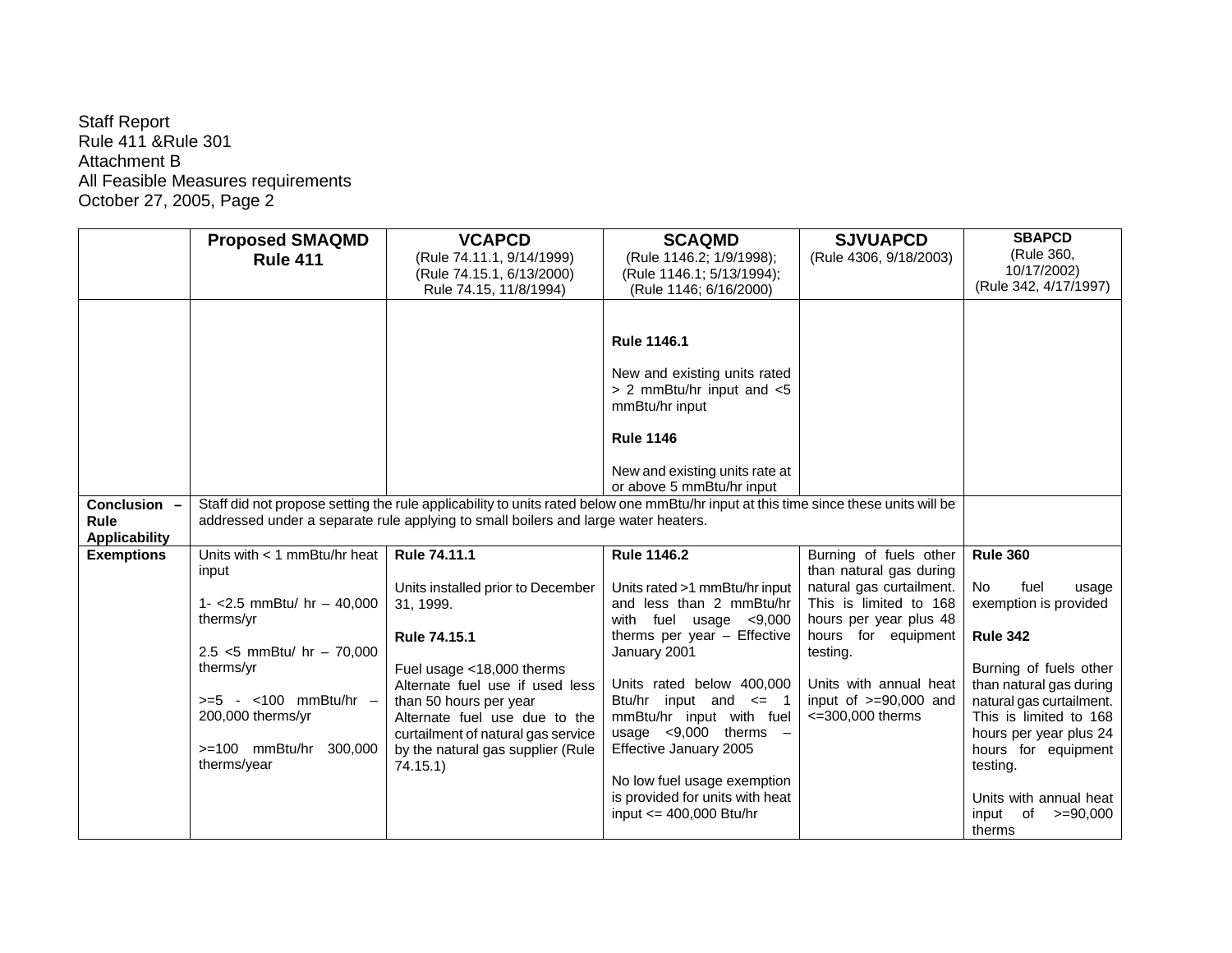|                    | <b>Proposed SMAQMD</b>                    | <b>VCAPCD</b>                                                                                                                                                                                                                                                                                                            | <b>SCAQMD</b>                                                  | <b>SJVUAPCD</b>           | <b>SBAPCD</b>           |
|--------------------|-------------------------------------------|--------------------------------------------------------------------------------------------------------------------------------------------------------------------------------------------------------------------------------------------------------------------------------------------------------------------------|----------------------------------------------------------------|---------------------------|-------------------------|
|                    | <b>Rule 411</b>                           | (Rule 74.11.1, 9/14/1999)                                                                                                                                                                                                                                                                                                | (Rule 1146.2; 1/9/1998);                                       | (Rule 4306, 9/18/2003)    | (Rule 360,              |
|                    |                                           | (Rule 74.15.1, 6/13/2000)                                                                                                                                                                                                                                                                                                | (Rule 1146.1; 5/13/1994);                                      |                           | 10/17/2002)             |
|                    |                                           | Rule 74.15, 11/8/1994)                                                                                                                                                                                                                                                                                                   | (Rule 1146; 6/16/2000)                                         |                           | (Rule 342, 4/17/1997)   |
|                    |                                           | <b>Rule 74.15</b>                                                                                                                                                                                                                                                                                                        | Units used in recreational                                     |                           |                         |
|                    |                                           |                                                                                                                                                                                                                                                                                                                          | vehicles                                                       |                           |                         |
|                    |                                           | Fuel usage <90,000 therms/year                                                                                                                                                                                                                                                                                           | Units used in mobile homes                                     |                           |                         |
|                    |                                           |                                                                                                                                                                                                                                                                                                                          | Units located at RECLAIM                                       |                           |                         |
|                    |                                           | Alternate fuel use if used less                                                                                                                                                                                                                                                                                          | facilities                                                     |                           |                         |
|                    |                                           | than 50 hours per year<br>Alternate fuel use due to the                                                                                                                                                                                                                                                                  | <b>Rule 1146.1</b>                                             |                           |                         |
|                    |                                           | curtailment of natural gas service                                                                                                                                                                                                                                                                                       |                                                                |                           |                         |
|                    |                                           | by the natural gas supplier                                                                                                                                                                                                                                                                                              | Units with annual fuel usage                                   |                           |                         |
|                    |                                           |                                                                                                                                                                                                                                                                                                                          | of $\leq$ 18,000 therms                                        |                           |                         |
|                    |                                           |                                                                                                                                                                                                                                                                                                                          |                                                                |                           |                         |
|                    |                                           |                                                                                                                                                                                                                                                                                                                          | <b>Rule 1146</b>                                               |                           |                         |
|                    |                                           |                                                                                                                                                                                                                                                                                                                          |                                                                |                           |                         |
|                    |                                           |                                                                                                                                                                                                                                                                                                                          | <=90,000 therms per year for<br>units with rated heat input of |                           |                         |
|                    |                                           |                                                                                                                                                                                                                                                                                                                          | $>= 5$ mmBtu/hr and $< 40$                                     |                           |                         |
|                    |                                           |                                                                                                                                                                                                                                                                                                                          | mmBtu/hr                                                       |                           |                         |
|                    |                                           |                                                                                                                                                                                                                                                                                                                          |                                                                |                           |                         |
|                    |                                           |                                                                                                                                                                                                                                                                                                                          | $\leq$ 200,000 therms per year                                 |                           |                         |
|                    |                                           |                                                                                                                                                                                                                                                                                                                          | for units rated heat input at or                               |                           |                         |
|                    |                                           |                                                                                                                                                                                                                                                                                                                          | above 40 mmBtu/hr                                              |                           |                         |
| Conclusion -       |                                           | SCAQMD and VCAPCD have the most stringent fuel usage for exemption from the rule requirements. SCAMD required existing small units to be                                                                                                                                                                                 |                                                                |                           |                         |
| <b>Exemptions</b>  |                                           | retrofit/replaced (The final compliance date is 1/2005). The BACT level in SCAQMD is zero pounds per day for ozone precursors where it is 10                                                                                                                                                                             |                                                                |                           |                         |
|                    |                                           | pounds/day for our district. In addition, these small units were required to meet 30 ppm NOx limit at the time of installation as BACT. Therefore, the total<br>retrofit costs were lower in a relative sense in the SCAQMD. Staff established exemption levels based on costs for permitted and unpermitted units using |                                                                |                           |                         |
|                    | specific data from sources in Sacramento. |                                                                                                                                                                                                                                                                                                                          |                                                                |                           |                         |
| <b>Source</b>      | Annual for units at or above              | Rule 74.11.1                                                                                                                                                                                                                                                                                                             | <b>Rule 1146.2</b>                                             | CEMS or an approved       | <b>Rule 360</b>         |
| <b>Testing</b>     | 20 mmBtu/hr                               |                                                                                                                                                                                                                                                                                                                          |                                                                | alternate<br>motoring     |                         |
| <b>Requirement</b> |                                           | certification<br>Initial<br>by<br>the                                                                                                                                                                                                                                                                                    | A certification source test                                    | system which required     | Initial source test for |
|                    | Biennial for units at or above            | equipment manufacturer                                                                                                                                                                                                                                                                                                   | required of the equipment                                      | periodic monitoring       | equipment certification |
|                    | 5 mmBtu/hr and less than 20               |                                                                                                                                                                                                                                                                                                                          | manufacturer                                                   |                           |                         |
|                    | mmBtu/hr                                  |                                                                                                                                                                                                                                                                                                                          |                                                                | Annual testing may be     | <b>Rule 342</b>         |
|                    |                                           |                                                                                                                                                                                                                                                                                                                          |                                                                | used as an alternative to |                         |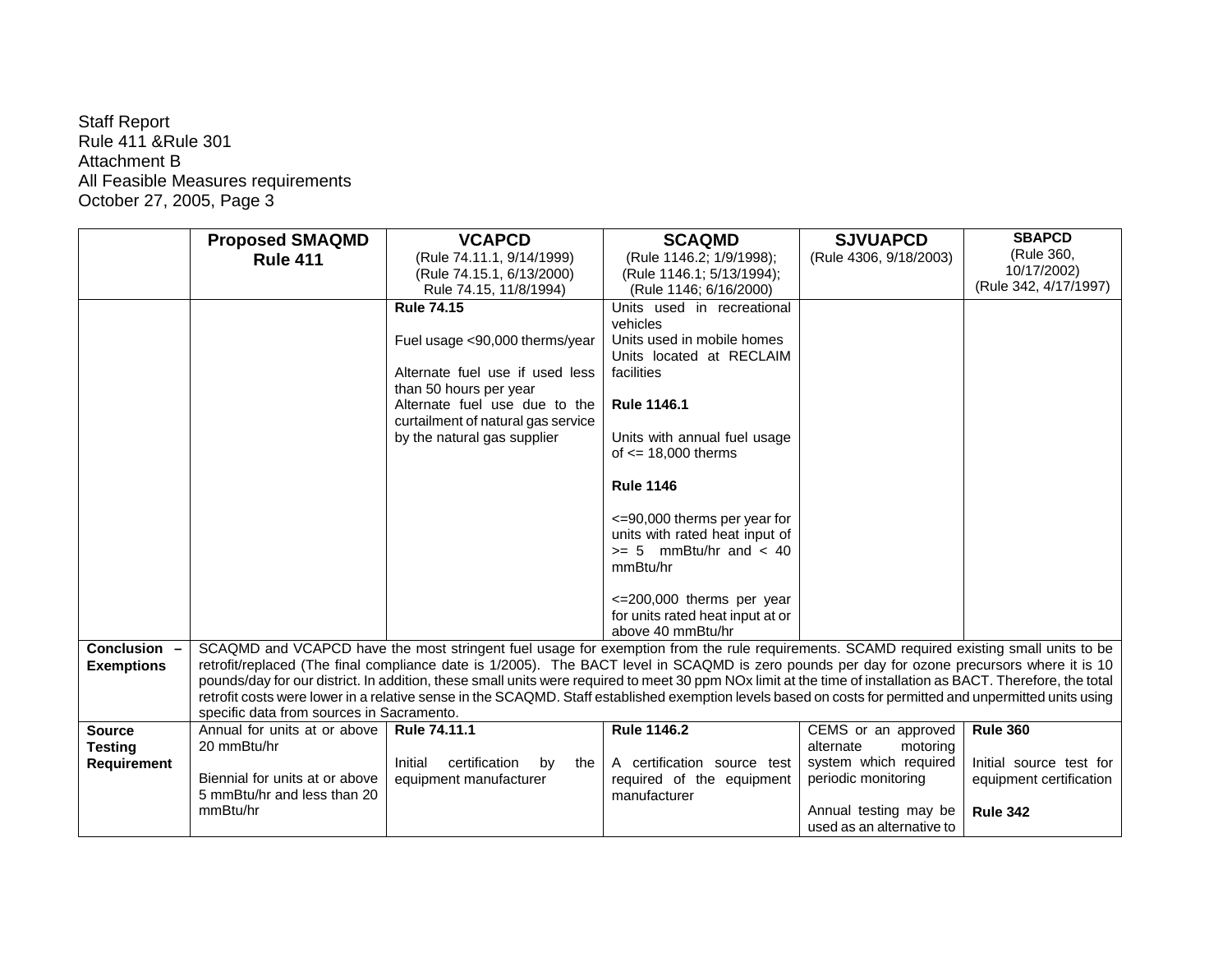|                                | <b>Proposed SMAQMD</b>                                | <b>VCAPCD</b>                                                                                                                                                                                                                                                                                            | <b>SCAQMD</b>                   | <b>SJVUAPCD</b>                     | <b>SBAPCD</b>           |
|--------------------------------|-------------------------------------------------------|----------------------------------------------------------------------------------------------------------------------------------------------------------------------------------------------------------------------------------------------------------------------------------------------------------|---------------------------------|-------------------------------------|-------------------------|
|                                | <b>Rule 411</b>                                       | (Rule 74.11.1, 9/14/1999)                                                                                                                                                                                                                                                                                | (Rule 1146.2; 1/9/1998);        | (Rule 4306, 9/18/2003)              | (Rule 360,              |
|                                |                                                       | (Rule 74.15.1, 6/13/2000)                                                                                                                                                                                                                                                                                | (Rule 1146.1; 5/13/1994);       |                                     | 10/17/2002)             |
|                                |                                                       | Rule 74.15, 11/8/1994)                                                                                                                                                                                                                                                                                   | (Rule 1146; 6/16/2000)          |                                     | (Rule 342, 4/17/1997)   |
|                                | Initial testing only to verify                        | Rule 74.15.1                                                                                                                                                                                                                                                                                             |                                 | <b>CEMS</b>                         | Biennial source testing |
|                                | compliance with the proposed                          |                                                                                                                                                                                                                                                                                                          | <b>Rule 1146.1</b>              |                                     |                         |
|                                | NO <sub>x</sub> limits for 1-5 mmBtu/hr.              | Annual testing                                                                                                                                                                                                                                                                                           |                                 | Units with low fuel usage           |                         |
|                                | Testing can be either a formal                        |                                                                                                                                                                                                                                                                                                          | An initial source test is       | exemption - monthly                 |                         |
|                                | source test using ARB or<br>EPA approved test methods | 3% O2 or biannual tune-up for<br>exempt equipment                                                                                                                                                                                                                                                        | required                        | monitoring<br>of the<br>operational |                         |
|                                | or by using a portable                                |                                                                                                                                                                                                                                                                                                          | Biannual tune-up or 3% O2       | characteristics of the              |                         |
|                                | analyzer.                                             |                                                                                                                                                                                                                                                                                                          | for exempt equipment            | unit as recommended by              |                         |
|                                |                                                       |                                                                                                                                                                                                                                                                                                          |                                 | the unit manufacturer               |                         |
|                                | Annual tune-up or 3% O2 for                           |                                                                                                                                                                                                                                                                                                          | <b>Rule 1146</b>                |                                     |                         |
|                                | exempt equipment                                      |                                                                                                                                                                                                                                                                                                          |                                 | Biannual tune-up or 3%              |                         |
|                                |                                                       |                                                                                                                                                                                                                                                                                                          | Initial source<br>testing<br>is | O <sub>2</sub><br>for<br>exempt     |                         |
|                                |                                                       |                                                                                                                                                                                                                                                                                                          | required                        | equipment                           |                         |
|                                |                                                       |                                                                                                                                                                                                                                                                                                          | Units below 10 mmBtu/hr -       |                                     |                         |
|                                |                                                       |                                                                                                                                                                                                                                                                                                          | source testing is required      | Triennial testing if units          |                         |
|                                |                                                       |                                                                                                                                                                                                                                                                                                          | every 3 years                   | demonstrate compliance              |                         |
|                                |                                                       |                                                                                                                                                                                                                                                                                                          | Units above 10 mmBtu/hr -       | on a consecutive 2 year<br>period.  |                         |
|                                |                                                       |                                                                                                                                                                                                                                                                                                          | source testing is required      |                                     |                         |
|                                |                                                       |                                                                                                                                                                                                                                                                                                          | every year                      |                                     |                         |
|                                |                                                       |                                                                                                                                                                                                                                                                                                          |                                 | Testing of similar units            |                         |
|                                |                                                       |                                                                                                                                                                                                                                                                                                          | Biannual tune-up or 3% O2       | may be achieved by                  |                         |
|                                |                                                       |                                                                                                                                                                                                                                                                                                          | for exempt equipment            | testing on unit.                    |                         |
|                                |                                                       |                                                                                                                                                                                                                                                                                                          |                                 |                                     |                         |
|                                |                                                       |                                                                                                                                                                                                                                                                                                          |                                 |                                     |                         |
| Conclusion -<br><b>Testing</b> |                                                       | Some districts require biannual tune-up or 3% O2 for exempt equipment if they are operated year-round. Some districts require annual testing for units<br>rated above 10 mmBtu/hr input. Rule 411 requires annual tune-up for exempt equipment unless meeting 3% O2, initial testing for units rated >-1 |                                 |                                     |                         |
|                                |                                                       | mmBtu/hr and below 5 mmBtu/hr, biennial testing for units rated at or above 5 mmBtu/hr and less than 20 mmBtu/r, annual testing for units rated at or                                                                                                                                                    |                                 |                                     |                         |
|                                |                                                       | above 20 mmBtu/hr. Staff did not require biannual tune-up for exempt equipment since most of these units are operated less than 6 months per year.                                                                                                                                                       |                                 |                                     |                         |
|                                |                                                       | While staff increased the testing frequency to annual for 20-25 mmBtu/hr Staff also did not set the annual testing requirements at units rated above 10                                                                                                                                                  |                                 |                                     |                         |
|                                |                                                       | mmBtu/hr input to minimize the cost impact of affected sources.                                                                                                                                                                                                                                          |                                 |                                     |                         |
|                                |                                                       |                                                                                                                                                                                                                                                                                                          |                                 |                                     |                         |
|                                |                                                       |                                                                                                                                                                                                                                                                                                          |                                 |                                     |                         |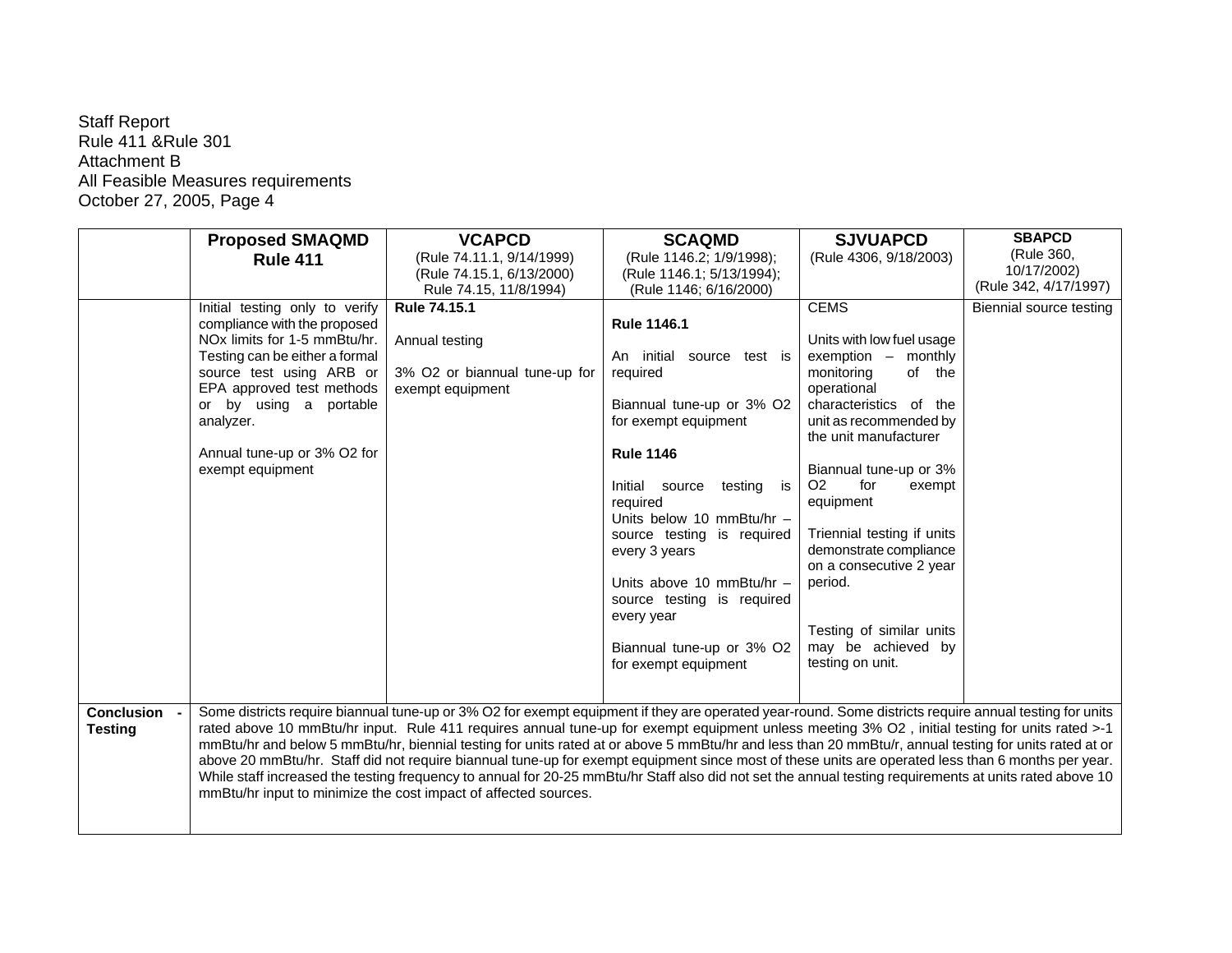|                     | <b>Proposed SMAQMD</b>          | <b>VCAPCD</b>                                                                                                                                                | <b>SCAQMD</b>                   | <b>SJVUAPCD</b>          | <b>SBAPCD</b>            |
|---------------------|---------------------------------|--------------------------------------------------------------------------------------------------------------------------------------------------------------|---------------------------------|--------------------------|--------------------------|
|                     | <b>Rule 411</b>                 | (Rule 74.11.1, 9/14/1999)                                                                                                                                    | (Rule 1146.2; 1/9/1998);        | (Rule 4306, 9/18/2003)   | (Rule 360,               |
|                     |                                 | (Rule 74.15.1, 6/13/2000)                                                                                                                                    | (Rule 1146.1; 5/13/1994);       |                          | 10/17/2002)              |
|                     |                                 | Rule 74.15, 11/8/1994)                                                                                                                                       | (Rule 1146; 6/16/2000)          |                          | (Rule 342, 4/17/1997)    |
| <b>Equipment</b>    | Hour meter or fuel meter for    | Rule 74.11.1                                                                                                                                                 | <b>Rule 1146.2</b>              | Totalizing mass or flow  | <b>Rule 360</b>          |
| <b>Requirements</b> | exempt equipment                |                                                                                                                                                              |                                 | for<br>meter<br>exempt   |                          |
|                     |                                 | No equipment is specified                                                                                                                                    | No fuel or hour meter is        | equipment.               | No fuel or hour meter is |
|                     |                                 |                                                                                                                                                              | required                        |                          | required                 |
|                     |                                 | Rule 74.15.1                                                                                                                                                 | <b>Rule 1146.1</b>              |                          |                          |
|                     |                                 |                                                                                                                                                              |                                 |                          | <b>Rule 342</b>          |
|                     |                                 | Non-totalizing fuel meter                                                                                                                                    | For exempt units - Non-         |                          |                          |
|                     |                                 |                                                                                                                                                              | resetting totalizing fuel meter |                          | Totalizing mass or flow  |
|                     |                                 | 74.15                                                                                                                                                        | for exempt equipment            |                          | meter for<br>exempt      |
|                     |                                 | Same as Rule 74.15.1                                                                                                                                         | <b>Rule 1146</b>                |                          | equipment                |
|                     |                                 |                                                                                                                                                              |                                 |                          |                          |
|                     |                                 |                                                                                                                                                              | Same as Rule 1146.1             |                          |                          |
| Conclusion -        |                                 | Equipment is being required to support enforcement of exemption levels. Without a fuel meter or hour meter, staff will not be able to verify the annual fuel |                                 |                          |                          |
| <b>Equipment</b>    | usage for the exempt equipment. |                                                                                                                                                              |                                 |                          |                          |
| <b>Requirements</b> |                                 |                                                                                                                                                              |                                 |                          |                          |
| Permit              | Permit modification required    | Rule 74.11.1                                                                                                                                                 | <b>Rule 1146.2</b>              | Permit modification is   | <b>Rule 360</b>          |
| <b>Modification</b> | exempt<br>equipment<br>for      |                                                                                                                                                              |                                 | required. A compliance   |                          |
| <b>Requirements</b> | because of low fuel usage       | No explicit permit modification is                                                                                                                           | No explicit permit              | plan is required, but no | explicit<br>No<br>permit |
|                     | applied for within one year of  | specified                                                                                                                                                    | modification is required        | explicit date for AC     | modification<br>is       |
|                     | adoption.                       |                                                                                                                                                              |                                 | application submittal is | required.                |
|                     |                                 | Rule 74.15.1                                                                                                                                                 | <b>Rule 1146.1</b>              | specified.               |                          |
|                     | For non-exempt units, no        |                                                                                                                                                              |                                 |                          | <b>Rule 342</b>          |
|                     | explicit permit modification is | No explicit permit modification is                                                                                                                           | Permit modification is          |                          |                          |
|                     | specified.                      | specified.                                                                                                                                                   | required                        |                          | Permit modification is   |
|                     |                                 | <b>Rule 74.15</b>                                                                                                                                            | AC application by January       |                          | with<br>required<br>a    |
|                     |                                 |                                                                                                                                                              | 1993                            |                          | compliance plan.         |
|                     |                                 | Permit modification is specified                                                                                                                             |                                 |                          | AC<br>application<br>by  |
|                     |                                 |                                                                                                                                                              | <b>Rule 1146</b>                |                          | March 1994.              |
|                     |                                 | AC application by March 1990 for                                                                                                                             |                                 |                          |                          |
|                     |                                 | units rated above 10 mmBtu/hr                                                                                                                                | No explicit permit modification |                          |                          |
|                     |                                 | input                                                                                                                                                        | is specified.                   |                          |                          |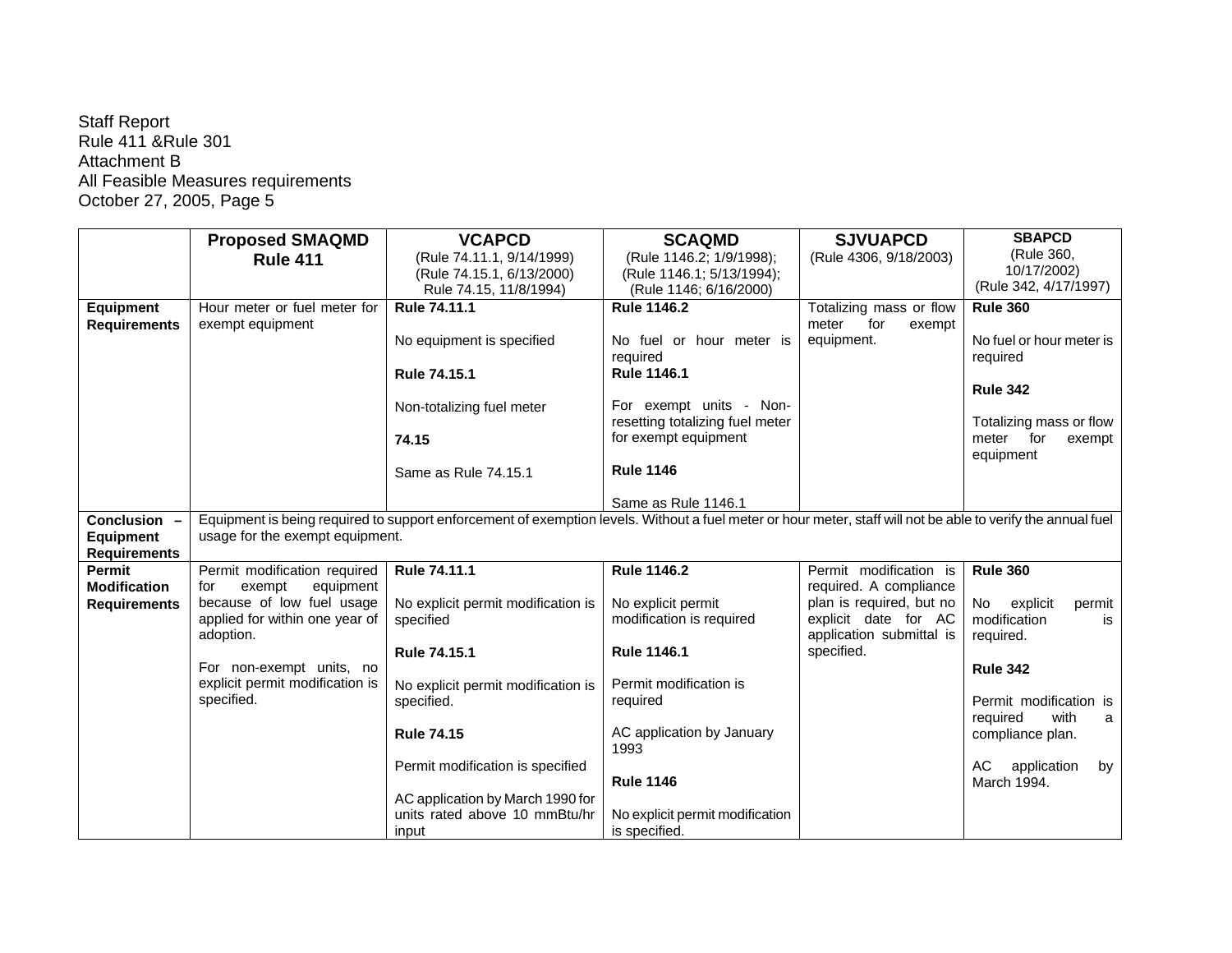|                                     | <b>Proposed SMAQMD</b><br><b>Rule 411</b>                                                                                                                                                                                                                                                                                                                                                                                                                                                                                                                                                                                                                                                               | <b>VCAPCD</b><br>(Rule 74.11.1, 9/14/1999)<br>(Rule 74.15.1, 6/13/2000)<br>Rule 74.15, 11/8/1994) | <b>SCAQMD</b><br>(Rule 1146.2; 1/9/1998);<br>(Rule 1146.1; 5/13/1994);<br>(Rule 1146; 6/16/2000) | <b>SJVUAPCD</b><br>(Rule 4306, 9/18/2003) | <b>SBAPCD</b><br>(Rule 360,<br>10/17/2002)<br>(Rule 342, 4/17/1997) |
|-------------------------------------|---------------------------------------------------------------------------------------------------------------------------------------------------------------------------------------------------------------------------------------------------------------------------------------------------------------------------------------------------------------------------------------------------------------------------------------------------------------------------------------------------------------------------------------------------------------------------------------------------------------------------------------------------------------------------------------------------------|---------------------------------------------------------------------------------------------------|--------------------------------------------------------------------------------------------------|-------------------------------------------|---------------------------------------------------------------------|
|                                     |                                                                                                                                                                                                                                                                                                                                                                                                                                                                                                                                                                                                                                                                                                         | AC application by March 1991 for<br>units rated from $5 - 10$ mmBtu/hr<br>input                   |                                                                                                  |                                           |                                                                     |
| Conclusion -<br><b>Modification</b> | A permit application is required for exempt equipment to add the fuel limitation and any fuel meter/tune-up requirements that are necessary. However, no<br>explicit application for modification is required by Rule 411 for non-exempt units because Rule 201, General Permit Requirements, Section 301 requires<br>modification of the permit to include the requirements of Rule 411 in the Permit to Operate. Not all of the other districts require actual modification of the<br>Permit to Operate, but instead they require recordkeeping to be kept to verify compliance. In other Districts, equipment modifications would trigger<br>requirements through their permitting regulations also. |                                                                                                   |                                                                                                  |                                           |                                                                     |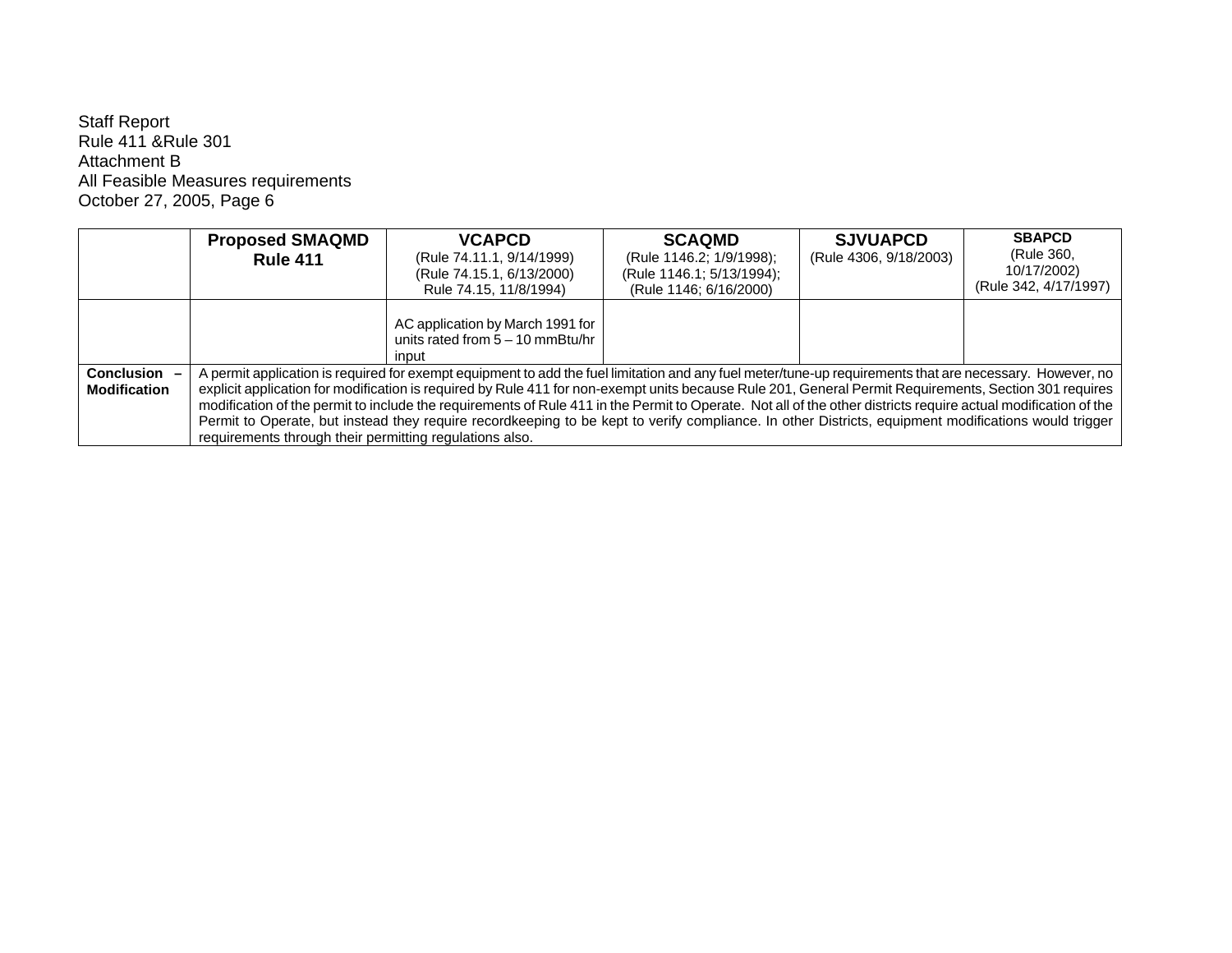|                           | <b>Proposed SMAQMD</b>                          | <b>VCAPCD</b>                                                                                                                                               | <b>SCAQMD</b>                   | <b>SJVUAPCD</b>                                      | <b>SBAPCD</b>                                 |
|---------------------------|-------------------------------------------------|-------------------------------------------------------------------------------------------------------------------------------------------------------------|---------------------------------|------------------------------------------------------|-----------------------------------------------|
|                           | <b>Rule 411</b>                                 | (Rule 74.11.1, 9/14/1999)                                                                                                                                   | (Rule 1146.2; 1/9/1998);        | (Rule 4306, 9/18/2003)                               | (Rule 360,                                    |
|                           |                                                 | (Rule 74.15.1, 6/13/2000)                                                                                                                                   | (Rule 1146.1; 5/13/1994);       |                                                      | 10/17/2002)                                   |
|                           |                                                 | Rule 74.15, 11/8/1994)                                                                                                                                      | (Rule 1146; 6/16/2000)          |                                                      | (Rule 342, 4/17/1997)                         |
| <b>Emission</b><br>Limits | <b>Gaseous Fuels:</b>                           | <b>Rule 74.11</b>                                                                                                                                           | <b>Rule 1146.2</b>              | <b>Gaseous Fuels:</b>                                | <b>Rule 360</b>                               |
|                           | NO <sub>x</sub> Limit                           | <b>Gaseous Fuels:</b>                                                                                                                                       | <b>Gaseous Fuels:</b>           | $NOx$ Limit $-$                                      | <b>Gaseous Fuels</b>                          |
|                           | 30 ppmv $(1 -5$ mmBtu/hr)<br>15 ppmv $>=5 - 20$ | Units<br>with<br>rated<br>capacity<br>$>= 75,000$ therms and $<= 400,000$                                                                                   | NOx Limit - 30 ppmv             | 15 ppmv $>=5 - 20$<br>mmBtu/hr                       | NO <sub>x</sub> Limit                         |
|                           | mmBtu/hr<br>9 ppmv > 20 mmBtu/hr                | therms                                                                                                                                                      | <b>Nongaseous Fuels:</b>        | 9 ppmv > 20 mmBtu/hr                                 | 75,000<br>therms<br>400,000 therms $-55$      |
|                           | Load following units: 15 ppmv                   | NO <sub>x</sub> limit $-55$ ppm                                                                                                                             | Same as gaseous fuels           | Weighted limit for units<br>that burns a combination | ppm                                           |
|                           | Reforming Furnace: 30 ppmv                      | Units<br>with<br>rated<br>capacity<br>$>400,000$ therms and $\leq 2$                                                                                        | <b>Rule 1146.1</b>              | οf<br>gaseous<br>and<br>nongaseous fuels             | $>400,000$ therms $-2$<br>$mmBtu/hr - 30 ppm$ |
|                           |                                                 | mmBtu/hr                                                                                                                                                    | <b>Gaseous Fuels:</b>           |                                                      |                                               |
|                           | Landfill gas 15 ppmv                            |                                                                                                                                                             |                                 | <b>Nongaseous Fuels:</b>                             | Nongaseous Fuels -                            |
|                           |                                                 | NO <sub>x</sub> limit $-30$ ppm                                                                                                                             | NO <sub>x</sub> Limit - 30 ppmv |                                                      | <b>No</b><br>specific<br>limit                |
|                           | <b>Nongaseous Fuels:</b>                        | <b>Nongaseous Fuels:</b>                                                                                                                                    | <b>Nongaseous Fuels:</b>        | NOx Limit $-40$ ppm                                  | provided - assumed<br>same<br>as<br>gaseous   |
|                           | 40 ppmv                                         |                                                                                                                                                             |                                 |                                                      | fuels.                                        |
|                           |                                                 | Same as gaseous fuels                                                                                                                                       | Same as gaseous fuels           |                                                      | <b>Rule 342</b>                               |
|                           |                                                 | Rule 74.15.1                                                                                                                                                | <b>Rule 1146</b>                |                                                      |                                               |
|                           |                                                 |                                                                                                                                                             |                                 |                                                      | <b>Gaseous Fuels</b>                          |
|                           |                                                 | $NOx$ Limit $-30$ ppm                                                                                                                                       | <b>Gaseous Fuels</b>            |                                                      |                                               |
|                           |                                                 |                                                                                                                                                             |                                 |                                                      | NOx Limit $-30$ ppm                           |
|                           |                                                 | <b>Rule 74.15</b>                                                                                                                                           | NO $x$ Limit $-30$ ppm $y$      |                                                      |                                               |
|                           |                                                 |                                                                                                                                                             |                                 |                                                      | <b>Nongaseous Fuels</b>                       |
|                           |                                                 | <b>Gaseous &amp; Nongaseous Fuels</b>                                                                                                                       | <b>Nongaseous Fuels:</b>        |                                                      |                                               |
|                           |                                                 |                                                                                                                                                             |                                 |                                                      | NOx Limit $-40$ ppm                           |
|                           |                                                 | NOx Limit - 30 ppm                                                                                                                                          | Same as gaseous fuels           |                                                      |                                               |
| Conclusion -              |                                                 | Emission limits for gaseous fuels are consistent with those adopted in other districts. Other districts such as VCAPCD and SCAQMD have lower limits for     |                                 |                                                      |                                               |
| <b>Emission</b>           |                                                 | small units fired on non-gaseous fuels. VAPCD, SBAPCD, and SJVUAPCD exempt units from the NOx requirements if non-gaseous fuel is used on                   |                                 |                                                      |                                               |
| Limits                    |                                                 | standby basis. Therefore, staff did not propose a lower NOx limit for non-gaseous fuel firing. The only non-gaseous fuel use in the District is for standby |                                 |                                                      |                                               |
|                           | purposes.                                       |                                                                                                                                                             |                                 |                                                      |                                               |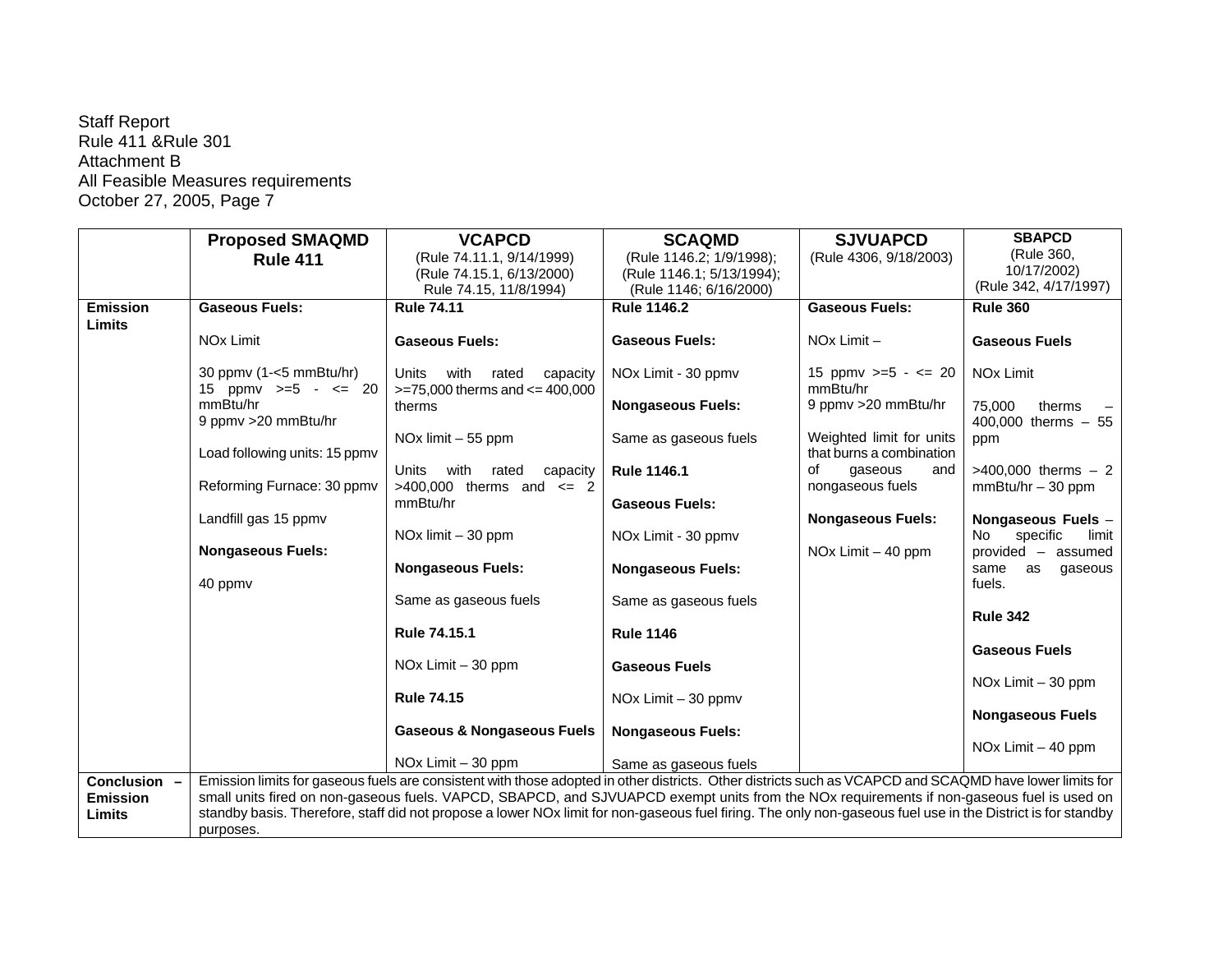|                     | <b>Proposed SMAQMD</b>         | <b>VCAPCD</b>                                                                                                                                               | <b>SCAQMD</b>              | <b>SJVUAPCD</b>          | <b>SBAPCD</b>            |
|---------------------|--------------------------------|-------------------------------------------------------------------------------------------------------------------------------------------------------------|----------------------------|--------------------------|--------------------------|
|                     | <b>Rule 411</b>                | (Rule 74.11.1, 9/14/1999)                                                                                                                                   | (Rule 1146.2; 1/9/1998);   | (Rule 4306, 9/18/2003)   | (Rule 360,               |
|                     |                                | (Rule 74.15.1, 6/13/2000)                                                                                                                                   | (Rule 1146.1; 5/13/1994);  |                          | 10/17/2002)              |
|                     |                                | Rule 74.15, 11/8/1994)                                                                                                                                      | (Rule 1146; 6/16/2000)     |                          | (Rule 342, 4/17/1997)    |
| Compliance          | Two years after rule adoption  | <b>Rule 74.11.1</b>                                                                                                                                         | <b>Rule 1146.2</b>         | There are phase in       | <b>Rule 360</b>          |
| <b>Dates</b>        | for two units or less          |                                                                                                                                                             |                            | compliance timelines for |                          |
|                     | Four years after rule adoption | (December 2000 for units less                                                                                                                               | (Compliance Dates are:     | sources with multiple    | Compliance<br>date is    |
|                     | for multiple units (3 or more  | than 400,000 Btu/hr input;                                                                                                                                  | January 2000, January      | units. 25% of units to   | October 2003)            |
|                     | units)                         | December 1999 for unit more                                                                                                                                 | 2001, July 2002, January   | comply by June 2005;     |                          |
|                     |                                | than 400,000 Btu/hr input)                                                                                                                                  | 2005, and January 2006     | 62.5% by June 2006;      | <b>Rule 342</b>          |
|                     |                                |                                                                                                                                                             | depending on the unit size | 100% by June 2007.       |                          |
|                     |                                | <b>Rule 74.15.1</b>                                                                                                                                         | and manufacturing date)    | Final<br>compliance      | Final compliance date is |
|                     |                                |                                                                                                                                                             |                            | timeline is year 2007.   | March 1996)              |
|                     |                                | (Final compliance date is June                                                                                                                              | <b>Rule 1146.1</b>         | Additional time for load |                          |
|                     |                                | 2000)                                                                                                                                                       |                            | following units if they  |                          |
|                     |                                |                                                                                                                                                             | (Compliance Timelines are: | install SCR system.      |                          |
|                     |                                | <b>Rule 74.15</b>                                                                                                                                           | January 2003 for AC        |                          |                          |
|                     |                                |                                                                                                                                                             | application submittal;     |                          |                          |
|                     |                                | Final compliance date is March                                                                                                                              | December 1993 for full     |                          |                          |
|                     |                                | 1992)                                                                                                                                                       | compliance)                |                          |                          |
|                     |                                |                                                                                                                                                             | <b>Rule 1146</b>           |                          |                          |
|                     |                                |                                                                                                                                                             |                            |                          |                          |
|                     |                                |                                                                                                                                                             | (Compliance Date is July   |                          |                          |
|                     |                                |                                                                                                                                                             | 2002)                      |                          |                          |
| Compliance          |                                | Some districts have different compliance dates depending on the equipment size. Other districts have phase in compliance timelines for sources with         |                            |                          |                          |
| <b>Date</b>         |                                | multiple units. Proposed Rule 411 gives one year of compliance timeline. This is more stringent than that adopted by other districts. The District has a    |                            |                          |                          |
| <b>Conclusion</b>   |                                | few facilities with multiple units. A delayed compliance timeline may be proposed if request by these facilities.                                           |                            |                          |                          |
| <b>Overall Rule</b> |                                | Based on the analysis of boiler rules adopted by other districts, Staff has concluded that the proposed amendments will satisfy the "all feasible" measures |                            |                          |                          |
| <b>Feasibility</b>  | requirements.                  |                                                                                                                                                             |                            |                          |                          |
| <b>Conclusion</b>   |                                |                                                                                                                                                             |                            |                          |                          |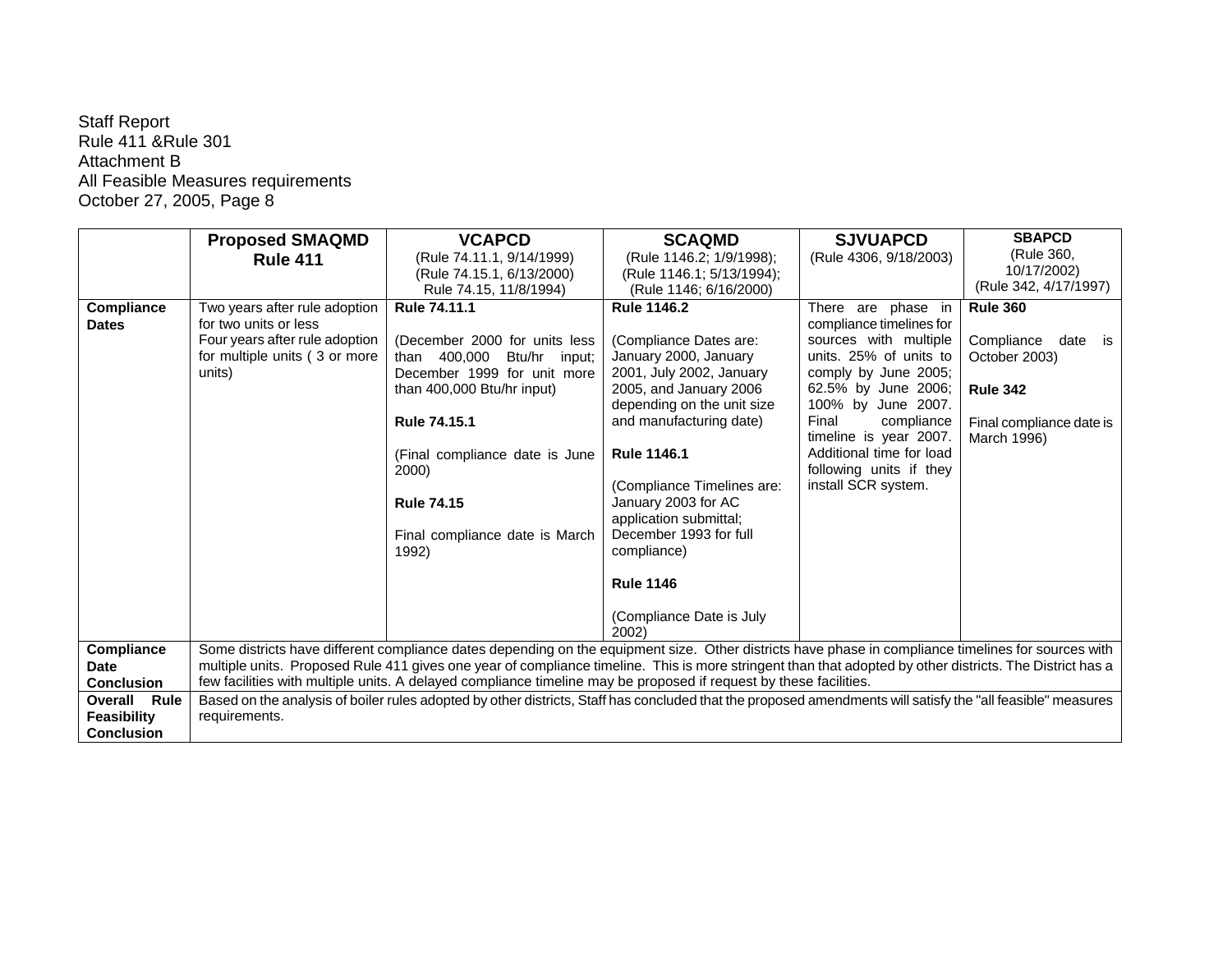## **Attachment C**

**Rule 411** 

## **Rule 301**

# **Summary of Changes**

| <b>Existing</b> | <b>New</b>     |                                                                                                                                                                                                                                                                                                                                                                                                                                                                                                                                                                                                                                                                                                                                            |
|-----------------|----------------|--------------------------------------------------------------------------------------------------------------------------------------------------------------------------------------------------------------------------------------------------------------------------------------------------------------------------------------------------------------------------------------------------------------------------------------------------------------------------------------------------------------------------------------------------------------------------------------------------------------------------------------------------------------------------------------------------------------------------------------------|
| <b>Section</b>  | <b>Section</b> | <b>Changes</b>                                                                                                                                                                                                                                                                                                                                                                                                                                                                                                                                                                                                                                                                                                                             |
| <b>Number</b>   | <b>Number</b>  |                                                                                                                                                                                                                                                                                                                                                                                                                                                                                                                                                                                                                                                                                                                                            |
|                 |                | <b>Rule 411</b>                                                                                                                                                                                                                                                                                                                                                                                                                                                                                                                                                                                                                                                                                                                            |
| 101             | <b>NA</b>      | Revised this section to clarify that this rule applies to new and<br>existing boilers, steam generators, and process heaters used for<br>any type of application or process.                                                                                                                                                                                                                                                                                                                                                                                                                                                                                                                                                               |
| 102             | <b>NA</b>      | Revised this section to lower the applicability to one mmBtu/hr<br>and to clarify the rule language as noted in Section 101.                                                                                                                                                                                                                                                                                                                                                                                                                                                                                                                                                                                                               |
| 110             | <b>NA</b>      | Removed the section since the applicability is covered under<br>Section 102.                                                                                                                                                                                                                                                                                                                                                                                                                                                                                                                                                                                                                                                               |
| 111-112         | 110-111        | Section renumbering.                                                                                                                                                                                                                                                                                                                                                                                                                                                                                                                                                                                                                                                                                                                       |
| 113             | 112            | Revised this section to clarify that waste heat recovery boilers<br>can by used after any combustion devices, not just gas turbine<br>or IC engines.                                                                                                                                                                                                                                                                                                                                                                                                                                                                                                                                                                                       |
| 114             | 113            | Clarified this section to ensure that the current 90,000 therms<br>exemption only applies to units rated at or above 5 mmBtu/hr<br>input which are currently under permit from the District.<br>Clarified that units exempt pursuant to this section are subject to<br>the recordkeeping requirements in Section 502.<br>Added an exemption from the proposed NO <sub>x</sub> limit based on the<br>annual fuel usage. The proposed exemption levels are:<br>40,000 therms per year for units rated $1 - < 2.5$ mmBtu/hr input<br>70,000 therms per year for units rated $2.5 - 5$ mmBtu/hr input<br>200,000 therms per year for units rated >=5 - <100 mmBtu/hr<br>input<br>300,000 therms per year for units rated >= 100 mmBtu/hr input |
|                 | 114            | Added an exemption for standing pilot flames which are used to<br>sustain low steam demands in load following units in response to<br>public comments.                                                                                                                                                                                                                                                                                                                                                                                                                                                                                                                                                                                     |
| 201             | <b>NA</b>      | Revised the title of this definition to clarify that the annual fuel<br>input is the same as the annual fuel usage for the unit.                                                                                                                                                                                                                                                                                                                                                                                                                                                                                                                                                                                                           |
| 202             | <b>NA</b>      | Revised this section to clarify that Section 304 is a BARCT<br>requirement.                                                                                                                                                                                                                                                                                                                                                                                                                                                                                                                                                                                                                                                                |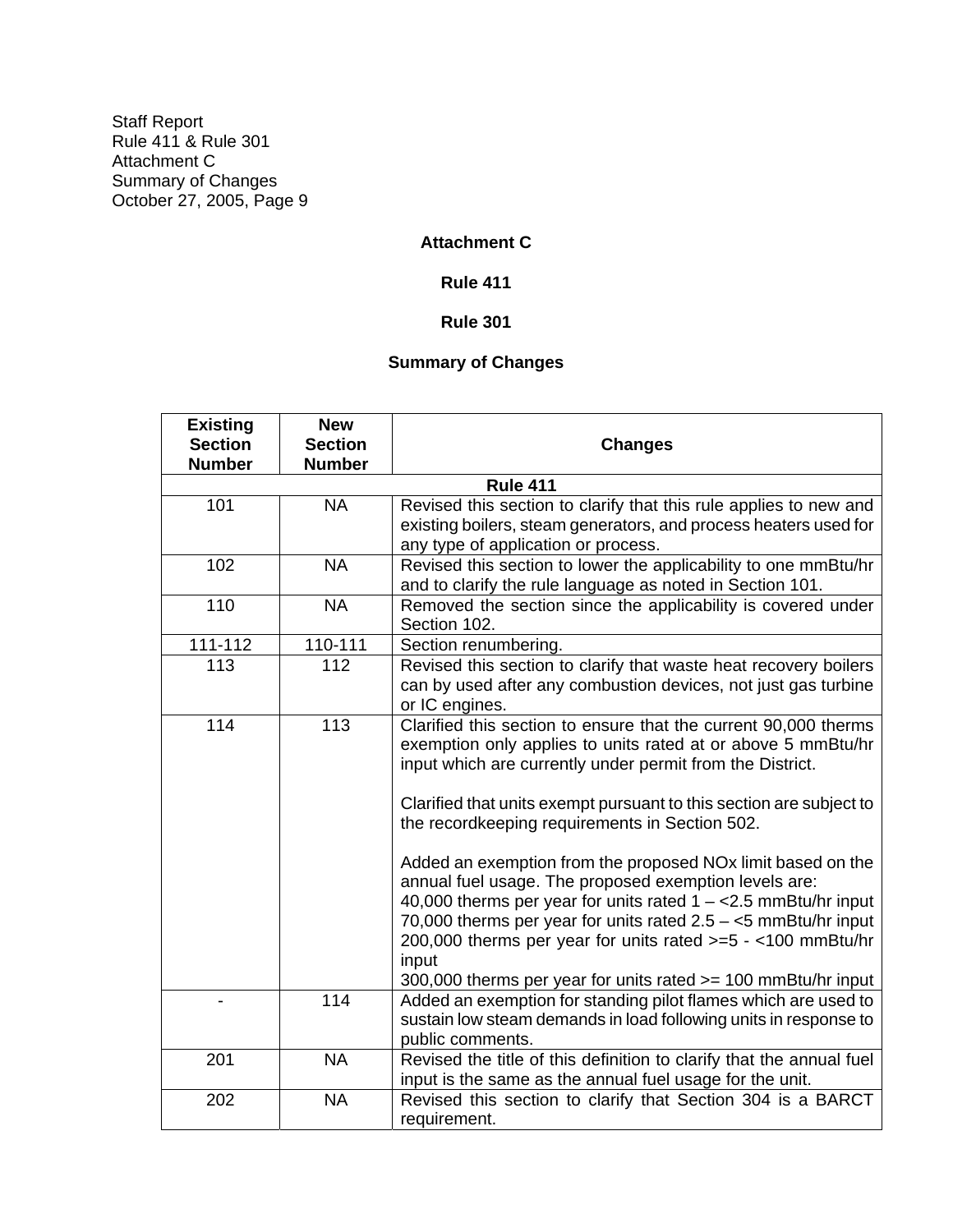| <b>Existing</b> | <b>New</b>     |                                                                      |
|-----------------|----------------|----------------------------------------------------------------------|
| <b>Section</b>  | <b>Section</b> | <b>Changes</b>                                                       |
| <b>Number</b>   | <b>Number</b>  |                                                                      |
| 204             | <b>NA</b>      | Revised the definition of "Biomass Boiler or Steam Generator" to     |
|                 |                | clarify and to add the word Biomass to the title of the definition.  |
| 205             | <b>NA</b>      | Revised the definition of "Boiler or Steam Generator" to clarify it. |
| 209             | <b>NA</b>      | Revised this section to correct the section number reference.        |
|                 | 210            | Added a definition for "Landfill Gas" since it is used in the rule.  |
|                 | 211            | Added a new definition for "Load Following Unit" since it used in    |
|                 |                | Section 301. This definition is the same as the definition in        |
|                 |                | SJVUAPCD, Rule 4306.                                                 |
| 210-213         | 212-215        | Section renumbering.                                                 |
| 214             | 216            | Revised the definition of a "Process Heater" to clarify that it also |
|                 |                | includes "Reformers".                                                |
| 215             | 217            | Section renumbering.                                                 |
|                 | 218            | Added a definition for "Reformer" since it is used in Section 301    |
|                 |                | of the rule.                                                         |
| 216-220         | 219-223        | Section renumbering.                                                 |
| 221             | 224            | Revised the definition of "Unit" to clarify that it includes steam   |
|                 |                | generators and process heaters.                                      |
|                 | 225            | Added a new definition for "Waste Heat Recovery Boilers"             |
|                 |                | similar to that used by EPA.                                         |
| 222             | 226            | Section renumbering.                                                 |
| 301             | <b>NA</b>      | Revised this section to add proposed lower NOx standards for         |
|                 |                | new and existing boilers and other equipment fired on gaseous        |
|                 |                | fuels.                                                               |
|                 |                |                                                                      |
|                 |                | Added new NOx requirements for new and existing units rated at       |
|                 |                | one mmBtu/hr input and less than 5 mmBtu/hr input fired on           |
|                 |                | gaseous fuels.                                                       |
|                 |                | Added a NOx emission standard for "Reforming Furnaces".              |
|                 |                |                                                                      |
|                 |                | Added NOx emission standards for load-following boilers.             |
| 302             | <b>NA</b>      | Revised this section to clarify it and to add new NOx                |
|                 |                | requirements for new and existing units rated at one mmBtu/hr        |
|                 |                | input and less than 5 mmBtu/hr input fired on nongaseous fuels.      |
| 303             | <b>NA</b>      | Revised this section to correct the section numbers referenced       |
|                 |                | under this section.                                                  |
| 305             | <b>NA</b>      | Revised this section to remove the dates that no longer apply.       |
| 306             | <b>NA</b>      | Revised this section to clarify that equipment exempt from the       |
|                 |                | NOx and CO requirements are required to install a non-resetting      |
|                 |                | totalizing fuel meter, hour meter, or a computerized tracking        |
|                 |                | system.                                                              |
|                 |                |                                                                      |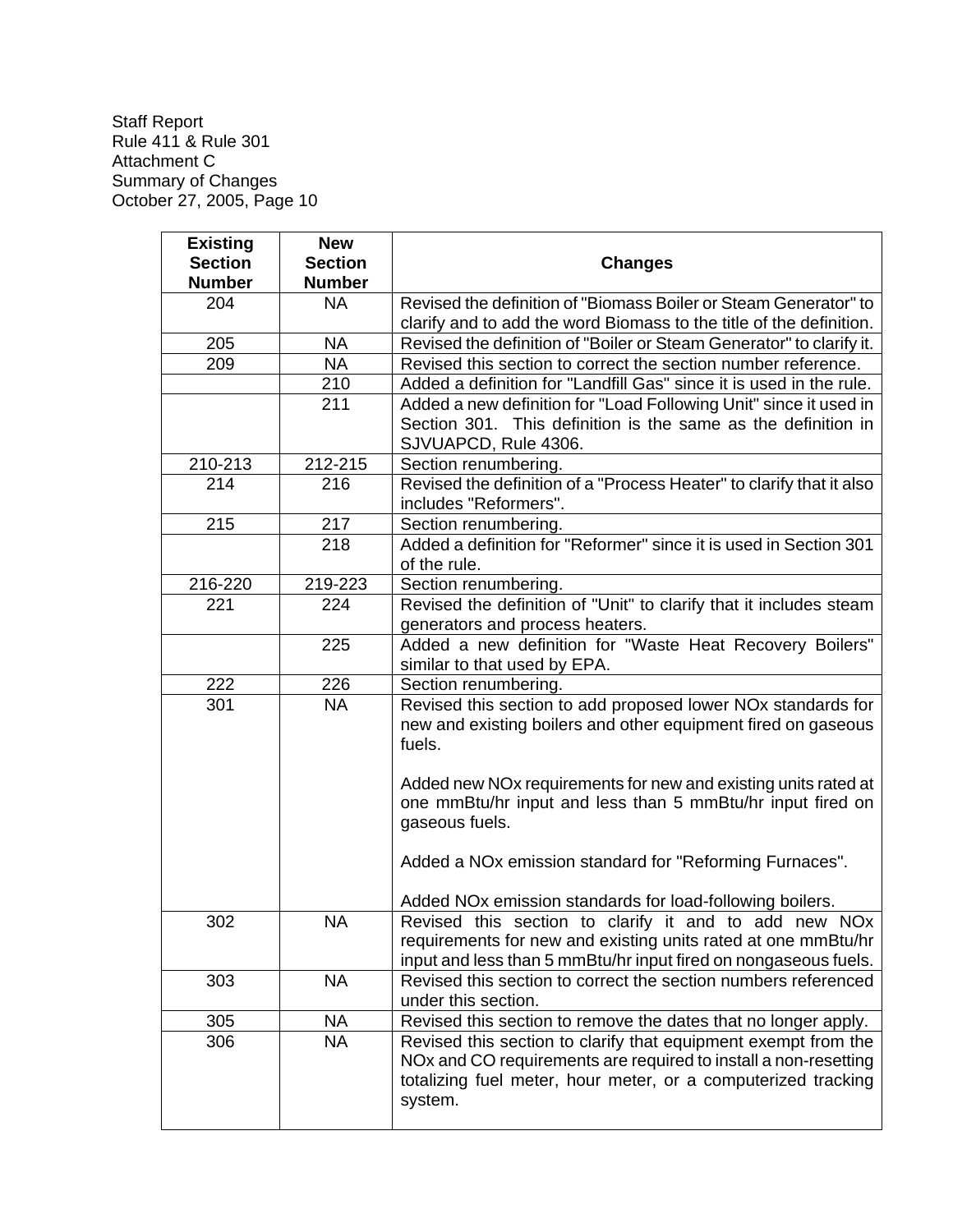| <b>Existing</b> | <b>New</b>     |                                                                                                                                                                                                                                                                                                                                                                                                                                                                                                                                                                                                                                                                                                                                                                                                                                                                                                                                 |
|-----------------|----------------|---------------------------------------------------------------------------------------------------------------------------------------------------------------------------------------------------------------------------------------------------------------------------------------------------------------------------------------------------------------------------------------------------------------------------------------------------------------------------------------------------------------------------------------------------------------------------------------------------------------------------------------------------------------------------------------------------------------------------------------------------------------------------------------------------------------------------------------------------------------------------------------------------------------------------------|
| <b>Section</b>  | <b>Section</b> | <b>Changes</b>                                                                                                                                                                                                                                                                                                                                                                                                                                                                                                                                                                                                                                                                                                                                                                                                                                                                                                                  |
| <b>Number</b>   | <b>Number</b>  |                                                                                                                                                                                                                                                                                                                                                                                                                                                                                                                                                                                                                                                                                                                                                                                                                                                                                                                                 |
| 401             | <b>NA</b>      | Corrected the section number reference in 401.1; and added a<br>new subsection 401.1 for units exempt pursuant to Section<br>113.2 to be equipped with a fuel monitoring equipment that<br>comply with the requirements in Section 306. Also added the<br>compliance timeline for exempt units.                                                                                                                                                                                                                                                                                                                                                                                                                                                                                                                                                                                                                                 |
| 403             | <b>NA</b>      | Added requirements for initial source testing to verify compliance<br>with the proposed emissions units. Also added an alternative<br>testing method to verify NO <sub>x</sub> emission limits for boilers rated<br>below 5 mmBtu/hr input. Owners and operators can use a<br>portable NO <sub>x</sub> analyzer to measure NO <sub>x</sub> emissions from the<br>boiler. The results of the portable analyzer will be used as<br>creditable evidence for demonstrating compliance with the<br>standards in Sections 301 through 304.<br>Lowered the annual testing requirements from units rated at or<br>above 25 mmBtu/hr input to units rated at or above 20 mmBtu/hr<br>input to make it consistent with the proposed NO <sub>x</sub> limits which<br>apply to units rated at or above 20 mmBtu/hr input.<br>Revised the biennial testing requirements to apply to units rated<br>at or above 5 mmBtu/hr - $<$ 20 mmBtu/hr. |
|                 |                | Added initial testing requirements for units rated at or above 1<br>$mmBtu/hr$ to $<$ 5 mmBtu/hr.                                                                                                                                                                                                                                                                                                                                                                                                                                                                                                                                                                                                                                                                                                                                                                                                                               |
| 404             | <b>NA</b>      | Added testing guidelines for portable analyzers.                                                                                                                                                                                                                                                                                                                                                                                                                                                                                                                                                                                                                                                                                                                                                                                                                                                                                |
|                 | 405            | Added a new section for administrative requirements for units<br>that exceed the allowable fuel usage and become subject to the<br>lower NO <sub>x</sub> emission limits.                                                                                                                                                                                                                                                                                                                                                                                                                                                                                                                                                                                                                                                                                                                                                       |
|                 | 406            | Added administrative requirements for load following units.                                                                                                                                                                                                                                                                                                                                                                                                                                                                                                                                                                                                                                                                                                                                                                                                                                                                     |
|                 | 407            | Added a new section for compliance timelines. The rule requires<br>a two year compliance timeline for sources with two units or less<br>and four years for sources with more than two units.                                                                                                                                                                                                                                                                                                                                                                                                                                                                                                                                                                                                                                                                                                                                    |
| 501             | <b>NA</b>      | Revised this section to reflect the change in numbering for<br>Sections 217 and 219.<br>Corrected test method number to reflect the updated test<br>numbers for HHV.<br>Added new rule language to clarify that a scheduled source test<br>may not be discontinued solely due to the failure of one or more<br>runs to meet applicable standards.<br>Added clarifying language to allow compliance to be determined<br>based on two test runs instead of three runs if the results of one                                                                                                                                                                                                                                                                                                                                                                                                                                       |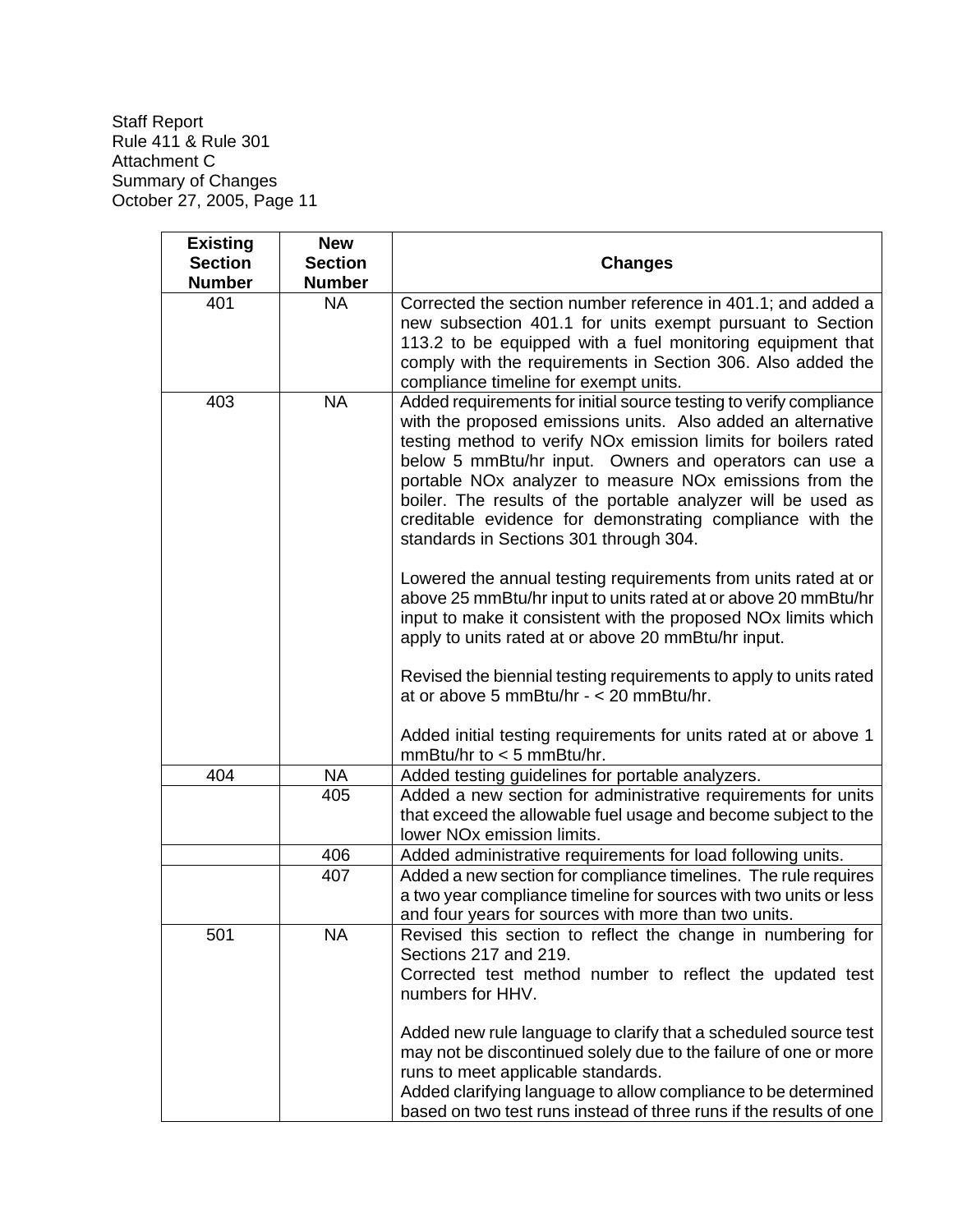| <b>Existing</b>                 | <b>New</b>                      |                                                                                                                                                                                                                             |
|---------------------------------|---------------------------------|-----------------------------------------------------------------------------------------------------------------------------------------------------------------------------------------------------------------------------|
| <b>Section</b><br><b>Number</b> | <b>Section</b><br><b>Number</b> | <b>Changes</b>                                                                                                                                                                                                              |
|                                 |                                 | of the runs are invalidated due to unforeseen reasons.<br>Clarified Section 501.2 to ensure that CEMS are used when the<br>unit is operated.                                                                                |
| 502                             |                                 | Revised this section to correct subsection number. Added<br>references to applicable sections.                                                                                                                              |
|                                 |                                 | Section 502.2 - Replaced with separate requirements for<br>exempt units with fuel meters and exempt units with hour<br>meters.                                                                                              |
|                                 |                                 | Added recordkeeping requirements for waste heat recovery<br>boilers. Also Added recordkeeping for portable analyzers.                                                                                                       |
| Attachment<br>A                 |                                 | Revised to include tune-up procedure for natural draft-fired units.                                                                                                                                                         |
| Attachment<br>B                 |                                 | Added a new attachment to the rule detailing requirements for<br>portable analyzers since the rule now allows the use of portable<br>analyzers in lieu of source testing for small boilers rated below 5<br>mmBtu/hr input. |
|                                 |                                 | <b>Rule 301</b>                                                                                                                                                                                                             |
|                                 | 302.2                           | Added a new section for assessing an initial fee for small units<br>that are subject to Rule 411 proposed requirements equivalent<br>to the renewal fee in Section 308.3.                                                   |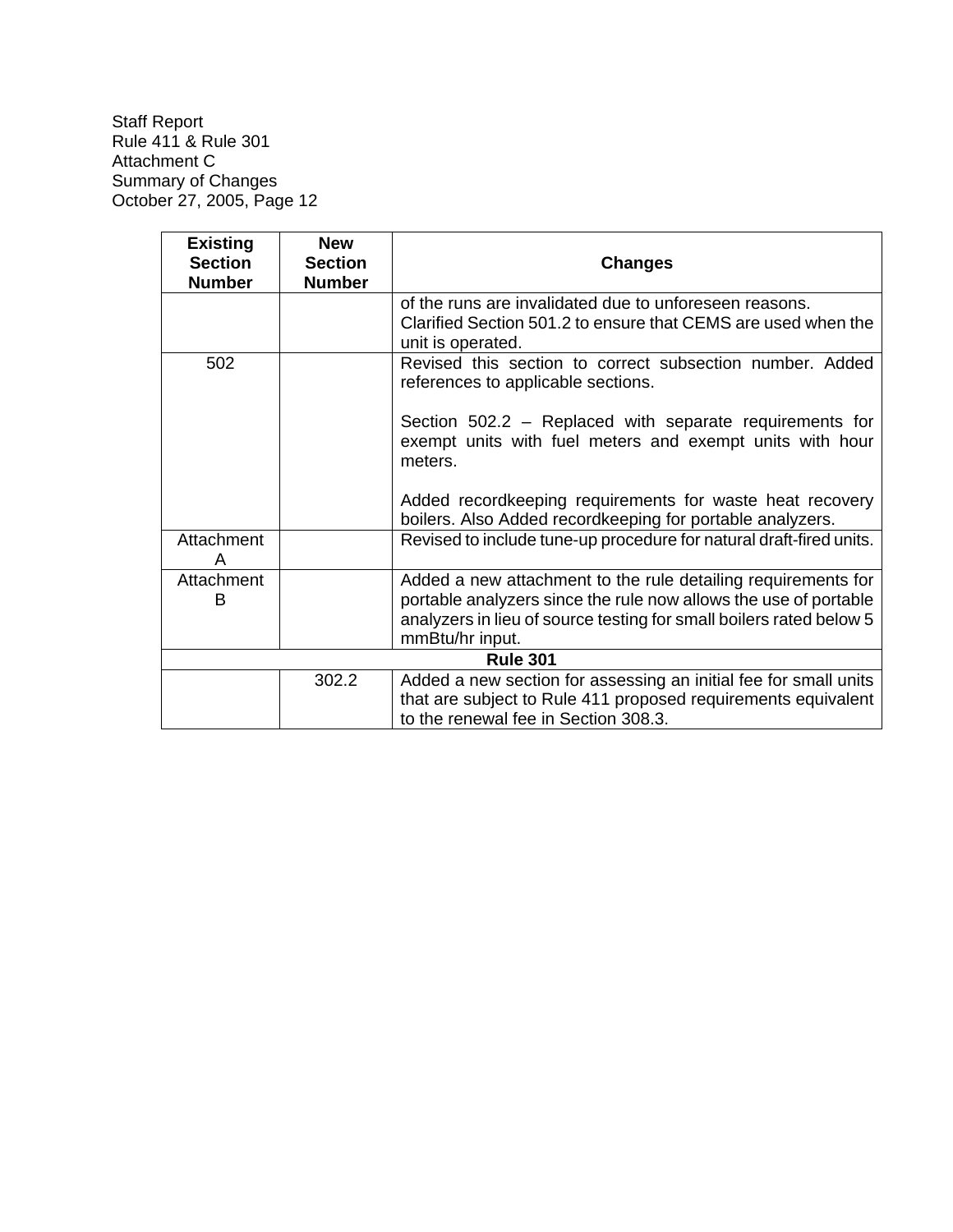**Attachment D** 

**Rule 411, Boiler NOx** 

**Cost Analysis**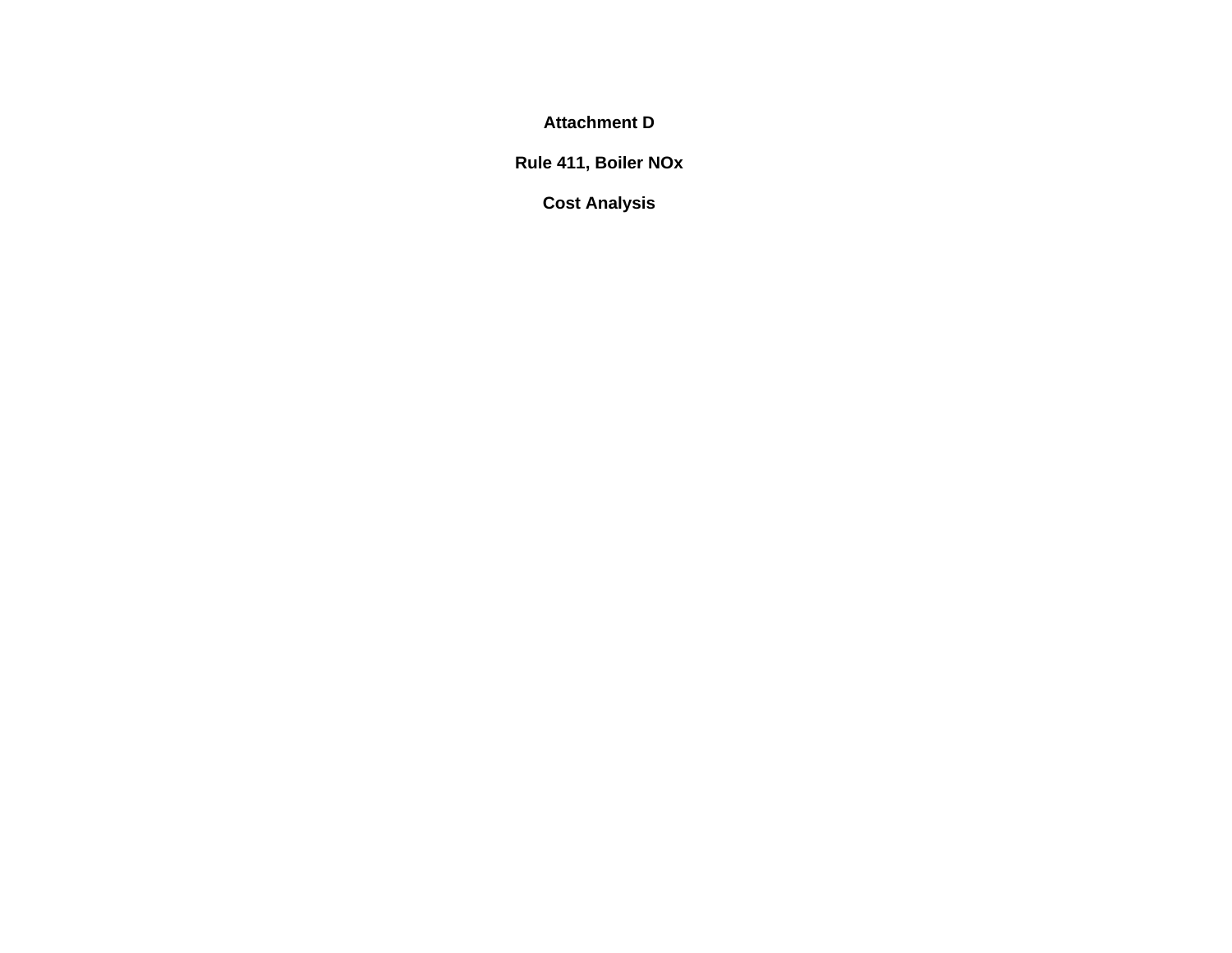Attachment D Cost Analysis Rule 411 & Rule 301 October 27, 2005 Page 2

#### **Attachment D-1**

|                                |                          |                             |                               | <b>DUILEI NEPIALEIIIEIII CUST</b> |                                                   |                                               |                                      |
|--------------------------------|--------------------------|-----------------------------|-------------------------------|-----------------------------------|---------------------------------------------------|-----------------------------------------------|--------------------------------------|
| <b>Boiler Size</b><br>mmBtu/hr | <b>Equipment</b><br>Cost | <b>Installation</b><br>Cost | Permit<br><b>Modification</b> | <b>Total Capital</b><br>Cost      | <b>Annualized</b><br><b>Capital Cost</b><br>\$/yr | <b>Source</b><br><b>Testing Cost</b><br>\$/yr | <b>Total Annual</b><br>Cost<br>\$/yr |
|                                | 18,000.00                | 18,000.00                   | 284.00                        | 36,284.00                         | 3,983.79                                          | 54.90                                         | 4,038.69                             |
| 2                              | 26,000.00                | 26,000.00                   | 284.00                        | 52,284.00                         | 5,740.50                                          | 54.90                                         | 5,795.40                             |
| 3                              | 36,000.00                | 36,000.00                   | 284.00                        | 72,284.00                         | 7,936.39                                          | 54.90                                         | 7,991.29                             |
| 4                              | 40,000.00                | 40,000.00                   | 284.00                        | 80,284.00                         | 8,814.75                                          | 54.90                                         | 8,869.65                             |
| 5                              | 90,000.00                | 45,000.00                   | 567.00                        | 135,567.00                        | 14,884.53                                         | 0.00                                          | 14,884.53                            |
| 6                              | 96,000.00                | 48,000.00                   | 567.00                        | 144,567.00                        | 15,872.68                                         | 0.00                                          | 15,872.68                            |
|                                | 102,000.00               | 51,000.00                   | 567.00                        | 153,567.00                        | 16,860.83                                         | 0.00                                          | 16,860.83                            |
| 8                              | 108,000.00               | 54,000.00                   | 567.00                        | 162,567.00                        | 17,848.98                                         | 0.00                                          | 17,848.98                            |
| 9                              | 114,000.00               | 57,000.00                   | 567.00                        | 171,567.00                        | 18,837.13                                         | 0.00                                          | 18,837.13                            |
| 10                             | 120,000.00               | 60,000.00                   | 1,134.00                      | 181,134.00                        | 19,887.54                                         | 0.00                                          | 19,887.54                            |
| 15                             | 185,000.00               | 92,500.00                   | 1,134.00                      | 278,634.00                        | 30,592.52                                         | 0.00                                          | 30,592.52                            |
| 20                             | 250,000.00               | 125,000.00                  | 1,134.00                      | 376,134.00                        | 41,297.49                                         | 0.00                                          | 41,297.49                            |
| 30                             | 283,333.00               | 141,666.50                  | 1,134.00                      | 426,133.50                        | 46,787.17                                         | 0.00                                          | 46,787.17                            |
| 40                             | 316,666.00               | 158,333.00                  | 1,134.00                      | 476,133.00                        | 52,276.84                                         | 0.00                                          | 52,276.84                            |
| 50                             | 350,000.00               | 175,000.00                  | 2,267.00                      | 527,267.00                        | 57,891.08                                         | 0.00                                          | 57,891.08                            |
| 60                             | 380,000.00               | 190,000.00                  | 2,267.00                      | 572,267.00                        | 62,831.84                                         | 0.00                                          | 62,831.84                            |
| 70                             | 410,000.00               | 205,000.00                  | 2,267.00                      | 617,267.00                        | 67,772.60                                         | 0.00                                          | 67,772.60                            |
| 80                             | 440,000.00               | 220,000.00                  | 2,267.00                      | 662,267.00                        | 72,713.36                                         | 0.00                                          | 72,713.36                            |
| 90                             | 470,000.00               | 235,000.00                  | 2,267.00                      | 707,267.00                        | 77,654.11                                         | 0.00                                          | 77,654.11                            |
| 100                            | 500,000.00               | 250.000.00                  | 4,533.00                      | 754.533.00                        | 82.843.67                                         | 0.00                                          | 82,843.67                            |

**Boiler Replacement Cost**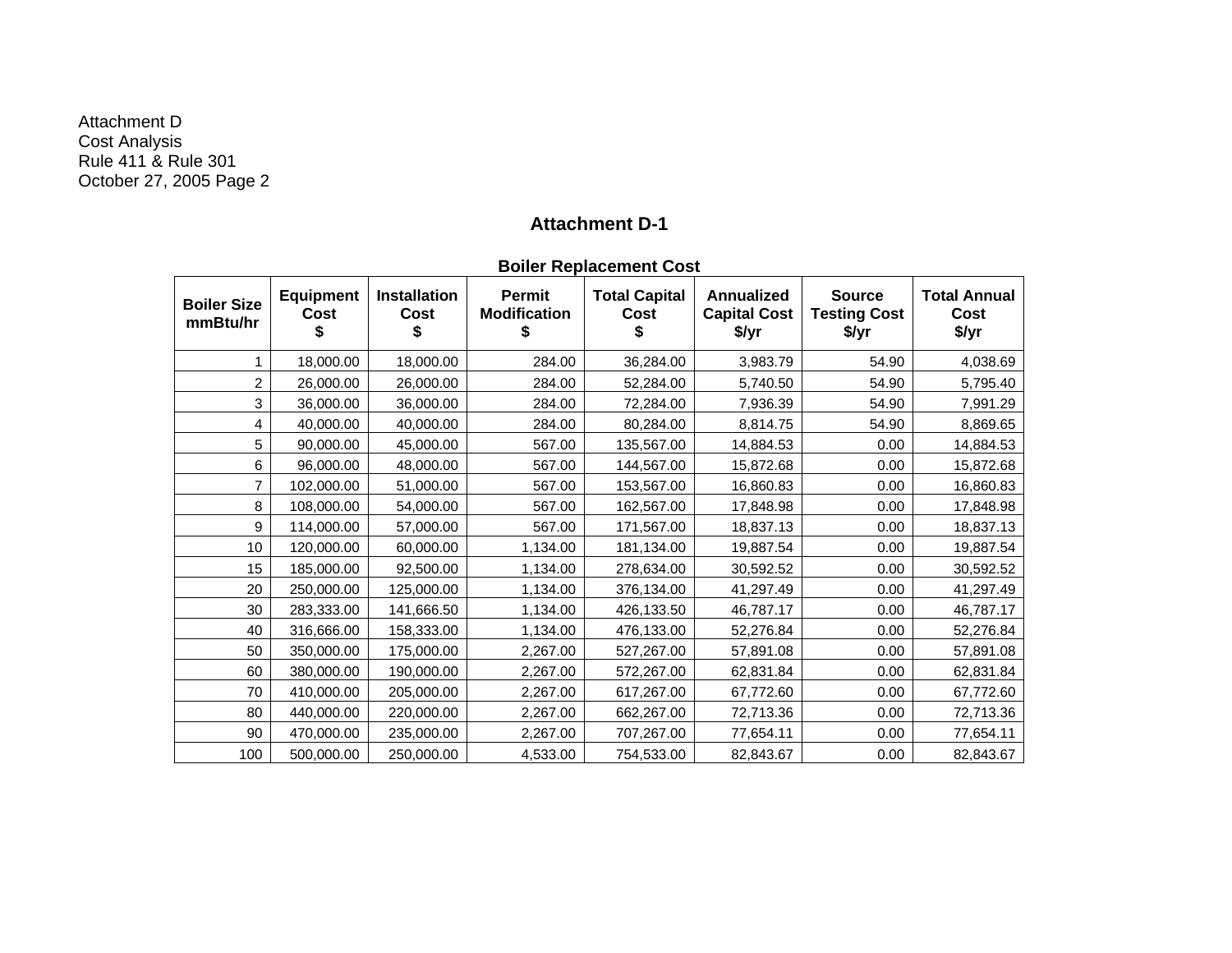Attachment D Cost Analysis Rule 411 & Rule 301 October 27, 2005 Page 3

# **Attachment D-2**

#### **Boiler Retrofit Cost**

| <b>Boiler</b><br><b>Size</b><br>mmBtu/hr | <b>Equipment</b><br>Cost | <b>Installation</b><br><b>Cost</b><br>S | Permit<br><b>Modification</b><br>\$ | <b>Total</b><br><b>Capital</b><br>Cost<br>\$ | <b>Annualized</b><br>Capital<br>Cost<br>\$/yr | <b>Source</b><br><b>Testing</b><br>Cost<br>\$/yr | <b>Total</b><br>Annual<br><b>Total Cost</b><br>\$/yr |
|------------------------------------------|--------------------------|-----------------------------------------|-------------------------------------|----------------------------------------------|-----------------------------------------------|--------------------------------------------------|------------------------------------------------------|
| 1                                        | 14,000.00                | 14,000.00                               | 567.00                              | 28,567.00                                    | 3,136.50                                      | 54.90                                            | 3,191.40                                             |
| 2                                        | 18,000.00                | 18,000.00                               | 567.00                              | 36,567.00                                    | 4,014.86                                      | 54.90                                            | 4,069.76                                             |
| 3                                        | 26,000.00                | 26,000.00                               | 567.00                              | 52,567.00                                    | 5,771.57                                      | 54.90                                            | 5,826.47                                             |
| 4                                        | 28,000.00                | 28,000.00                               | 567.00                              | 56,567.00                                    | 6,210.75                                      | 54.90                                            | 6,265.65                                             |
| 5                                        | 65,000.00                | 0.00                                    | 567.00                              | 65,567.00                                    | 7,198.90                                      | 0.00                                             | 7,198.90                                             |
| 6                                        | 68,000.00                | 0.00                                    | 567.00                              | 68,567.00                                    | 7,528.29                                      | 0.00                                             | 7,528.29                                             |
| 7                                        | 71,000.00                | 0.00                                    | 567.00                              | 71,567.00                                    | 7,857.67                                      | 0.00                                             | 7,857.67                                             |
| 8                                        | 74,000.00                | 0.00                                    | 567.00                              | 74,567.00                                    | 8,187.06                                      | 0.00                                             | 8,187.06                                             |
| 9                                        | 77,000.00                | 0.00                                    | 567.00                              | 77,567.00                                    | 8,516.44                                      | 0.00                                             | 8,516.44                                             |
| 10                                       | 80,000.00                | 0.00                                    | 567.00                              | 80,567.00                                    | 8,845.82                                      | 0.00                                             | 8,845.82                                             |
| 15                                       | 92,500.00                | 0.00                                    | 567.00                              | 93,067.00                                    | 10,218.26                                     | 0.00                                             | 10,218.26                                            |
| 20                                       | 105,000.00               | 0.00                                    | 567.00                              | 105,567.00                                   | 11,590.69                                     | 0.00                                             | 11,590.69                                            |
| 30                                       | 115,000.00               | 0.00                                    | 567.00                              | 115,567.00                                   | 12,688.64                                     | 0.00                                             | 12,688.64                                            |
| 40                                       | 125,000.00               | 0.00                                    | 567.00                              | 125,567.00                                   | 13,786.58                                     | 0.00                                             | 13,786.58                                            |
| 50                                       | 135,000.00               | 0.00                                    | 567.00                              | 135,567.00                                   | 14,884.53                                     | 0.00                                             | 14,884.53                                            |
| 60                                       | 163,000.00               | 0.00                                    | 567.00                              | 163,567.00                                   | 17,958.78                                     | 0.00                                             | 17,958.78                                            |
| 70                                       | 191,000.00               | 0.00                                    | 567.00                              | 191,567.00                                   | 21,033.03                                     | 0.00                                             | 21,033.03                                            |
| 80                                       | 219,000.00               | 0.00                                    | 567.00                              | 219,567.00                                   | 24,107.28                                     | 0.00                                             | 24,107.28                                            |
| 90                                       | 247,000.00               | 0.00                                    | 567.00                              | 247,567.00                                   | 27,181.53                                     | 0.00                                             | 27,181.53                                            |
| 100                                      | $488,000.00^{1}$         | 0.00                                    | 567.00                              | 488,567.00                                   | 53,642.03                                     | 0.00                                             | 53,642.03                                            |

(1) This the cost estimate submitted by Campbell Soup for their boiler.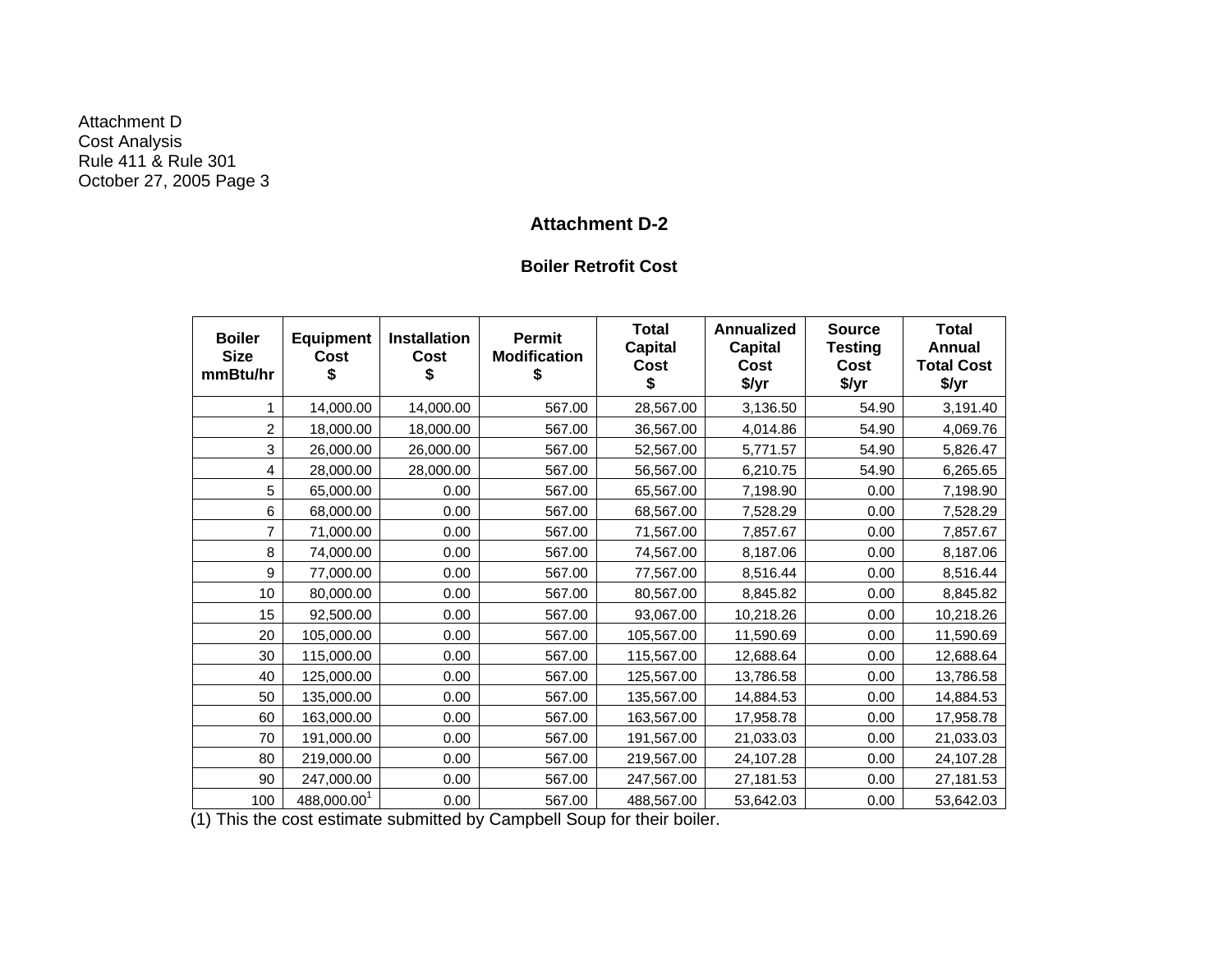### **Attachment E Comments and Responses**

# **Rule 411, NOx Emissions from Boilers, Process Heaters and Steam Generators**

## **Public Workshop Comments (December 1, 2004)**

Oral comments that were also submitted in writing are addressed in the responses to the written comments.

| <b>Comment #1</b> | Will the District allow use of utility billing information for exemption from                                                             |
|-------------------|-------------------------------------------------------------------------------------------------------------------------------------------|
|                   | rule requirements?                                                                                                                        |
| <b>Response</b>   | Yes, depending on how much other equipment is included on the bill.                                                                       |
| <b>Comment #2</b> | The burner rating is less than the boiler rating. We can never achieve the                                                                |
|                   | 21 mmBtu/hr input rating.                                                                                                                 |
| <b>Response</b>   | Section 215 allows the maximum heat input capacity of the burner to be                                                                    |
|                   | considered as rated heat input.                                                                                                           |
| <b>Comment #3</b> | The rule will cause hardships for large sources.                                                                                          |
| Response          | Staff worked with affected sources to minimize the impact of the rule on                                                                  |
|                   | these sources. Staff added a higher exemption level for facilities with                                                                   |
|                   | units rated above 100 mmBtu/hr input. Staff also added two NOx                                                                            |
|                   | categories for units with specialized applications (reforming units, load                                                                 |
|                   | following units) which are higher than originally proposed.                                                                               |
| <b>Comment #4</b> | Do I still need to source test if I am now exempt pursuant to Section                                                                     |
|                   | 113.2?                                                                                                                                    |
| <b>Response</b>   | If you are exempt under Section 113.2, but were not previously exempt                                                                     |
|                   | under Section 113.1, then the requirements in place stay in place (i.e.,                                                                  |
|                   | NOx limits in Section 300 and source testing requirements in Section<br>400). If you are exempt under Section 113.2 and were exempt under |
|                   | Section 113.1, then the 90,000-therm fuel usage limitation stays in place.                                                                |
| <b>Comment #5</b> | If multiple boilers are manifold together, are they treated as one unit for                                                               |
|                   | applicability?                                                                                                                            |
| <b>Response</b>   | The boilers are looked at individually for purposes of Rule 411.                                                                          |
| Comment #6        | Compliance timelines are not adequate considering the number of                                                                           |
|                   | boilers that have to be retrofit.                                                                                                         |
| <b>Response</b>   | Staff revised the rule to allow more time for sources to comply with the                                                                  |
|                   | rule.                                                                                                                                     |
| <b>Comment #7</b> | Staff report underestimates the number of units in the District, but most                                                                 |
|                   | of these unpermitted units will have fuel usages below the exemption                                                                      |
|                   | levels.                                                                                                                                   |
| <b>Response</b>   | Staff cannot know exactly the number of unpermitted units subject to the                                                                  |
|                   | rule. Unpermitted units are those installed without a permit from the                                                                     |
|                   | District or those exempt when they were installed and although the                                                                        |
|                   | exemption was eliminated in 1991, the sources never applied for                                                                           |
|                   | permits. The District's unpermitted source program will continue to                                                                       |
|                   | identify unpermitted sources. Staff used the best data available to                                                                       |
|                   | estimate impacts on unpermitted sources. If commenter had better                                                                          |
|                   | information, that would be welcome, and considered in this process.                                                                       |
| <b>Comment #8</b> | One year timeframe is difficult for manufacturers to complete the                                                                         |
|                   | retrofit/replacements of all affected boilers.                                                                                            |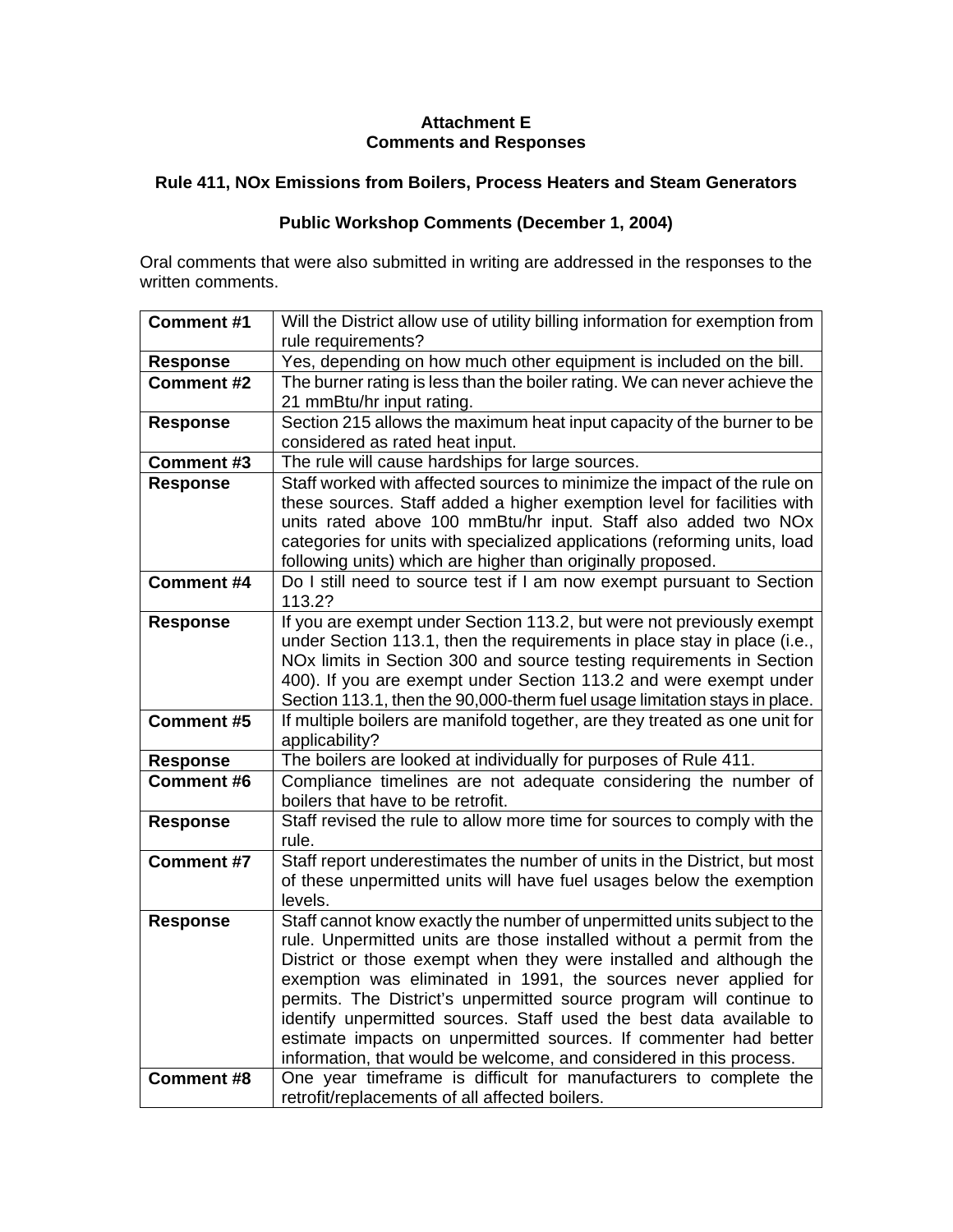| <b>Response</b>                | Staff is requesting information on time needed for sources to comply with                                                                   |
|--------------------------------|---------------------------------------------------------------------------------------------------------------------------------------------|
|                                | the new requirements. Staff subsequently revised the rule to allow more                                                                     |
|                                | time. See Section 407 in the rule.                                                                                                          |
| <b>Comment #9</b>              | Can equipment certification issued by the South Coast AQMD for small                                                                        |
|                                | boilers be used for compliance determination?                                                                                               |
| <b>Response</b>                | No. The rule does not provide for this option. Staff does not propose to                                                                    |
|                                | include equipment certification as an option in the rule since equipment                                                                    |
|                                | is only certified for a specific installation and each installation is different.                                                           |
|                                | If the same equipment is installed differently than it was certified under,                                                                 |
|                                | then this may not guarantee that the emissions from the equipment will<br>be the same. At least one source commented at the public workshop |
|                                | that they prefer that the District require source tests to demonstrate that                                                                 |
|                                | manufacturers' guarantees meet emission limits required by the rule.                                                                        |
|                                | Staff added an option for sources with small units to verify NOx                                                                            |
|                                | emissions by using a portable analyzer in order to reduce the costs to                                                                      |
|                                | these sources (See response to The Avogadro Group Comment #1).                                                                              |
|                                | The results of the portable analyzer will be used as creditable evidence                                                                    |
|                                | for demonstrating compliance with the standards in Sections 301                                                                             |
|                                | through 304.                                                                                                                                |
| Comment #10                    | How will the low usage exemption process be handled?                                                                                        |
| <b>Response</b>                | Sources will be required to apply for a permit modification for each unit                                                                   |
|                                | that qualifies for low fuel usage. The District will modify the Permits to                                                                  |
|                                | Operate to add a fuel usage limit, tune up requirements, and equipment                                                                      |
|                                | requirement (i.e., fuel meter or hour meter).                                                                                               |
| <b>Comment #11</b>             | What are the changes or impacts on boiler efficiencies after retrofits?                                                                     |
|                                |                                                                                                                                             |
| <b>Response</b>                | Boiler manufacturers have told Staff that there will not be any significant                                                                 |
|                                | impact on boiler efficiency as a result of retrofitting the boilers.                                                                        |
| Comment #12                    | It is not fair to require boilers that are operating properly to be replaced.                                                               |
|                                | What if the retrofit does not work?<br>The District needs the NOx emission reductions from boilers so that the                              |
| <b>Response</b>                | District can move toward achieving attainment of the ozone air quality                                                                      |
|                                | standard. The boiler retrofit is generally guaranteed by the boiler                                                                         |
|                                | manufacturer to meet rule limits. Boiler manufacturers have told staff                                                                      |
|                                | that the proposed low NOx limits for boilers at or above 5 mmBtu/hr input                                                                   |
|                                | are achievable and have been implemented in SJVUAPCD. Low NOx                                                                               |
|                                | technology for small boilers (1- <5 mmBtu/hr input) is readily available                                                                    |
|                                | and the 30 ppm NOx emission level has already been required for new                                                                         |
|                                | and existing units in the South Coast and Ventura County districts and                                                                      |
|                                | for new units in the Santa Barbara district                                                                                                 |
| <b>Comment #13</b>             | Is the replacement of units exempt from NSR?                                                                                                |
| <b>Response</b>                | Functionally identical equipment is exempt from having to provide<br>offsets.                                                               |
| Comment #14                    | Is retrofit from manufacturer standpoint for atmospheric boilers most cost                                                                  |
|                                | effective or replacement? We urge the District to reconsider                                                                                |
|                                | precertification (1-2 mmBtu/hr input) by South Coast AQMD in lieu of                                                                        |
|                                | paying \$2,000 for source testing cost.                                                                                                     |
| <b>Response</b><br>Comment #15 | See response to comment #9 above.<br>Business needs more time to evaluate compliance timelines for our                                      |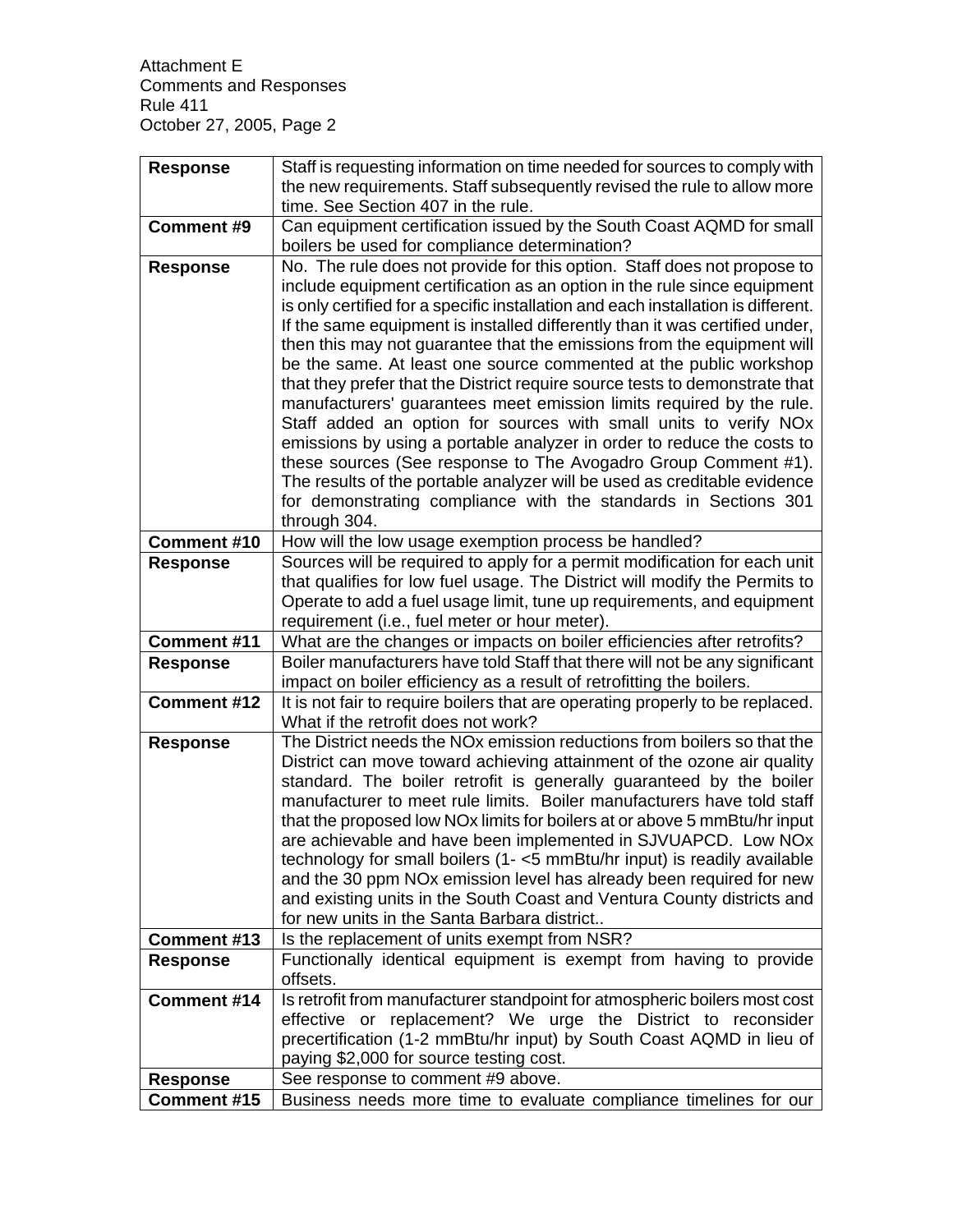|                    | landfill gases.                                                          |
|--------------------|--------------------------------------------------------------------------|
| <b>Response</b>    | Staff revised the rule to allow additional time for compliance with the  |
|                    | proposed requirements. The rule requirements will not be effective until |
|                    | 2 years after the adoption of the rule amendments and longer for         |
|                    | sources with multiple units.                                             |
| <b>Comment #16</b> | Larger boilers tolerate higher costs?                                    |
| <b>Response</b>    | Yes, because larger boilers produce greater emissions, and controlling   |
|                    | them generates more NOx reductions. The cost to control larger boilers   |
|                    | is higher but so is the emission benefit.                                |
| <b>Comment #17</b> | What is the survey response rate for this rule?                          |
| <b>Response</b>    | The response rate was around 90% for permitted sources and about         |
|                    | 25% for unpermitted sources. The purpose of survey was to define range   |
|                    | of costs and not the cost for each unit. The survey achieved this goal.  |
| Comment #18        | Need tune up report every year for small units.                          |
| <b>Response</b>    | Yes.                                                                     |

# **Aerojet Fine Chemicals Comments (December 21, 2004)**

| <b>Comment #1</b> | AFC requests that the effective date for compliance with the rule to be                                                                                                                                                                                                                                                                                                                                                                                                                                                                                                                                                                                                                                                   |
|-------------------|---------------------------------------------------------------------------------------------------------------------------------------------------------------------------------------------------------------------------------------------------------------------------------------------------------------------------------------------------------------------------------------------------------------------------------------------------------------------------------------------------------------------------------------------------------------------------------------------------------------------------------------------------------------------------------------------------------------------------|
|                   | extended to 24 months after the date of adoption of the rule or a schedule                                                                                                                                                                                                                                                                                                                                                                                                                                                                                                                                                                                                                                                |
|                   | dependent on the number of affected units.                                                                                                                                                                                                                                                                                                                                                                                                                                                                                                                                                                                                                                                                                |
| <b>Response</b>   | Staff revised the rule by extending the effective date to two years after the                                                                                                                                                                                                                                                                                                                                                                                                                                                                                                                                                                                                                                             |
|                   | date of adoption of the rule and also for a longer timeframe for facilities                                                                                                                                                                                                                                                                                                                                                                                                                                                                                                                                                                                                                                               |
|                   | with multiple units.                                                                                                                                                                                                                                                                                                                                                                                                                                                                                                                                                                                                                                                                                                      |
| <b>Comment #2</b> | The cost for retrofitting 45 boilers will be approximately 3 million dollars.                                                                                                                                                                                                                                                                                                                                                                                                                                                                                                                                                                                                                                             |
|                   | The cost for retrofitting 9 of their affected boilers will be in the range of                                                                                                                                                                                                                                                                                                                                                                                                                                                                                                                                                                                                                                             |
|                   | \$500,000 or \$150 per pound of NOx which is extremely higher than the                                                                                                                                                                                                                                                                                                                                                                                                                                                                                                                                                                                                                                                    |
|                   | cost effectiveness in the staff report. Some of these boilers may qualify                                                                                                                                                                                                                                                                                                                                                                                                                                                                                                                                                                                                                                                 |
|                   | for low fuel exemption, but individual data and time is needed to make                                                                                                                                                                                                                                                                                                                                                                                                                                                                                                                                                                                                                                                    |
|                   | that determination.                                                                                                                                                                                                                                                                                                                                                                                                                                                                                                                                                                                                                                                                                                       |
| <b>Response</b>   | AFC estimates of the cost effectiveness is based on the total cost for 9<br>boilers and the total fuel usage for all boilers since all of the 9 boilers are<br>connected to a common fuel meter. Staff estimates that the total cost for<br>AFC will be much lower based on cost information provided by boiler<br>manufacturers. Staff contacted Aerojet by phone and requested actual<br>cost data from AFC a few months prior to the public workshop, but no<br>cost data was provided. AFC has not submitted actual cost data to<br>support their cost estimates.<br>As for the low fuel exemption, the rule will provide two years for affected<br>business to make a determination whether to take a low fuel usage |
| Comment #3        | exemption or comply with the proposed NOx limits.<br>Staff report did not analyze annual costs of maintenance for the boilers.                                                                                                                                                                                                                                                                                                                                                                                                                                                                                                                                                                                            |
|                   | According to boiler manufacturers there are no increases in maintenance                                                                                                                                                                                                                                                                                                                                                                                                                                                                                                                                                                                                                                                   |
| <b>Response</b>   | costs for the burner.                                                                                                                                                                                                                                                                                                                                                                                                                                                                                                                                                                                                                                                                                                     |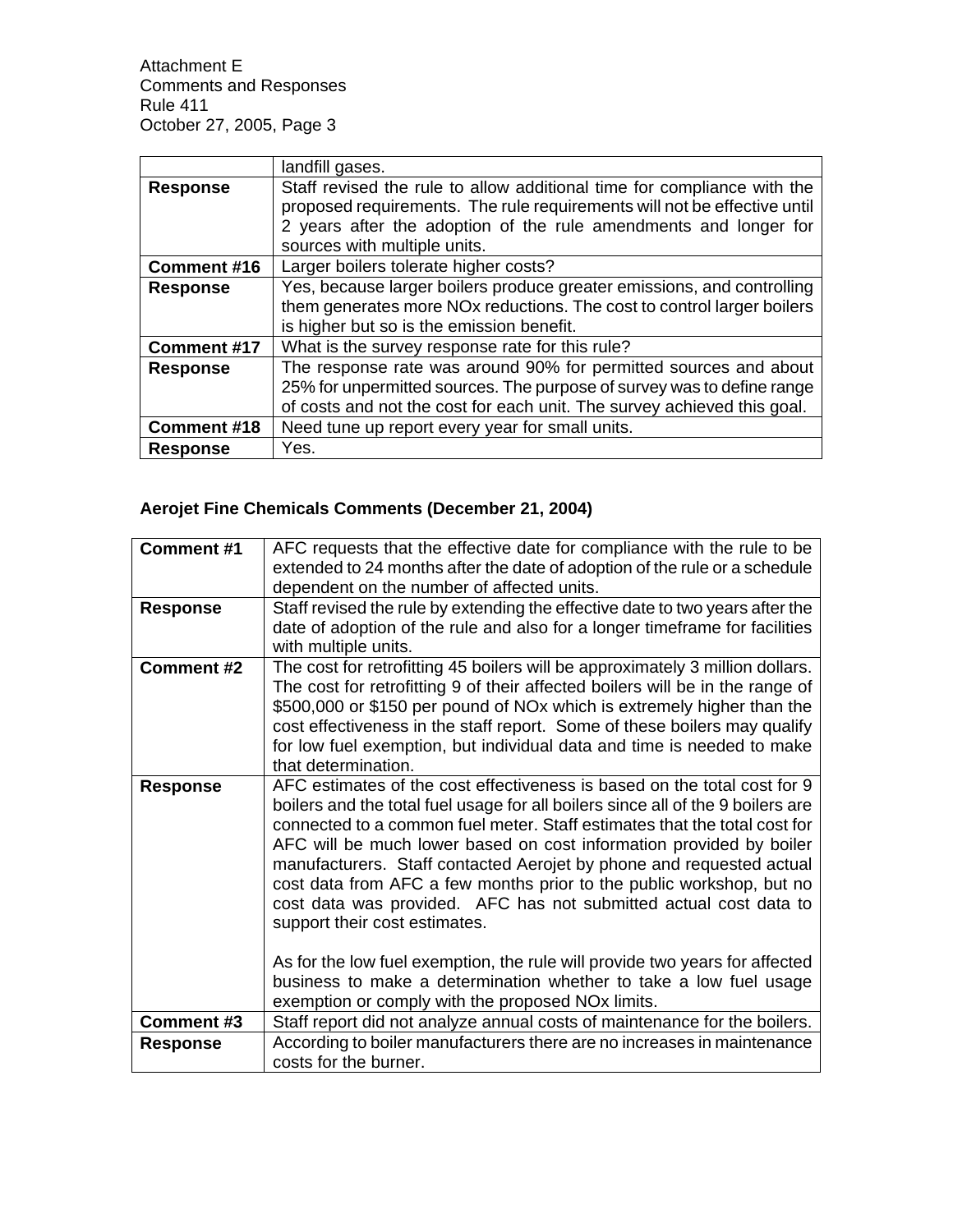# **Procter and Gamble (P&G) Comments (December 3, 2004)**

| <b>Comment #1</b> | Attachment D to the staff report for Rule 411 grossly underestimates the<br>equipment and installation cost of \$117,000 (interpolated) for a 32<br>mmBtu/hr heater. In anticipation of the new Rule, we just completed a<br>retrofit of our 32-mmBtu/hr Dowtherm heater with a burner capable of less<br>than 9 ppm of NOx with flue gas recirculation for a cost of \$380,000, or<br>three times that cited. Furthermore, source tests for this unit run about<br>\$2,000 per year. These figures will significantly affect staff's cost<br>effectiveness calculations related to Rule 411.                                                                       |
|-------------------|---------------------------------------------------------------------------------------------------------------------------------------------------------------------------------------------------------------------------------------------------------------------------------------------------------------------------------------------------------------------------------------------------------------------------------------------------------------------------------------------------------------------------------------------------------------------------------------------------------------------------------------------------------------------|
| <b>Response</b>   | Staff cost effectiveness information was based on cost information<br>provided by boiler manufacturers since actual cost data from affected<br>sources was not available. Staff received actual cost data from affected<br>businesses after the December 1, 2004 public workshop which is higher<br>that the cost data provided by the boiler manufacturer and updated the<br>staff report to reflect the new cost data. Staff understands that some<br>installations may require additional modifications to the site such as an<br>upgrade to the electrical system components which can increase the cost<br>significantly as in the case of Procter and Gamble. |

# **Campbell Soup Company Comments (November 22, 2004)**

| Comment#1         | Update staff report to have two charts; the first with those agencies<br>regulating small units and the second with the single agency imposing a 9-<br>ppm NO <sub>x</sub> emission level on existing sources. Listing all five agencies<br>imposing 9-ppm NO <sub>x</sub> emission levels misrepresents the current state of<br>affairs within the California Air Districts.                                                                                                                                                                                                                                   |
|-------------------|-----------------------------------------------------------------------------------------------------------------------------------------------------------------------------------------------------------------------------------------------------------------------------------------------------------------------------------------------------------------------------------------------------------------------------------------------------------------------------------------------------------------------------------------------------------------------------------------------------------------|
| <b>Response</b>   | Staff revised the staff report to clarify the status of NO <sub>x</sub> regulations for<br>boilers at other districts.                                                                                                                                                                                                                                                                                                                                                                                                                                                                                          |
| <b>Comment #2</b> | The Air District did not explore and discuss the reasoning to impose the<br>proposed amendments in 2005, while the Federal Mandate referenced on<br>page 3 of the Staff Report noted the need to meet the 8-hour Ozone<br>standard by 2013. CSSC contends that there is sufficient time to witness<br>and allow industry and SMAQMD to learn from the implementation of such<br>a restriction by others in other air districts, so that costly pitfalls may be<br>avoided and a sound approach to amendment implementation may be<br>taken.                                                                     |
| <b>Response</b>   | The reason for proposing these regulations is discussed in the<br>background section of the staff report. Implementing these regulations<br>sooner will help the District toward attaining air quality standards for ozone<br>and reduce particulate matter levels as expeditiously as practicable as<br>required by law. NOx regulations for small boilers have been required by<br>other districts for sometime. As for larger boilers, staff contacted boiler<br>manufactures to find out if there are any problems in implementing the 9<br>ppm NOx standard. It's Staff's understanding that there were no |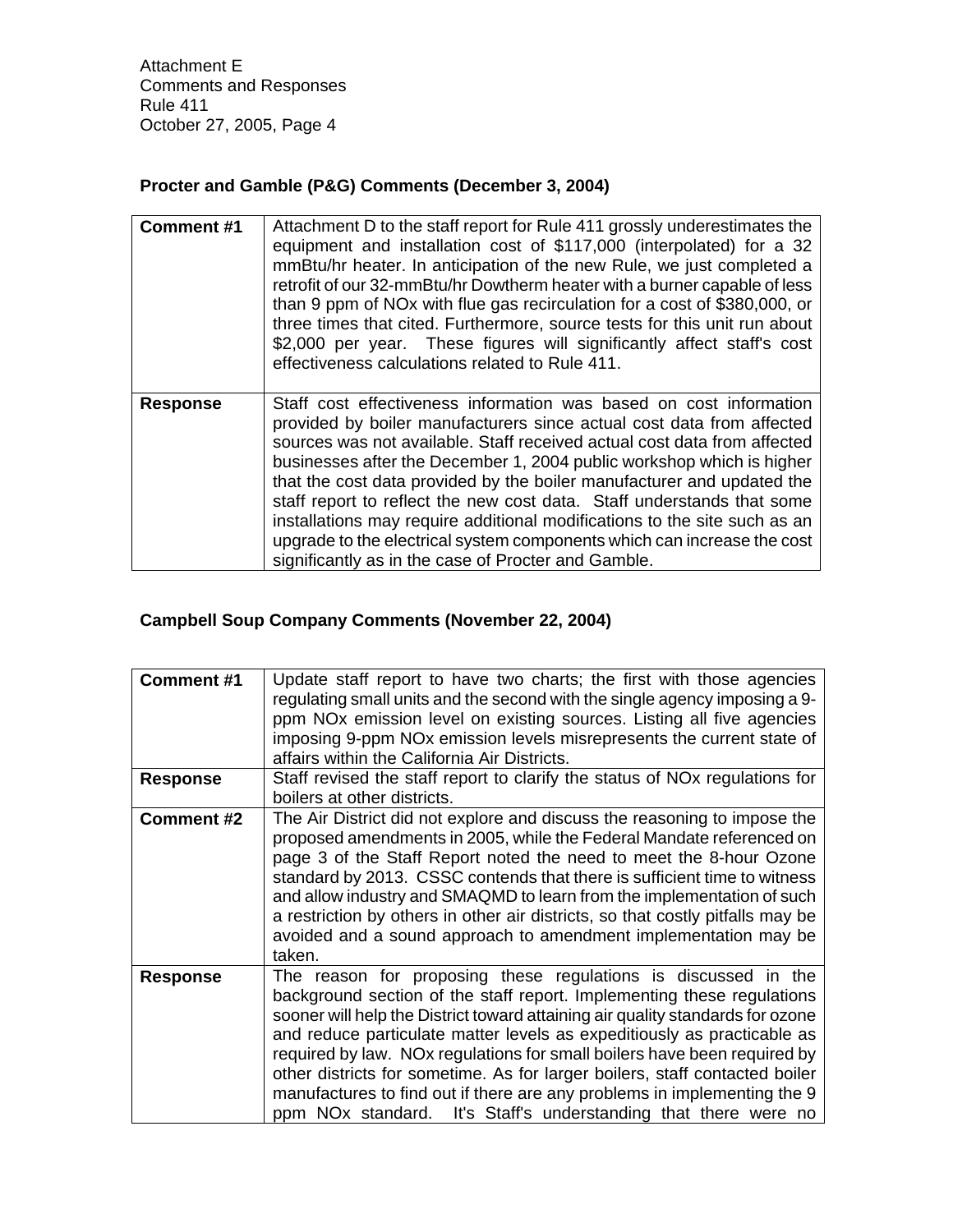|                   | significant problems in achieving these emission levels by the new boiler<br>NOx technologies. To ensure that there are no issues in meeting the NOx<br>limit for boilers specific applications such as load following or firing on<br>other gaseous fuels such as landfill gas, Staff added less stringent 15 ppm<br>NO <sub>x</sub> limits to accommodate these concerns.<br>Staff also contacted<br>SJVUPACD staff and were told that they are unaware of any sources not<br>being able to meet the 9 ppm NOx limit.                                                                                                                                                                                                                                                                                                                                                                                               |
|-------------------|-----------------------------------------------------------------------------------------------------------------------------------------------------------------------------------------------------------------------------------------------------------------------------------------------------------------------------------------------------------------------------------------------------------------------------------------------------------------------------------------------------------------------------------------------------------------------------------------------------------------------------------------------------------------------------------------------------------------------------------------------------------------------------------------------------------------------------------------------------------------------------------------------------------------------|
| <b>Comment #3</b> | Staff notes that District met the evaluation of "All Feasible Measures" on<br>page 4. CSSC believes that since Staff did not evaluate separately the<br>impacts of regulating small NOx sources and imposing a 9-ppm NOx limit,<br>all feasible measures were not evaluated.                                                                                                                                                                                                                                                                                                                                                                                                                                                                                                                                                                                                                                          |
| <b>Response</b>   | Staff evaluated the impacts on small NOx sources such as sources with<br>one or two small boilers. Most of the small NOx sources will be exempt<br>from the proposed requirements based on their annual fuel usages. Staff<br>understands that there may be a few boilers that will be at the high end of<br>the range of costs. These sources can choose a less costly alternative by<br>applying for alternative compliance option available under Rule 107,<br>Alternative Compliance. Sources can purchase emission reduction credits<br>from the District's Community Bank for a fee which may be less than the<br>cost of retrofitting the boiler. The emission reduction credits are available<br>on a first come first served basis and are only available as long as there<br>are credits in the bank for lease.                                                                                             |
| <b>Comment #4</b> | The staff report did not address the impact of imposing the new standards<br>on new sources and modified sources requiring a new permit.                                                                                                                                                                                                                                                                                                                                                                                                                                                                                                                                                                                                                                                                                                                                                                              |
| <b>Response</b>   | Impacts on new sources and modified sources were analyzed by Staff.<br>The analyses were based on the incremental cost between purchasing a<br>compliant boiler vs. a non-compliant boiler. The incremental cost analysis<br>showed that it is cost effective to install a new low NO <sub>x</sub> boiler.                                                                                                                                                                                                                                                                                                                                                                                                                                                                                                                                                                                                            |
| <b>Comment #5</b> | There are several flaws in the staff report's evaluation of the economic<br>impacts with respect to "Best Available Retrofit Requirement." Specifically,<br>CSSC takes exception to the assumption noted on page 15, regarding<br>boilers with a "cost effectiveness above \$16/lb. Staff expects these<br>sources to take an annual fuel usage limit". CSSC boilers are potentially<br>such a source and cannot accept such a usage limit. CSSC believes that<br>the District should contact the small population of sources in this category<br>to correctly evaluate the economic impact of these regulations.                                                                                                                                                                                                                                                                                                     |
| <b>Response</b>   | Staff analyses were based on historic low fuel usages by some sources.<br>These sources may be able to take a low fuel usage exemption limit since<br>their fuel usages have been consistently low. Staff also contacted these<br>sources to see if they are able to take a low fuel usage limit. Some of the<br>sources contacted are planning to retrofit their equipment. Others may<br>retrofit some of their units and take low fuel usage exemption limits or<br>utilize alternative compliance option on the remaining units.<br>Staff understands that there are a few sources such as CSSC with<br>historical low fuel usages. CSSC has large boilers, but historically these<br>boilers were operated a few days per year. Their boilers may qualify for<br>the low fuel usage exemption and not be subject to the rule. CSSC does<br>not wish to take a low fuel usage exemption because of uncertainty of |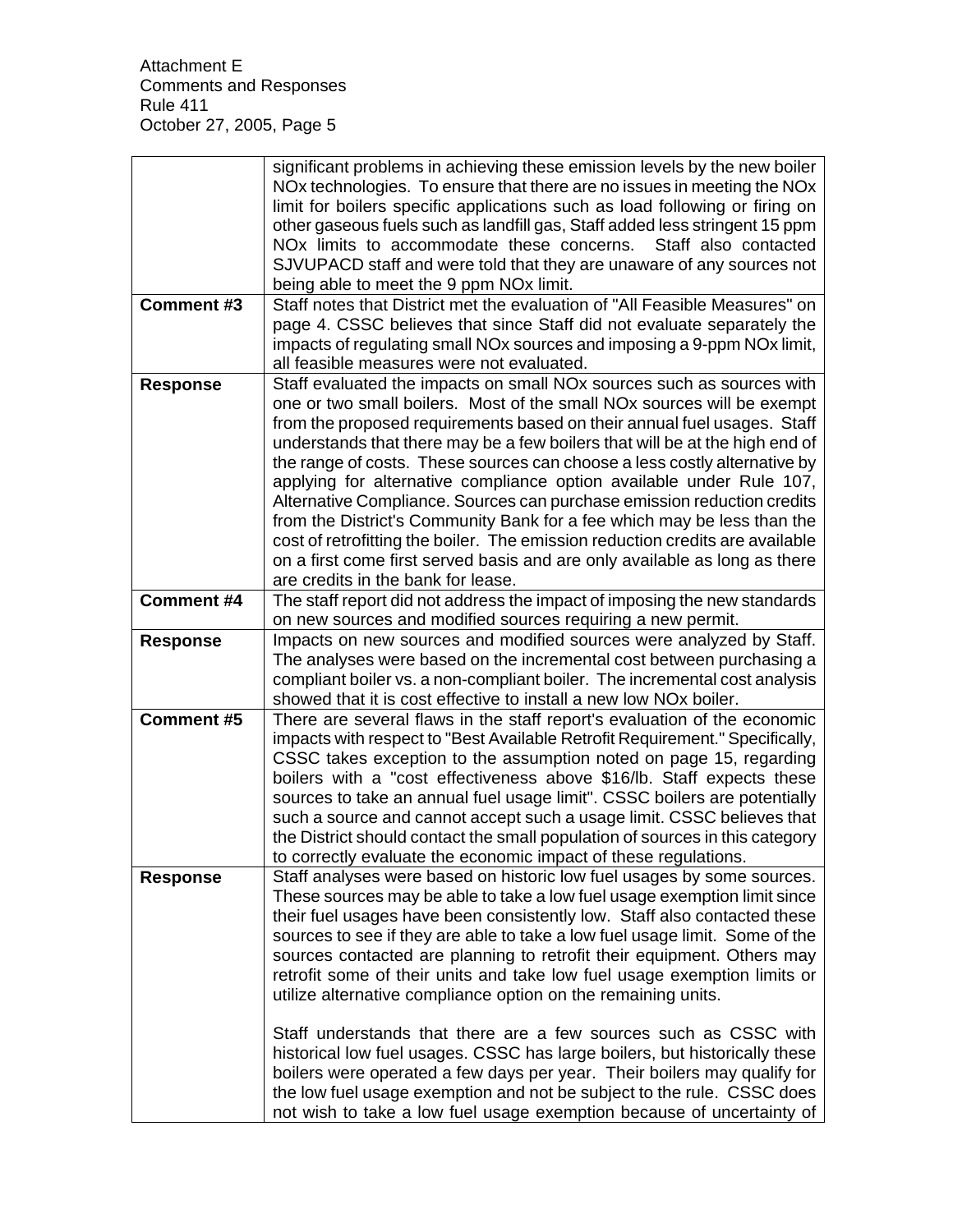|                   | their steam supply source. Staff evaluated the cost impact on these large<br>boilers based on the low historical fuel usage and based on the potential<br>use of these boilers if steam supply is interrupted. Staff used the cost<br>information provided by CSSC after the public workshop. This cost data<br>was incorporated in the staff report. Also see response to comment #3<br>above.                                                                                                                                                                                                                                                                                                                                                                                                                                                                                                                                                        |
|-------------------|--------------------------------------------------------------------------------------------------------------------------------------------------------------------------------------------------------------------------------------------------------------------------------------------------------------------------------------------------------------------------------------------------------------------------------------------------------------------------------------------------------------------------------------------------------------------------------------------------------------------------------------------------------------------------------------------------------------------------------------------------------------------------------------------------------------------------------------------------------------------------------------------------------------------------------------------------------|
|                   | Staff has also expanded the exemption level to 300,000 therms per year<br>for units rated at 100 mmBtu/hr and above. This will allow more of the<br>CSSC units to qualify for the low fuel usage exemption.                                                                                                                                                                                                                                                                                                                                                                                                                                                                                                                                                                                                                                                                                                                                            |
| <b>Comment #6</b> | The annualized costs of imposing the amendment did not include the<br>additional operation and maintenance labor and fuel costs necessary to<br>operate the 9 ppm NOx boilers. Additionally, the overall rule cost<br>effectiveness is misleading. The increase in operating and fuel cost must<br>be properly addressed so that, at the very least, representative<br>estimations may be obtained to take the place of assumption in the cost<br>effectiveness calculations. In addition, the amendments to the rule's<br>economic impact must be evaluated by class or category to highlight the<br>hardship being imposed on the largest sources.                                                                                                                                                                                                                                                                                                   |
| <b>Response</b>   | New low NO <sub>x</sub> boilers are more efficient and do not have increased<br>maintenance costs according to R.F. MacDonald, a boiler manufacturer<br>and installer. Additionally, most of the newer low NO <sub>x</sub> boilers are more<br>efficient than their predecessors, which translates to lower operating<br>costs. Staff did not include any additional costs such as increase in<br>operating and fuel costs in the analyses since these costs are assumed to<br>be negligible for most boilers. In the case of CSSC, where a larger fan is<br>needed, there will be an increase in operating cost for the boilers. Staff<br>requested at the public workshop that sources submit information on<br>increased operating costs, but CSSC did not submit to the District<br>information on the increase in these costs. Staff will include information in<br>the assessment if provided.                                                   |
| <b>Comment #7</b> | The socioeconomic impact did not address the potential loss of<br>employment and taxes that could result from the closure of businesses of<br>the new costs imposed by the rule. The district can request data from the<br>small-regulated community to clarify these costs.                                                                                                                                                                                                                                                                                                                                                                                                                                                                                                                                                                                                                                                                           |
| <b>Response</b>   | Staff did not anticipate any closures of businesses as a result of the<br>proposed rule amendments. This information was requested by Staff at<br>the public workshop, but affected businesses did not submit information to<br>the Staff indicating that they will have to lay off employees in order to<br>comply with the rule requirements. Socioeconomic impact analysis for<br>SJVUAPCD Rule 4306 rule amendments estimated a 0.3% to 1% job loss<br>in the food processing industry as a result of their boiler rule amendments.<br>One facility indicated to Staff that they may shutdown their plant if they<br>had to comply with the lower NO <sub>x</sub> limit because it will be too costly to<br>retrofit the plant considering the age of the plant and the remaining life on<br>their contract. Staff made revisions to the rule to assist this business to<br>comply with the rule without significantly impacting their operations. |
| <b>Comment #8</b> | The analysis of the availability and cost-effectiveness of alternatives to<br>Rule 411 amendments did not address the various other sources of NOx                                                                                                                                                                                                                                                                                                                                                                                                                                                                                                                                                                                                                                                                                                                                                                                                     |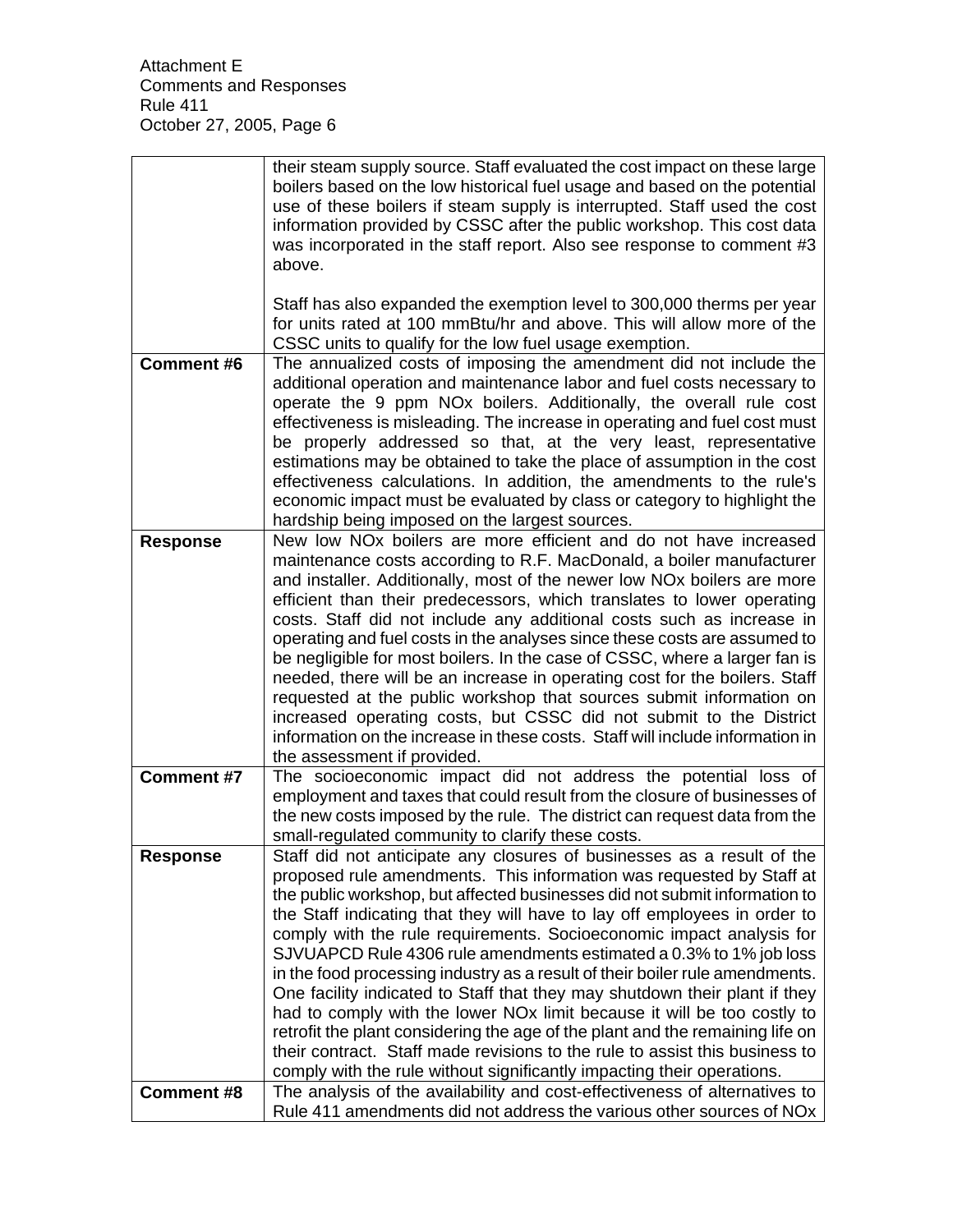|                 | within the air district and the feasibility and cost of reducing those other                                                                                                                                                                                                                                                                                                                                                                                                                                                                                                                                                                                                                                                                                                                                                                                                                                                           |
|-----------------|----------------------------------------------------------------------------------------------------------------------------------------------------------------------------------------------------------------------------------------------------------------------------------------------------------------------------------------------------------------------------------------------------------------------------------------------------------------------------------------------------------------------------------------------------------------------------------------------------------------------------------------------------------------------------------------------------------------------------------------------------------------------------------------------------------------------------------------------------------------------------------------------------------------------------------------|
|                 | sources.                                                                                                                                                                                                                                                                                                                                                                                                                                                                                                                                                                                                                                                                                                                                                                                                                                                                                                                               |
| <b>Response</b> | This section, as provided by Health and Safety Code Section 40728.5,<br>deals with the alternatives to adopting more stringent or less stringent<br>NO <sub>x</sub> regulations for boilers. However, Staff has identified other possible<br>sources of cost-effective NO <sub>x</sub> emission reductions, as shown in the<br>District's 2003 Triennial Report and SB 656 implementation analysis.<br>Because substantial NO <sub>x</sub> reductions are required to meet ozone and<br>particulate matter standards, all cost-effective measures will be<br>considered for adoption.                                                                                                                                                                                                                                                                                                                                                  |
| Comment #9      | The report notes that the staff has consulted with "boiler and burner<br>manufacturers" and concluded that the technology is feasible. A glaring<br>weakness in this analysis is the lack of input from the source categories<br>that are operating these devices. CSSC contends that the District, in its<br>due diligence, must contact those sites that have been recently permitted<br>and have had 9 ppm NOx limits imposed, via BACT review process.<br>CSSC is confident that a truthful and comprehensive review of these sites<br>will clearly show that, while feasible, the technology developed thus far is<br>nowhere near as reliable or conducive to normal boiler operation as the<br>technology which currently in use for achieving 30 ppm NO <sub>x</sub> emission<br>levels.                                                                                                                                       |
| <b>Response</b> | Staff contacted SJVUAPCD staff to see if the 9 ppm NOx limit is<br>achievable as BACT and if this limit has been implemented at SJVUAPCD<br>prior to rule implementation date. There are a few sources in SJVUAPCD<br>that were permitted at 9 ppm as BACT. There are also some sources that<br>have completed the boiler retrofits to comply with the new NO <sub>x</sub> limits prior<br>to the effective dates of these limits. A list of these sources was obtained<br>from SJVUAPCD. These sources are currently meeting the NO <sub>x</sub> limits<br>without any significant issues.                                                                                                                                                                                                                                                                                                                                            |
|                 | CSSC did not provide information supporting that the 9 ppm limit is not<br>reliable or conducive to normal boiler operation, nor did they provide<br>information from other businesses supporting this claim. Telephone<br>conversation with Charles Fischer of CSSC pointed out the 9 ppm NOx<br>limit is not achievable at low firing rates for load following boilers. CSSC<br>did not provide information supporting information showing that the new<br>technology unreliable or unachievable.<br>Staff contacted boiler<br>manufactures and were told that the 9 ppm limit is achievable at all firing<br>rates, but it is harder to achieve at all times for load following boilers which<br>have constant load fluctuations from low fire to high fire depending on<br>steam needs. To address this concern, staff added a 15 ppm NOx limit for<br>load following boilers with heat input capacity of 20 mmBtu/hr and greater. |
| Comment #10     | The single agency, SJVUAPCD that has imposed the 9-ppm regulation<br>recognized the severe limitations of the 9 ppm technology, still in its<br>infancy, and allowed load following boilers to be permitted at much more                                                                                                                                                                                                                                                                                                                                                                                                                                                                                                                                                                                                                                                                                                               |
|                 | reasonable 15 pm NOx limit. There is no such consideration present in the<br>proposed amendment to Rule 411.                                                                                                                                                                                                                                                                                                                                                                                                                                                                                                                                                                                                                                                                                                                                                                                                                           |
| <b>Response</b> | See response to comment #9.                                                                                                                                                                                                                                                                                                                                                                                                                                                                                                                                                                                                                                                                                                                                                                                                                                                                                                            |
| Comment #11     | CSSC would like the staff of the District to address the issues raised in                                                                                                                                                                                                                                                                                                                                                                                                                                                                                                                                                                                                                                                                                                                                                                                                                                                              |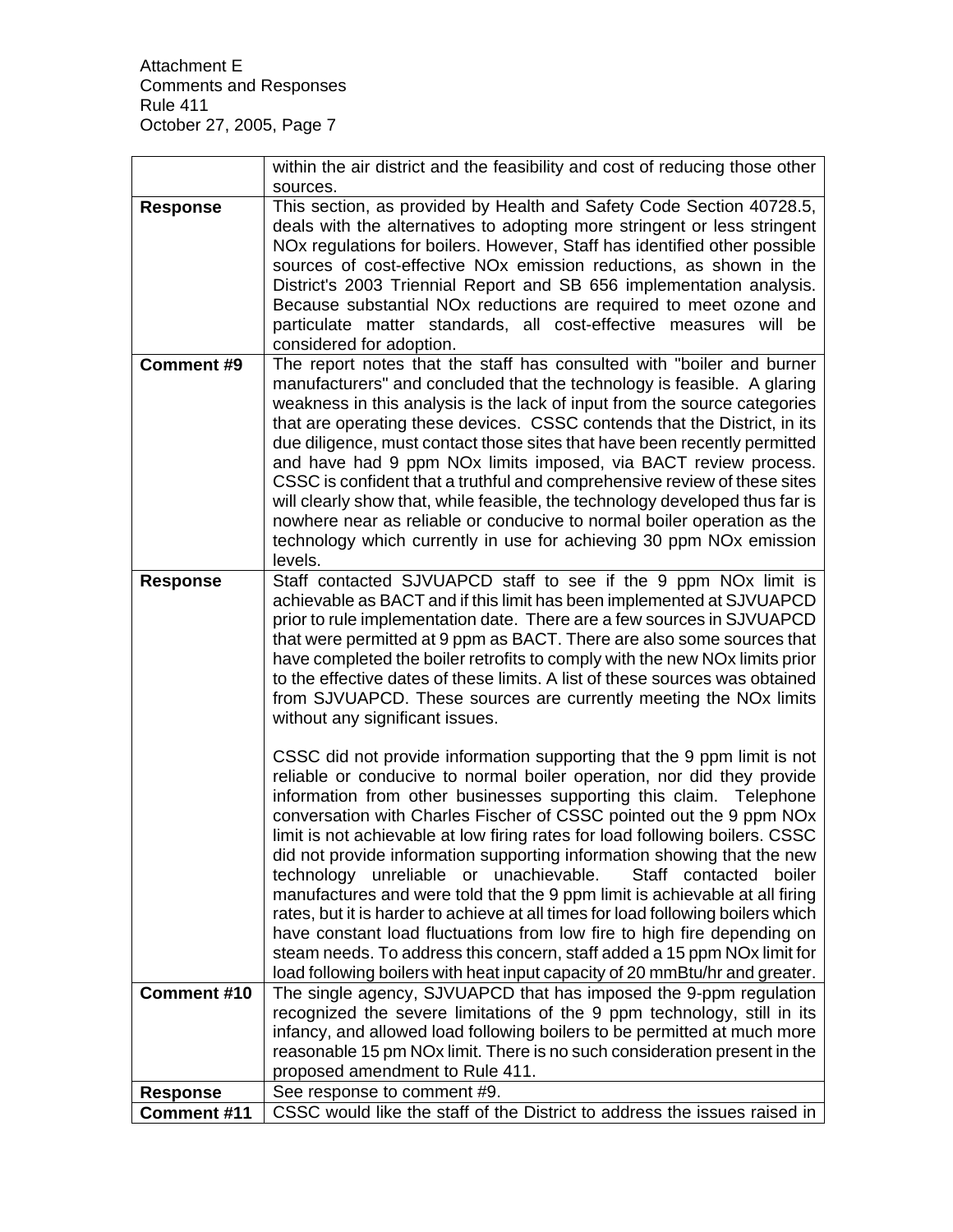|                 | regard to the staff report prior to finalizing the report and issuing the<br>proposed amendments for comments. CSSC would like to assist the<br>District in the organization of a workgroup of potentially affected sources,<br>provide the District with the proper data to complete a full evaluation of the<br>proposed amendments.                                              |
|-----------------|-------------------------------------------------------------------------------------------------------------------------------------------------------------------------------------------------------------------------------------------------------------------------------------------------------------------------------------------------------------------------------------|
| <b>Response</b> | Staff addresses all issues and comments raised by affected businesses<br>and the public. Staff worked with affected businesses in finalizing the rule<br>and the staff report. Staff also contacted affected businesses and offered<br>to meet with them individually or in a group setting. Staff met with<br>interested affected businesses prior to finalizing the staff report. |

# **Campbell Soup Company Comments (December 21, 2004)**

| <b>Comment #1</b> | Campbell Soup submitted cost data that lists the estimated costs for<br>retrofitting their affected boilers. CSSC indicated that they are not able to<br>utilize the low fuel exemption provided in the rule.                                                                                                                                                                                                                                                                                                                                                                                                                                                                                                                                                                                                                                                                     |
|-------------------|-----------------------------------------------------------------------------------------------------------------------------------------------------------------------------------------------------------------------------------------------------------------------------------------------------------------------------------------------------------------------------------------------------------------------------------------------------------------------------------------------------------------------------------------------------------------------------------------------------------------------------------------------------------------------------------------------------------------------------------------------------------------------------------------------------------------------------------------------------------------------------------|
| <b>Response</b>   | The cost submitted by CSSC is higher than provided by the boiler<br>manufacturer since an additional upgrade to the electrical system is<br>needed to handle the increase in fan size. CSSC can explore other<br>alternative to retrofitting the boiler such as SCR system which may be<br>more cost effective or the use of the alternative compliance option as<br>provided under Rule 107.                                                                                                                                                                                                                                                                                                                                                                                                                                                                                     |
|                   | Staff has also expanded the exemption level to 300,000 therms per year<br>for units rated at 100 mmBtu/hr and above. This will allow more of the<br>CSSC units to qualify for the low fuel usage exemption.                                                                                                                                                                                                                                                                                                                                                                                                                                                                                                                                                                                                                                                                       |
| <b>Comment #2</b> | CSSC would like to suggest that the District explore splitting the proposed<br>regulatory action into three phases, with implementation dates that follow<br>completion of District Staff evaluation of the efficacy of the preceding<br>phase. The first phase would be to expand the regulated sources to the<br>desired minimum mmbtu/hr level. The second regulatory phase would<br>lower the NO <sub>x</sub> emission level of all new sources and those sources that<br>trigger a major permit revision. Then the District could evaluate and<br>regulate the NOx emission level of existing sources. The approach noted<br>above would allow the district to evaluate the need and impact of each<br>phase independently. In addition, this approach would allow the<br>technology required to comply with the proposed regulation to develop<br>and become more reliable. |
| <b>Response</b>   | The first two phases are already required by Rules 201 (since 1991) and<br>Rule 202 (since 1996) respectively. The NOx for units rated at or above 5<br>mmBtu/hr input proposed in the rule are based on similar limits adopted<br>by SJVUAPCD. Staff therefore does not see a need to phase in the rule<br>requirements at this time. Staff, however, revised the rule to allow for a<br>longer compliance timeline than originally proposed in the rule.                                                                                                                                                                                                                                                                                                                                                                                                                        |
| <b>Comment #3</b> | CSSC suggests that the District modify the amendments to Rule 411, to<br>allow the use of the pilot flames of such burners, by themselves, at a NOx<br>level higher than 9 PPM. If such a modification is not acceptable, then                                                                                                                                                                                                                                                                                                                                                                                                                                                                                                                                                                                                                                                    |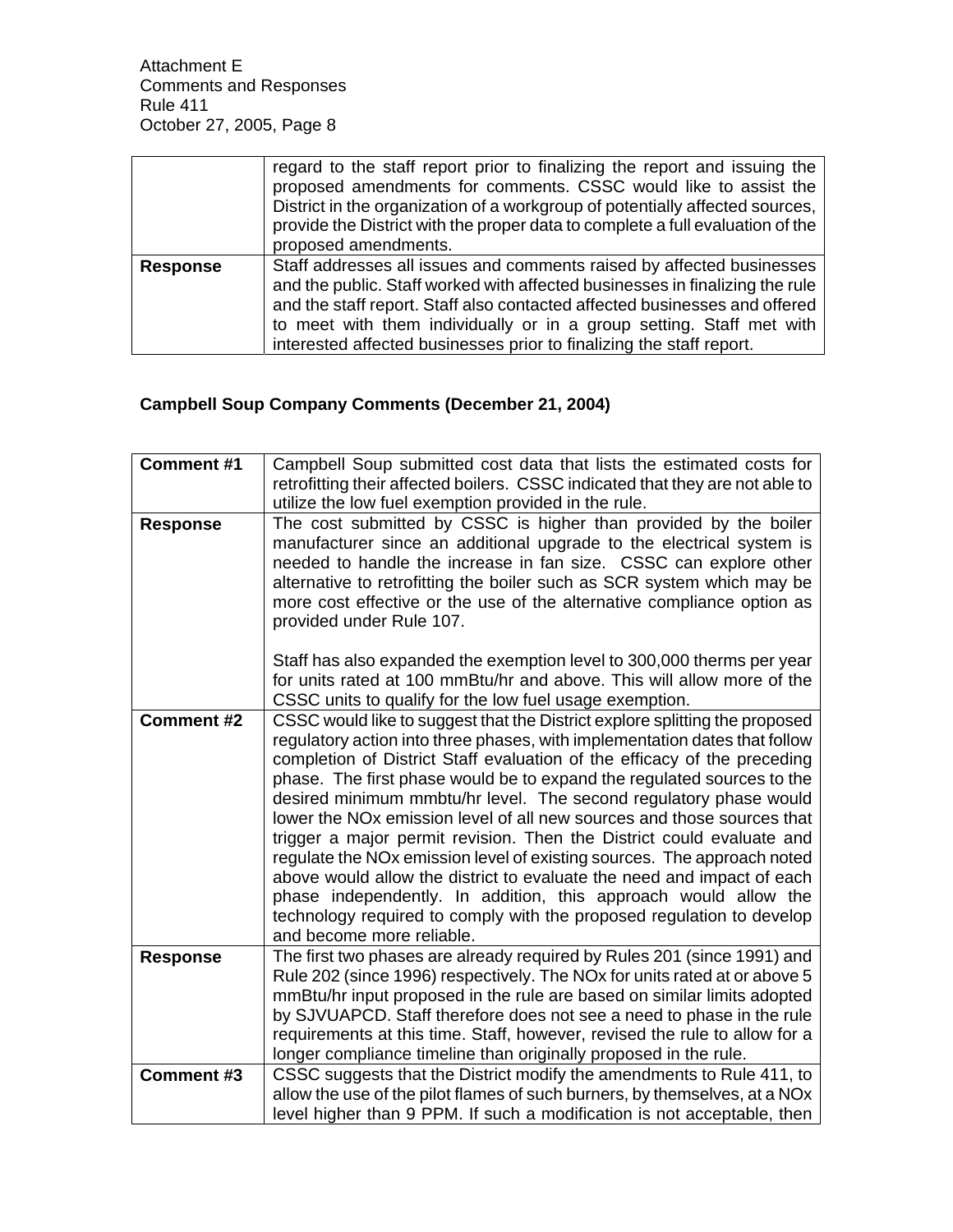|                 | CSSC will be forced to either; 1) de-rate a boiler, significantly limiting our<br>potential for future manufacturing expansion and economic growth in the<br>area or, 2) install at least one new 50-60 mmbtu Low NOx boiler to allow<br>us to sustain the low firing rate, without exceeding the 9 PPM NO <sub>x</sub> limit.<br>The smaller of the two burner sizes installed in our boilers is currently<br>rated at $\sim$ 100 mmbtu.                         |
|-----------------|-------------------------------------------------------------------------------------------------------------------------------------------------------------------------------------------------------------------------------------------------------------------------------------------------------------------------------------------------------------------------------------------------------------------------------------------------------------------|
| <b>Response</b> | "Pilot flames" are generally used to ignite main burners. Retrofit large low<br>NOx burners have a 6:1 turndown ratio, which means a 100 mmBtu/hr<br>boiler could fire as low as 16.7 mmBtu/hr while complying with the 15 ppm<br>NO <sub>x</sub> limit for load following units. However, CSSC has a need to fire at<br>even lower rates during periods of low steam demand, which could be<br>accomplished by the sustained firing of the standing pilot flame. |
|                 | Staff added an exemption to allow the sustained operation of standing<br>pilot flame burners used in load following units. To qualify for the<br>exemption, the standing pilot flame burner must be 5 mmBtu/hr or less<br>and emit no more than 30 ppm NOx. This limit is consistent with the NOx<br>limit for small boilers rated between 1 and 5 mmBtu/hr.                                                                                                      |

# **The Avogadro Group, LLC (December 3, 2004)**

| <b>Comment #1</b> | The District would benefit most from testing the boiler "as found"<br>operating conditions. Requiring testing the boiler at the maximum load the<br>boiler never operates at forces people to tune the boiler to minimize<br>emission at that load point, which many times leads the boiler to increase<br>emission concentrations where the boiler will operate the entire time<br>when it is not being tested. SJVUAPCD has source testing requirements<br>addressing boiler load variation.<br>SJVAPCD has guidelines for portable analyzers. The debate on source                                                                                                                                         |
|-------------------|---------------------------------------------------------------------------------------------------------------------------------------------------------------------------------------------------------------------------------------------------------------------------------------------------------------------------------------------------------------------------------------------------------------------------------------------------------------------------------------------------------------------------------------------------------------------------------------------------------------------------------------------------------------------------------------------------------------|
|                   | testing verses pre-certification for the 1-2 mmBtu/hr units may be<br>addressed by requiring folks to show the emission concentrations after<br>installation with a "certified" portable analyzer that has been calibrated<br>with EPA protocol gases. This would eliminate the larger cost of a<br>compliance source test but still provide the Air District with some<br>confidence that the units are in compliance without worrying about the<br>validity of "pre-certified" equipment. A boiler that passes in the factory by<br>no means is guaranteed to pass once it is installed. Proper installation is<br>absolutely critical for proper emissions, and that can only be verified in<br>the field. |
| <b>Response</b>   | Source testing will be addressed in the implementation of the rule rather<br>than in the rule language. Historically, source testing has been required<br>to be performed based on the normal operating load or the anticipated<br>load of the unit and not the maximum rated capacity of the unit.<br>SJVUAPCD allows the use of portable analyzers as an alternative<br>compliance method to CEM systems for units at or above 5 mmBtu/hr                                                                                                                                                                                                                                                                   |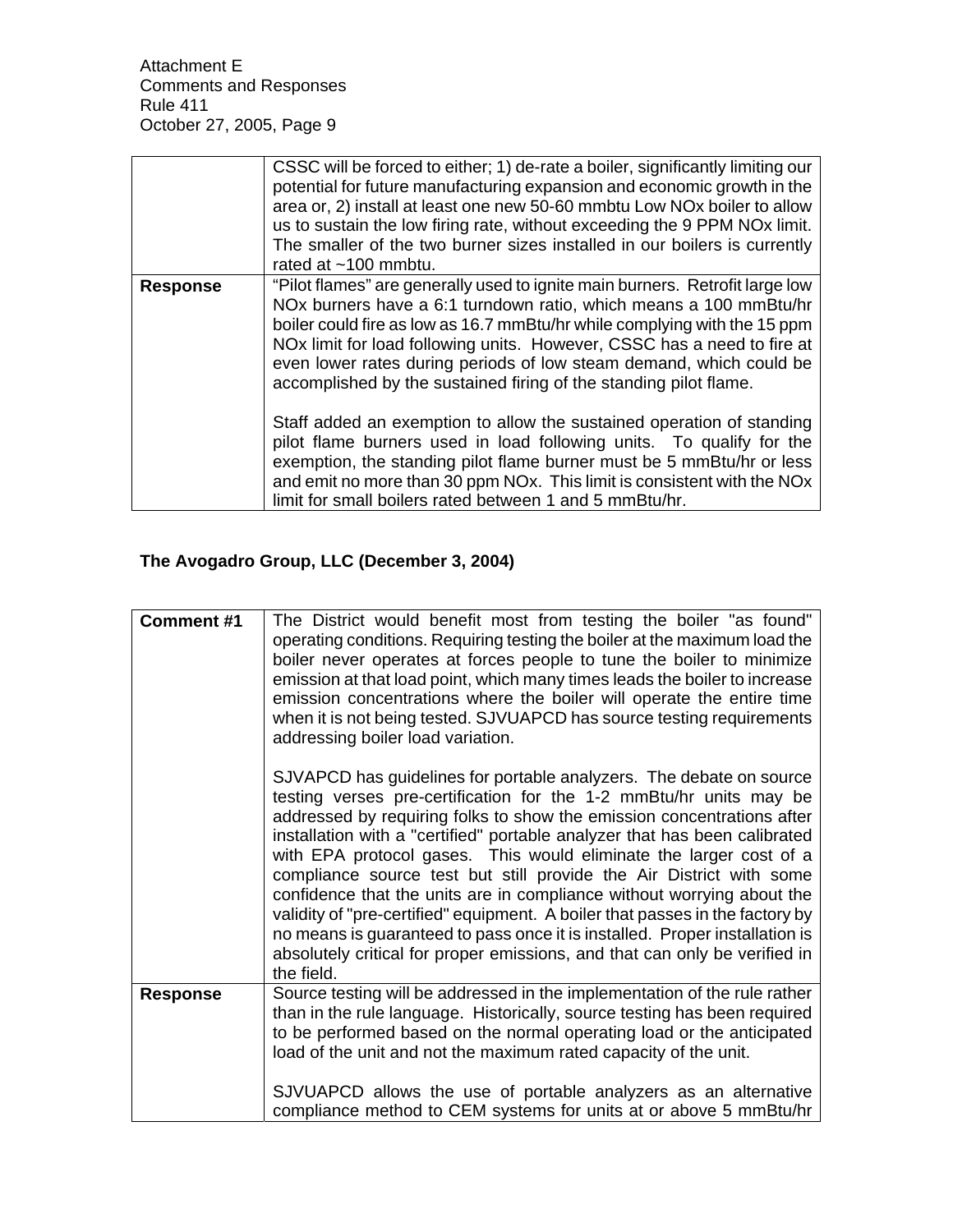|                 | input, but not in lieu of source testing. To minimize the cost impacts to<br>sources with small boilers rated below 5 mmBtu/hr input, Staff added a<br>provision which allows sources to use a portable analyzer to check for the<br>NO <sub>x</sub> emission level as an alternative to source testing. If NO <sub>x</sub> readings<br>using a portable analyzer show that the NOx emissions are above the<br>limit allowed by Rule 411, then the source will be required to perform a<br>source test to verify compliance. Additionally, the results of the portable<br>analyzer will be used as creditable evidence for demonstrating<br>compliance with the standards in Sections 301 through 304. |
|-----------------|--------------------------------------------------------------------------------------------------------------------------------------------------------------------------------------------------------------------------------------------------------------------------------------------------------------------------------------------------------------------------------------------------------------------------------------------------------------------------------------------------------------------------------------------------------------------------------------------------------------------------------------------------------------------------------------------------------|
| Comment #2      | The District may want to consider the use of a portable analyzer to verify<br>the emission concentrations after installation with a "certified" portable<br>analyzer that has been calibrated with EPA protocol gases. This would<br>eliminate the larger cost of a compliance source test but still provide the<br>District with some confidence the units are in compliance without worrying<br>about the validity of "pre-certified" equipment.                                                                                                                                                                                                                                                     |
| <b>Response</b> | Staff believes that using portable analyzers is a good method for checking<br>the boiler to ensure that it continues to operate within the permitted<br>parameters. Staff revised the rule to allow the use of a portable analyzer<br>for small boilers. However, source test is required to verify initial<br>compliance and compliance thereafter for boilers rated at or above 5<br>mmBtu/hr input as has been required in the previously adopted rule. See<br>response to comment #1 above and public workshop Comment #9 above.                                                                                                                                                                   |

# **Blue Diamond Growers (January 11, 2005)**

| <b>Comment #1</b> | Landfill Gas: The most significant omission in the rule is the lack of                     |
|-------------------|--------------------------------------------------------------------------------------------|
|                   | provisions regarding boilers firing landfill gas. Based on our conversation                |
|                   | with various burner vendors (Coen, R.F. MacDonald, and NATCOM), it                         |
|                   | has not been demonstrated that burners firing landfill gas can achieve 9                   |
|                   |                                                                                            |
|                   | ppm NOx at 3% oxygen. Blue Diamond currently burns landfill gas in its                     |
|                   | Cleaver Brooks boiler, and would like the flexibility to burn this gas in its              |
|                   | Nebraska boiler. If Blue Diamond does not burn this landfill gas as fuel for               |
|                   | its boilers, the gas will be vented to flares at the landfill site resulting in            |
|                   |                                                                                            |
|                   | higher NO <sub>x</sub> emissions, and Blue Diamond will have to combust natural            |
|                   | gas in place of the landfill gas, resulting in more than double the current                |
|                   | NO <sub>x</sub> emissions. Therefore, there is a significant environmental benefit to      |
|                   | burning landfill gas in the Blue Diamond boilers.                                          |
|                   |                                                                                            |
|                   |                                                                                            |
|                   | We recommend that the rule be revised to include provisions for testing of                 |
|                   | landfill gas burners to determine if 9 ppm is feasible, or, alternatively,                 |
|                   | setting the landfill gas NOx limit based on demonstrated emission levels                   |
|                   | (approximately 15 ppm at 3% oxygen, according to vendors).                                 |
| <b>Response</b>   | Staff revised the rule to allow for a higher NO <sub>x</sub> limit when firing on landfill |
|                   | gas. Boiler manufacturers have indicated to staff that they are not willing                |
|                   |                                                                                            |
|                   | to guarantee a 9 ppm NO <sub>x</sub> limit when firing on landfill gas since fuel          |
|                   | quality changes constantly.                                                                |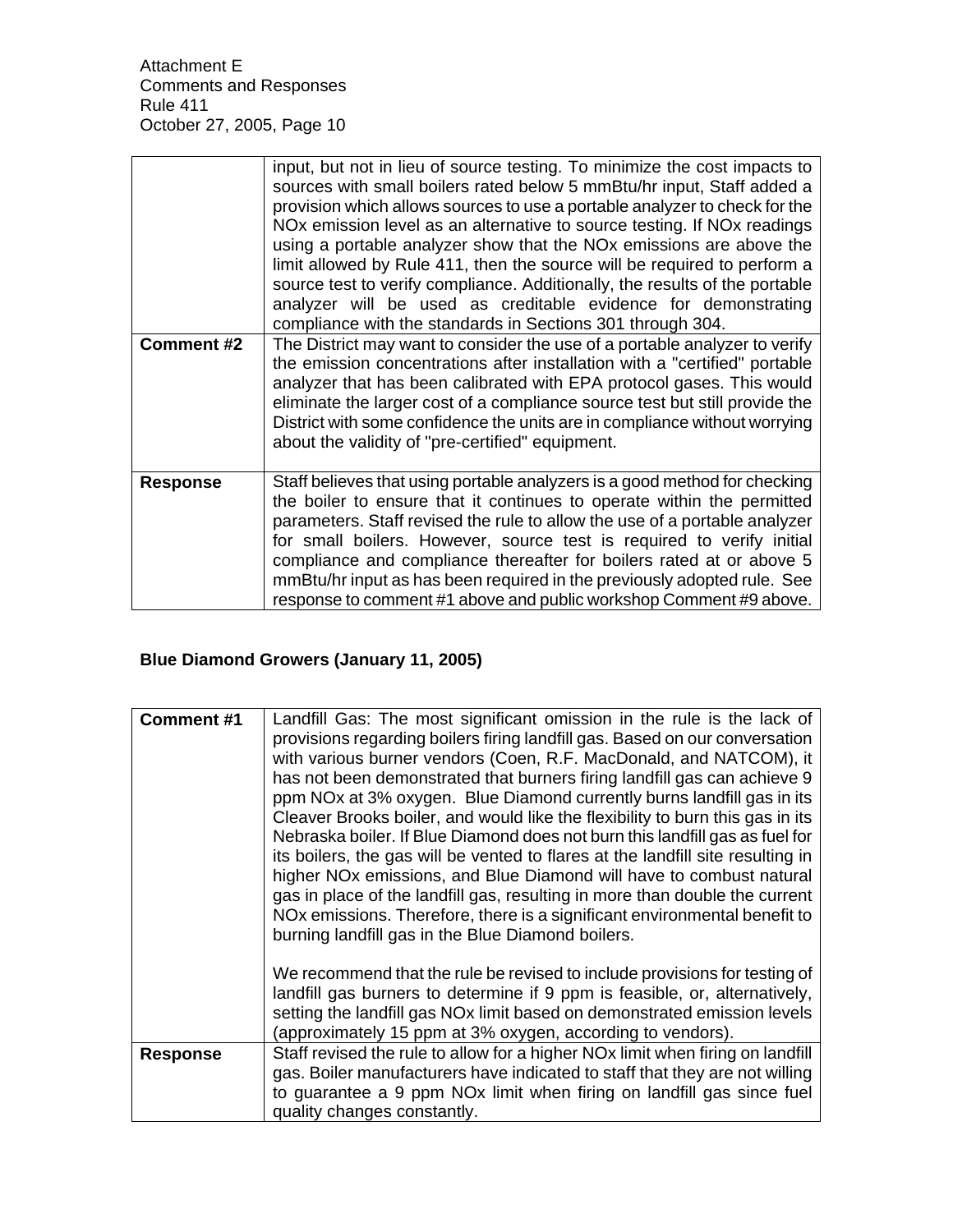| Comment #2        | The District should include a provision for phase-in of compliance for<br>facilities with multiple emission units, similar to the revisions to Rule 4036<br>in the San Joaquin Valley APCD. It will be extremely difficult to retrofit<br>multiple boilers within 12 months of rule adoption, especially when these<br>boilers cannot be off simultaneously without presenting serious process<br>disruptions.                                                                                                                                                                                                                                                                                                                                                                                                                                                                |
|-------------------|-------------------------------------------------------------------------------------------------------------------------------------------------------------------------------------------------------------------------------------------------------------------------------------------------------------------------------------------------------------------------------------------------------------------------------------------------------------------------------------------------------------------------------------------------------------------------------------------------------------------------------------------------------------------------------------------------------------------------------------------------------------------------------------------------------------------------------------------------------------------------------|
| <b>Response</b>   | Staff revised the rule allow for phase-in of compliance for facilities with<br>multiple emission units.                                                                                                                                                                                                                                                                                                                                                                                                                                                                                                                                                                                                                                                                                                                                                                       |
| <b>Comment #3</b> | It is unclear from the Staff Report how the District arrived at the 200,000<br>therms/yr low usage exemption level for boilers larger than 5 mmBtu/hr.<br>Rule 4306 in the San Joaquin Valley APCD has a 30 billion Btu/yr<br>(300,000 therms per year) low usage exemption. Also, the District should<br>provide a better analysis of the cost effectiveness of requiring controls or<br>fuel flow meters for boilers in the 1 to 2.5 mmBtu/hr ranges. The cost<br>tables seem to indicate that it is equally cost effective to install meters or<br>controls on these small boilers as it is for boilers in the 2.5 to 5 mmBtu/hr<br>size range. Finally, the District should compare the cost effectiveness of<br>these proposed rule revisions to other NO <sub>x</sub> rules it has adopted, rather<br>than other VOC rules as indicated on page 13 of the staff report. |
| <b>Response</b>   | Staff also analyzed the cost impact, emission reductions, and number of<br>units affected for a 200,000 and 300,000 therms exemption level. Staff<br>set the exemption level at 200,000 for units rated below 100 mmBtu/hr<br>input in order to achieve the most NO <sub>x</sub> reductions without resulting in<br>significant impact on permitted facilities in the District. Staff, however, set<br>300,000 therms per year exemption level for units rated at or above 100<br>mmBtu/hr input in order to minimize the cost impact to these facilities.<br>Staff evaluated costs and benefits for affected boilers and determined that<br>200,000 therms per year is the appropriate exemption level for units rated<br>from 5 mmBtu/hr to 100 mmBtu/hr.                                                                                                                   |
|                   | The overall cost effectiveness analysis takes into account the cost impact<br>for all affected units that are required to be retrofitted and exempt units<br>required to have a fuel or hour meter. The cost of a fuel meter is the same<br>for boilers rated below 5 mmBtu/hr input. The cost analysis for applying<br>controls on small units was performed for each unit size (e.g., 1<br>mmBtu/hr, 2 mmBtu/hr, etc.). The specific cost data for replacing or<br>retrofitting existing units and for installing fuel or hour meters are listed in<br>the summary cost table on Page 14 of the staff report.                                                                                                                                                                                                                                                               |
|                   | Staff compared the cost of this rule to the cost effectiveness of previous<br>rule amendments adopted by the Board. The cost effectiveness of this<br>rule is consistent with the cost effectiveness for these previous rule<br>amendments. Both VOC and NOx reductions are required for ozone<br>reductions. Therefore, it is appropriate to compare to both. As it turns out<br>the VOC rule- Rule 449 is highest cost at \$17/lb. Previous amendments<br>to Rule 411 costs were as high as \$4.74 for most boilers in today's<br>monies. The rule also affected one source that had a much higher cost<br>effectiveness figure of \$19.51 in today's monies. The cost effectiveness<br>for the gas turbine and IC engine rules were \$12.44 and \$12.07                                                                                                                    |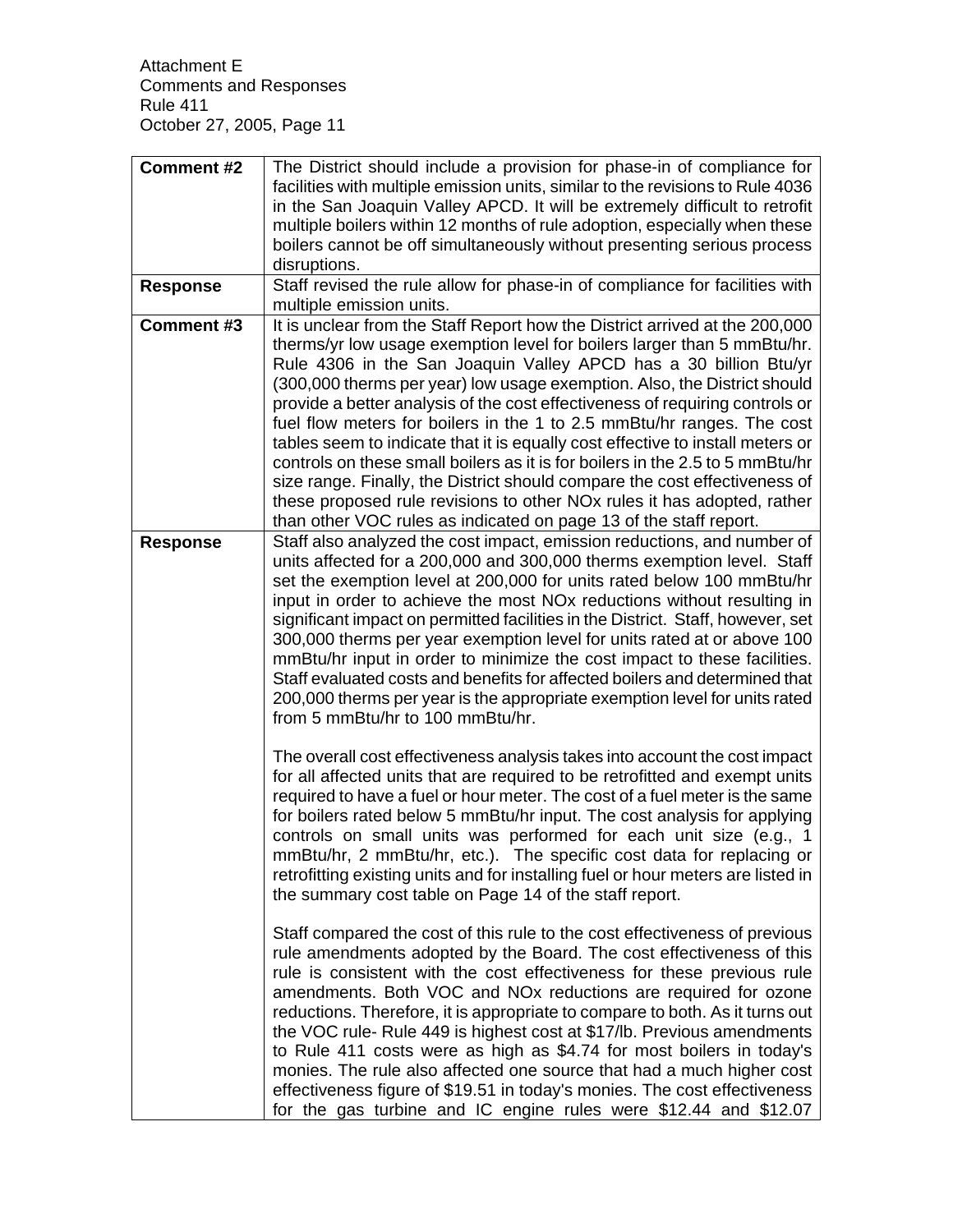respectively.

# **Weyerhaeuser (January 17, 2005)**

| <b>Comment #1</b> | Rule 411 Applicability                                                                                                                                                                                                                                                                                                                                                                                                                                                                                                                                                                                                                      |
|-------------------|---------------------------------------------------------------------------------------------------------------------------------------------------------------------------------------------------------------------------------------------------------------------------------------------------------------------------------------------------------------------------------------------------------------------------------------------------------------------------------------------------------------------------------------------------------------------------------------------------------------------------------------------|
|                   | If the District should be considering some method of compliance<br>demonstration for space heaters, the starting point should be the<br>manufacturers. They logically should be the source of the most data to<br>support any performance claims.<br>Furthermore, assuming a facility can demonstrate that it operates and<br>maintains their units in conformance with the manufacturer's<br>specifications, and then the units should be deemed in compliance with<br>the rule.                                                                                                                                                           |
|                   | The reason is simple: cost/benefit. Reduction of NO <sub>x</sub> in these units is<br>minimal and any cost exacerbates the financial effect of the rule on these<br>few, small manufacturing facilities.                                                                                                                                                                                                                                                                                                                                                                                                                                    |
| <b>Response</b>   | Staff is planning to maintain the exemption for Process Heaters in Section<br>111. If the process heater is exempt, then source testing will not be<br>required.                                                                                                                                                                                                                                                                                                                                                                                                                                                                            |
|                   | The rule requires source testing to verify compliance with the proposed<br>NOx emission limits. A portable analyzer is also allowed as an alternative<br>to source testing for units rated below 5 mmBtu/hr input. The rule does not<br>provide for precertification option. Staff does not propose to include<br>equipment certification by manufacturers as an option in the rule since<br>equipment is only certified for a specific precertified installation. If the<br>same equipment is installed differently than it was certified under, then this<br>may not guarantee that the emissions from the equipment will be the<br>same. |
| <b>Comment #2</b> | <b>Cost/Benefit Comments</b>                                                                                                                                                                                                                                                                                                                                                                                                                                                                                                                                                                                                                |
|                   | The District's estimate of approximately \$93,000 to comply with the<br>rule coincides with a preliminary vendor estimate to retrofit the Elk<br>Grove boiler. Current boiler emissions are below the present 30ppm<br>limit for NOx based on test data confirming the manufacturer's claims<br>at installation.                                                                                                                                                                                                                                                                                                                            |
|                   | At the rated firing rate, 14.65MMBTU/hr heat input, and at the as<br>tested emission rate of 18.7 ppm NOx, the boiler would emit<br>approximately 1.44 ton/yr, assuming 365 operating days. By reducing<br>the threshold to 15ppm (and assuming 12ppm actual for example), the<br>emission drops to 0.93 tons/yr for a difference of 0.51tons/yr,<br>according to data provided by the equipment vendor.                                                                                                                                                                                                                                    |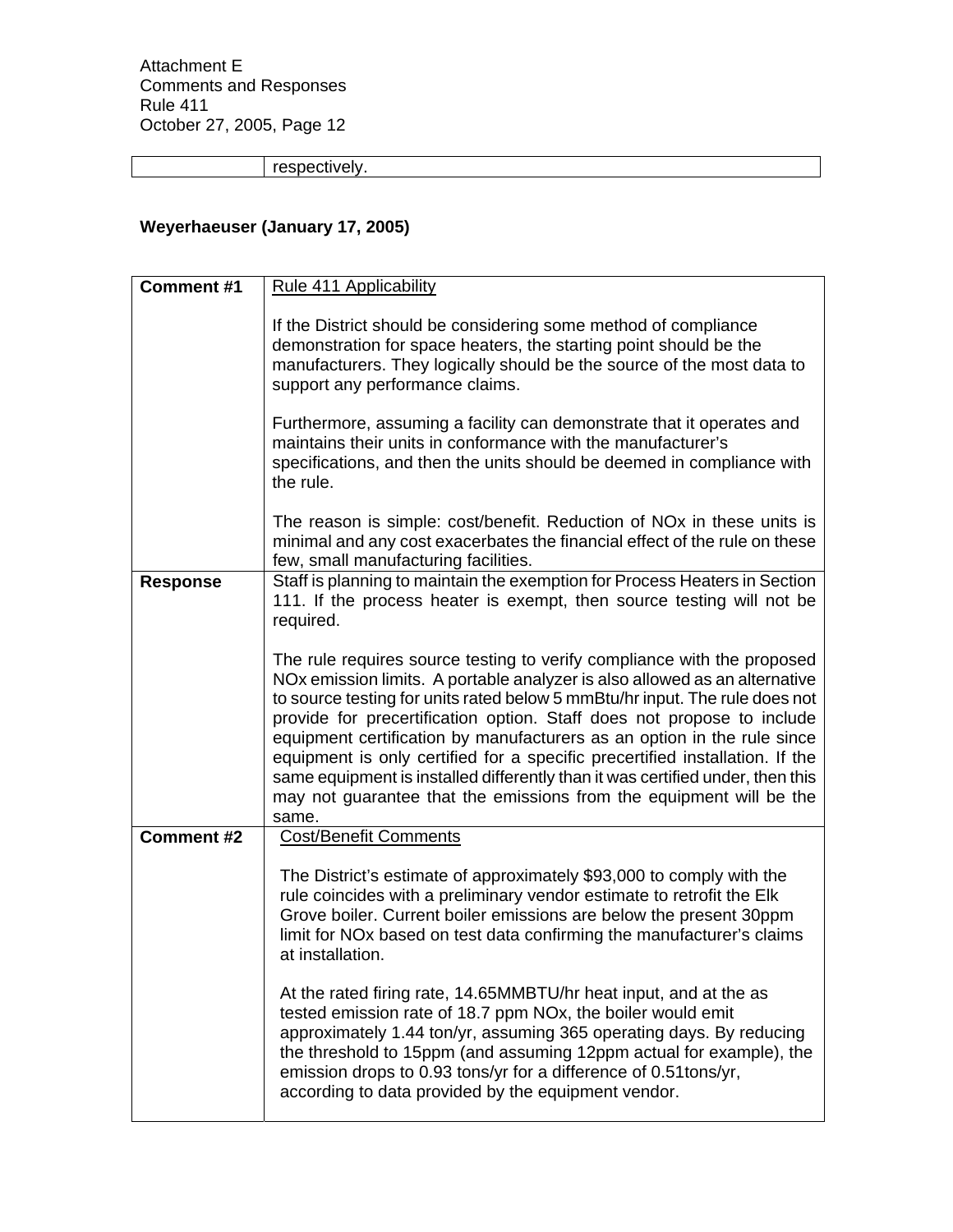|                   | Of course, the boiler does not operate 365 days per year, nor does it<br>operate at full capacity routinely. The average production rate is closer<br>to 30%.                                                                                                                                                                                                                                                                                                                                                                                                                                                                                                                            |
|-------------------|------------------------------------------------------------------------------------------------------------------------------------------------------------------------------------------------------------------------------------------------------------------------------------------------------------------------------------------------------------------------------------------------------------------------------------------------------------------------------------------------------------------------------------------------------------------------------------------------------------------------------------------------------------------------------------------|
|                   | Under the best of conditions, the removal of NO <sub>x</sub> is minimal, perhaps<br>a few hundred pounds per year, for a very large expenditure. A brief<br>review of the Agency's DCF calculation methodology does seem to<br>acknowledge the costs in some cases are quite high.                                                                                                                                                                                                                                                                                                                                                                                                       |
|                   | On the other hand, there seems to be some costs that are not<br>adequately recognized with the current methods.                                                                                                                                                                                                                                                                                                                                                                                                                                                                                                                                                                          |
|                   | For example, the District apparently introduced the current NO <sub>x</sub> limits<br>in 1997. For those facilities that had to retrofit at that time, was there<br>an allowance, or consideration, in the cost impact analysis for the lost<br>capital represented by disposing of burner equipment still operating<br>years within its planned service life? Would the previous cost analysis<br>have been done over a 15 year life and if so, is there some way for<br>those who made the expenditure in good faith to recover losses?                                                                                                                                                |
|                   | While the DCF cost impact methodology used appears to be commonly<br>employed in these evaluations, it does not seem to take into account the<br>real and immediate financial burden on production facilities in the year<br>the expense is incurred. In the highly competitive global markets in which<br>many facilities operate, it is just not realistic to pass this type compliance<br>cost directly to the customer. As a result, there are potential practical<br>consequences that may be missed and that may only surface much later.                                                                                                                                          |
| <b>Response</b>   | Staff cost effectiveness analysis is based on reducing NOx emissions from<br>30 ppm to 15 ppm for boilers rated from 5 mmBtu/hr input to less than 20<br>mmBtu/hr input. For units with known NOx emissions below 30 ppm (e.g.,<br>source test data or permitted NO <sub>x</sub> limits below 30 ppm), Staff used the<br>actual NO <sub>x</sub> data to calculate the emission benefits. Staff did not have<br>emission data for this boiler and a 30 ppm NOx limit was used in<br>calculating the emission benefits. The change in emissions for this source<br>did not affect the overall rule cost effectiveness, however.                                                            |
|                   | The proposed amendments estimated the cost over 15 years for the<br>retrofitted equipment. Staff assumed that affected businesses will borrow<br>the money to retrofit their equipment and those monies and the cost will<br>be spread over the life of the loan. Staff did not include in the cost<br>effectiveness analysis the lost capital represented by the disposal of the<br>current burner equipment because it is not a cost that will be incurred as a<br>result of the proposed rule amendment. The original rule estimated the<br>cost effectiveness based on 15 years. Because of new state requirements,<br>the District is now required to further reduce NOx emissions. |
| <b>Comment #3</b> | <b>General Comments</b>                                                                                                                                                                                                                                                                                                                                                                                                                                                                                                                                                                                                                                                                  |
|                   | Weyerhaeuser Company has experience with the implementation of<br>Rule 4306 in the San Joaquin at its Modesto facility. As required by                                                                                                                                                                                                                                                                                                                                                                                                                                                                                                                                                   |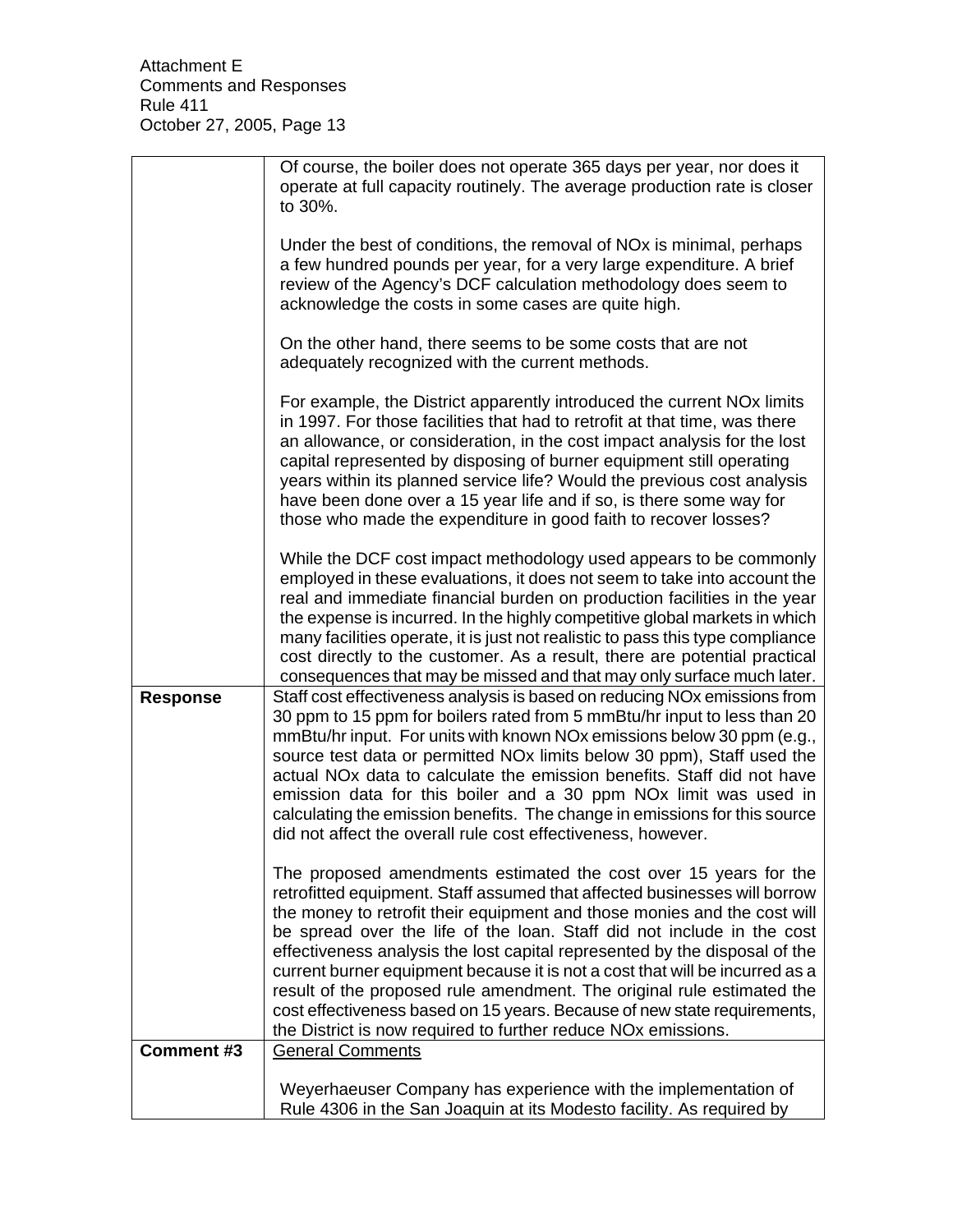|                 | the District, an "Application To Construct" was submitted with the<br>requisite retrofit schedule in a timely manner. However, the burner<br>manufacturer has been unable to meet their production schedules,<br>despite assurances at the beginning there would be no problems.<br>Several facilities within the District are experiencing delays at this time.                                                                                                                                                                                                                                                                                                                                                                                                                                                                       |
|-----------------|----------------------------------------------------------------------------------------------------------------------------------------------------------------------------------------------------------------------------------------------------------------------------------------------------------------------------------------------------------------------------------------------------------------------------------------------------------------------------------------------------------------------------------------------------------------------------------------------------------------------------------------------------------------------------------------------------------------------------------------------------------------------------------------------------------------------------------------|
|                 | The Sacramento Air District staff is encouraged to clearly outline the<br>procedures available to those clients requiring boiler modifications who,<br>through no fault of their own, are unable to meet the deadlines in the rule.<br>Weyerhaeuser Company's policies do not allow for operating in a non-<br>compliant mode, regardless of the cause. If the equipment is not<br>available to install in time to meet the deadlines, then clients like<br>Weyerhaeuser will need timely legal relief to avoid having to stop<br>operating until the facility can again operate in compliance.                                                                                                                                                                                                                                        |
| <b>Response</b> | Staff extended the rule compliance timeline for 2 years after the adoption<br>date of the proposed amendments and for a longer time period for<br>facilities with multiple boilers. If due to unforeseen reasons, the boiler<br>retrofit may not be completed by the final compliance date, then the facility<br>can either 1) apply for a variance pursuant to Rule 601, Procedure Before<br>the Hearing Board or 2) apply for the alternative compliance option<br>available under Rule 107, Alternative Compliance. The Variance has to<br>be approved by the Hearing Board. The alternative compliance option<br>provides emission credits to offset the increase in emissions due to non<br>compliance at a cost to the applicant. Some alternative compliance<br>requests require approval by the District's Board of Directors. |
|                 | Staff did not revise the rule to provide these procedures in the rule, but<br>instead revised the Staff Report to include information on how facilities<br>can utilize these options.                                                                                                                                                                                                                                                                                                                                                                                                                                                                                                                                                                                                                                                  |

# **Air Products (January 14, 2005)**

| Comment#1 | Air Products is particularly concerned about the impact of this rule on the<br>two reforming furnaces we operate at our Sacramento hydrogen<br>production facility. For the reasons set forth below (Supporting<br>information are not discussed below, but are included in the actual<br>comment letter which is kept on file), meeting the proposed NOx standard<br>of 9 ppm is not technically feasible at any reasonable cost. We request<br>that the District consider placing reformers in the exempt unit category or                                 |
|-----------|--------------------------------------------------------------------------------------------------------------------------------------------------------------------------------------------------------------------------------------------------------------------------------------------------------------------------------------------------------------------------------------------------------------------------------------------------------------------------------------------------------------------------------------------------------------|
|           | reconsider the NOx standard applicable to this type of combustion unit.                                                                                                                                                                                                                                                                                                                                                                                                                                                                                      |
|           | In its examination of technical feasibility of various retrofit technologies,<br>the District naturally focused on the largest group of gas-fired units,<br>namely boilers. The implicit conclusion of the staff report was that it<br>was feasible, for the most part, to retrofit boilers with ultra low NO <sub>x</sub><br>burners ("ULNB"); or, in some cases, it was cost effective to replace<br>the entire boiler to achieve 9 ppm NOx (3% O2). However, a reformer<br>furnace is not a boiler. It is essentially a direct fired chemical reactor. It |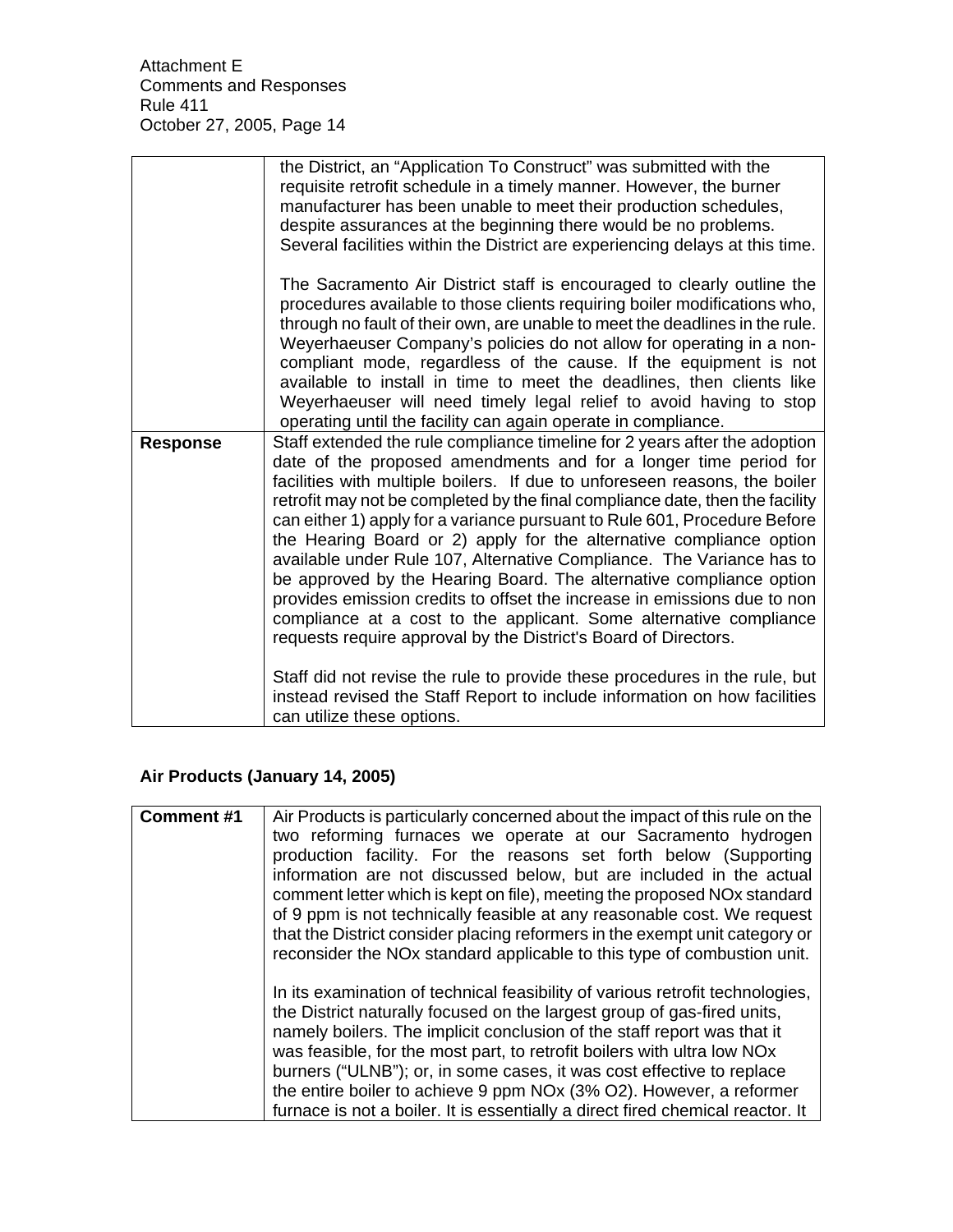|                 | differs from a conventional natural gas-fired boiler in the following<br>significant ways:                                                                                                                                                                                                                                                                                                                                                                                                                                                                                                                                                                                    |
|-----------------|-------------------------------------------------------------------------------------------------------------------------------------------------------------------------------------------------------------------------------------------------------------------------------------------------------------------------------------------------------------------------------------------------------------------------------------------------------------------------------------------------------------------------------------------------------------------------------------------------------------------------------------------------------------------------------|
|                 | The furnace must operate at the much higher temperatures needed for<br>the reforming reaction to take place efficiently. Typically flue gas<br>leaving the furnace's radiant section is 1900 to 2000°F while for a<br>small package boiler temperatures will be hundreds of degrees less.                                                                                                                                                                                                                                                                                                                                                                                     |
|                 | Combustion air pre-heat temperatures for the reformers is very high,<br>500 to 900°F, while package boiler's have much lower air preheat, if<br>any.                                                                                                                                                                                                                                                                                                                                                                                                                                                                                                                          |
|                 | • The reformers use multiple burners leading to higher peak flame<br>temperature.                                                                                                                                                                                                                                                                                                                                                                                                                                                                                                                                                                                             |
|                 | . The fuels are very different. The furnaces' heat input is primarily from<br>"purge gas" containing mostly H2 and CO2 while most package boilers<br>fire natural gas; mostly methane. The burners in the furnace must be<br>able to simultaneously fire both purge gas (~80% of the total heat input<br>on a Btu basis); and some natural gas $\left($ < 20% of the heat input), which<br>acts as a trim fuel.                                                                                                                                                                                                                                                               |
|                 | • Reforming furnaces are very costly compared to boilers of the same<br>size. Rough costs for the reformers at Sacramento are \$10,000,000<br>each. Because of the high temperatures involved and the multiple fuel<br>requirements, it is much more difficult to use combustion controls in a<br>reformer furnace to reach very low NOx levels.                                                                                                                                                                                                                                                                                                                              |
|                 | Air Products requested that the District exempt reforming furnaces<br>from the 9 ppm NO <sub>x</sub> limit since it is not cost effective using SCR<br>system and that using ultra low NOx burners is only capable of<br>achieving 30 ppm NOx level.                                                                                                                                                                                                                                                                                                                                                                                                                          |
| <b>Response</b> | Staff added a new category to Section 301 for reforming gas burners<br>which is consistent with the current 30 ppm NO <sub>x</sub> limit in Rule 411 since<br>information provided by the applicant shows that achieving a 9 ppm NOx<br>limit for this type of process is not technologically feasible without the use<br>of add on control method such as an SCR system. Cost information<br>provided by the applicant shows that using an SCR system as a control<br>option is not cost effective considering the age and the remaining time on<br>their contract to produce hydrogen gas. In addition, the SCAQMD limits<br>for similar equipment at refineries is 30 ppm. |

# **Paramount Petroleum (February 2, 2005)**

| <b>Comment #1</b> | Paramount Petroleum has six affected units between 5 mmBtu/hr and             |
|-------------------|-------------------------------------------------------------------------------|
|                   | 20 mmBtu/hr heat input. All of the units have already been retrofitted        |
|                   | with low NO <sub>x</sub> burners in recent years at a significant cost (i.e., |
|                   | approximately \$500,000) to meet the current requirements in Rule 411.        |
|                   | The slight NO <sub>x</sub> reduction achieved to meet the proposed 15 ppm is  |
|                   | estimated to cost an additional \$500,000. Therefore, Paramount               |
|                   | requests an exemption to Rule 411 for its Elk Grove facility on the           |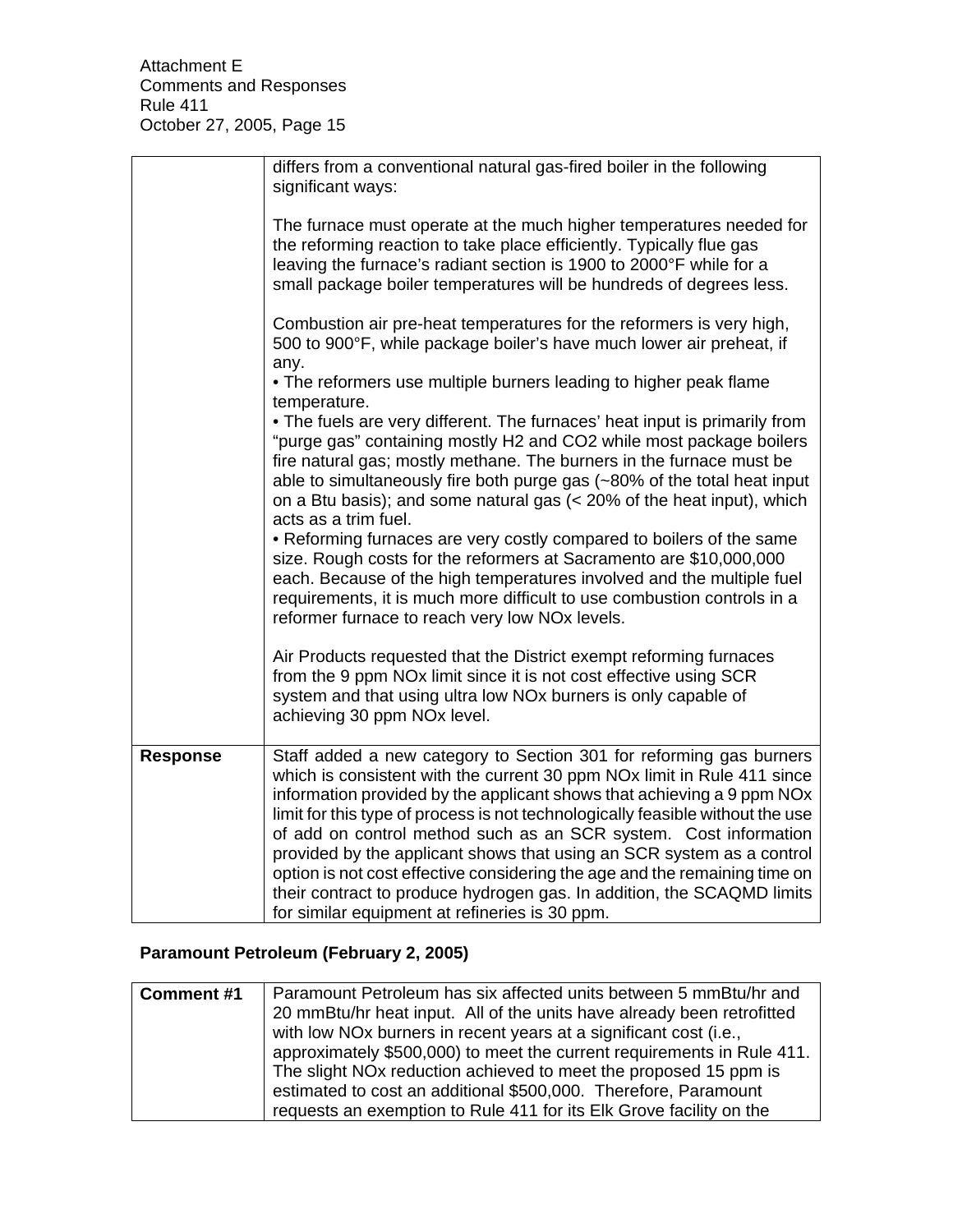|                 | basis of cost effectiveness.                                                   |
|-----------------|--------------------------------------------------------------------------------|
| <b>Response</b> | Staff discussed the alternative compliance options available to this facility. |
|                 | Suzanne Gornick, Senior Environmental Engineer with Paramount                  |
|                 | Petroleum has told Staff that they are planning to utilize the alternative     |
|                 | compliance option available under Rule 107, Alternative Compliance in          |
|                 | lieu of modifying their existing units. Staff has calculated the total cost to |
|                 | Paramount Petroleum using this option to be around \$155,000 which is          |
|                 | much less than the cost to retrofit the six units.                             |

# **Grafil Inc. (March 7, 2005)**

| <b>Comment #1</b> | Grafil Inc. is requesting that the District exempt waste heat recovery                                                                           |
|-------------------|--------------------------------------------------------------------------------------------------------------------------------------------------|
|                   | boilers from the rule requirements is these boilers are used to recover<br>heat from an air pollution control device such as a thermal oxidizer. |
| <b>Response</b>   | Staff revised the definition of a "Waste Heat Recovery Boiler" to expand                                                                         |
|                   | the definition to include air pollution control devices. This change has no                                                                      |
|                   | affect on the NO <sub>x</sub> reductions from this rule since it does not affect any                                                             |
|                   | existing sources. The request is for a proposed new unit in the District.                                                                        |

# **Air Products Comments (September 22, 2005)**

| <b>Comment #1</b> | Revise the definition of "Reformer" to better suit the reforming<br>processes at our Sacramento facility. The definition should be revised<br>as follows: A furnace in which a hydrocarbon feedstock is reacted with<br>steam over a catalyst at high temperature to from hydrogen and lesser<br>amounts of carbon monoxide and carbon dioxide. |
|-------------------|-------------------------------------------------------------------------------------------------------------------------------------------------------------------------------------------------------------------------------------------------------------------------------------------------------------------------------------------------|
| <b>Response</b>   | Staff revised the definition as requested by Air Products.                                                                                                                                                                                                                                                                                      |

# **Campbell Soup Comments (September 22, 2005)**

| <b>Comment #1</b> | The language in the definition for "Load Following Unit" should be revised<br>as follows:<br>LOAD FOLLOWING UNIT: A unit with normal operational load<br>fluctuations and requirements, imposed by the fluctuations in the<br>process(es) served by the unit, which exceed the operational response<br>range of an Ultra-Low NOx burner system(s) operating at 9 ppmv NOx.<br>The operator shall designate load-following units on the Permit to<br>Operate. |
|-------------------|--------------------------------------------------------------------------------------------------------------------------------------------------------------------------------------------------------------------------------------------------------------------------------------------------------------------------------------------------------------------------------------------------------------------------------------------------------------|
|                   | It is CSSC's considered opinion that our boilers are, in fact, Load<br>Following Units, in accordance with this definition.                                                                                                                                                                                                                                                                                                                                  |
| <b>Response</b>   | Staff revised the definition as requested Campbell Soup.                                                                                                                                                                                                                                                                                                                                                                                                     |
| <b>Comment #2</b> | The following exemption should be added, to the proposed changes to                                                                                                                                                                                                                                                                                                                                                                                          |
|                   | the amendments to Rule 411, as the District sees fit, to address CSSC's                                                                                                                                                                                                                                                                                                                                                                                      |
|                   | and others' fully anticipated requirement, to utilize a "Standing Pilot                                                                                                                                                                                                                                                                                                                                                                                      |